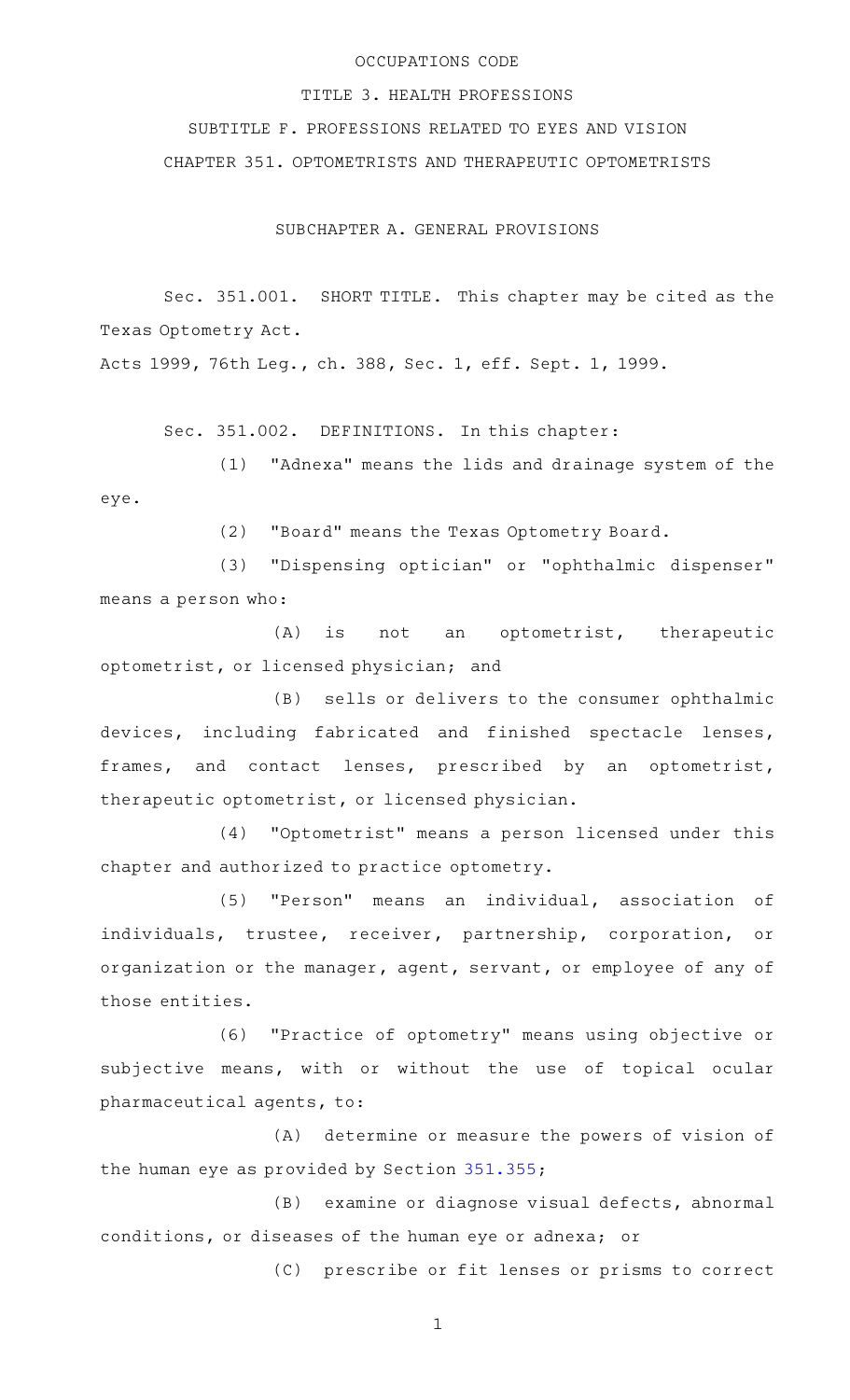or remedy a defect or abnormal condition of vision as provided by Section [351.356.](https://statutes.capitol.texas.gov/GetStatute.aspx?Code=OC&Value=351.356)

(7) "Practice of therapeutic optometry" means using objective or subjective means, not including surgery or laser surgery, to:

(A) determine or measure the powers of vision of the human eye as provided by Section [351.355;](https://statutes.capitol.texas.gov/GetStatute.aspx?Code=OC&Value=351.355)

(B) examine or diagnose visual defects, abnormal conditions, or diseases of the human eye or adnexa;

(C) prescribe or fit lenses or prisms to correct or remedy a defect or abnormal condition of vision as provided by Section [351.356;](https://statutes.capitol.texas.gov/GetStatute.aspx?Code=OC&Value=351.356)

(D) administer or prescribe a drug or physical treatment in the manner authorized by this chapter; or

 $(E)$  treat the visual system, including the eye or adnexa as authorized by this chapter.

(8) "Surgery" means a procedure using instruments, including lasers, scalpels, or needles, in which human tissue is cut, burned, vaporized, or otherwise altered by any mechanical means, laser, or ionizing radiation. The term includes procedures using instruments that require closing by suturing, clamping, or another device. The term does not include a noninvasive procedure to remove a superficial foreign body in the conjunctiva, eyelid, or corneal epithelium that has not perforated the Bowman 's membrane.

(9) "Therapeutic optometrist" means a person licensed under this chapter and authorized to practice therapeutic optometry.

Acts 1999, 76th Leg., ch. 388, Sec. 1, eff. Sept. 1, 1999. Amended by Acts 2001, 77th Leg., ch. 1420, Sec. 14.151(a), eff. Sept. 1, 2001.

Sec. 351.003. REFERENCE IN OTHER LAW. A reference in another law of this state or in a law of a subdivision of this state to "optometrist" means an optometrist or therapeutic optometrist, unless the context clearly indicates otherwise. Acts 1999, 76th Leg., ch. 388, Sec. 1, eff. Sept. 1, 1999.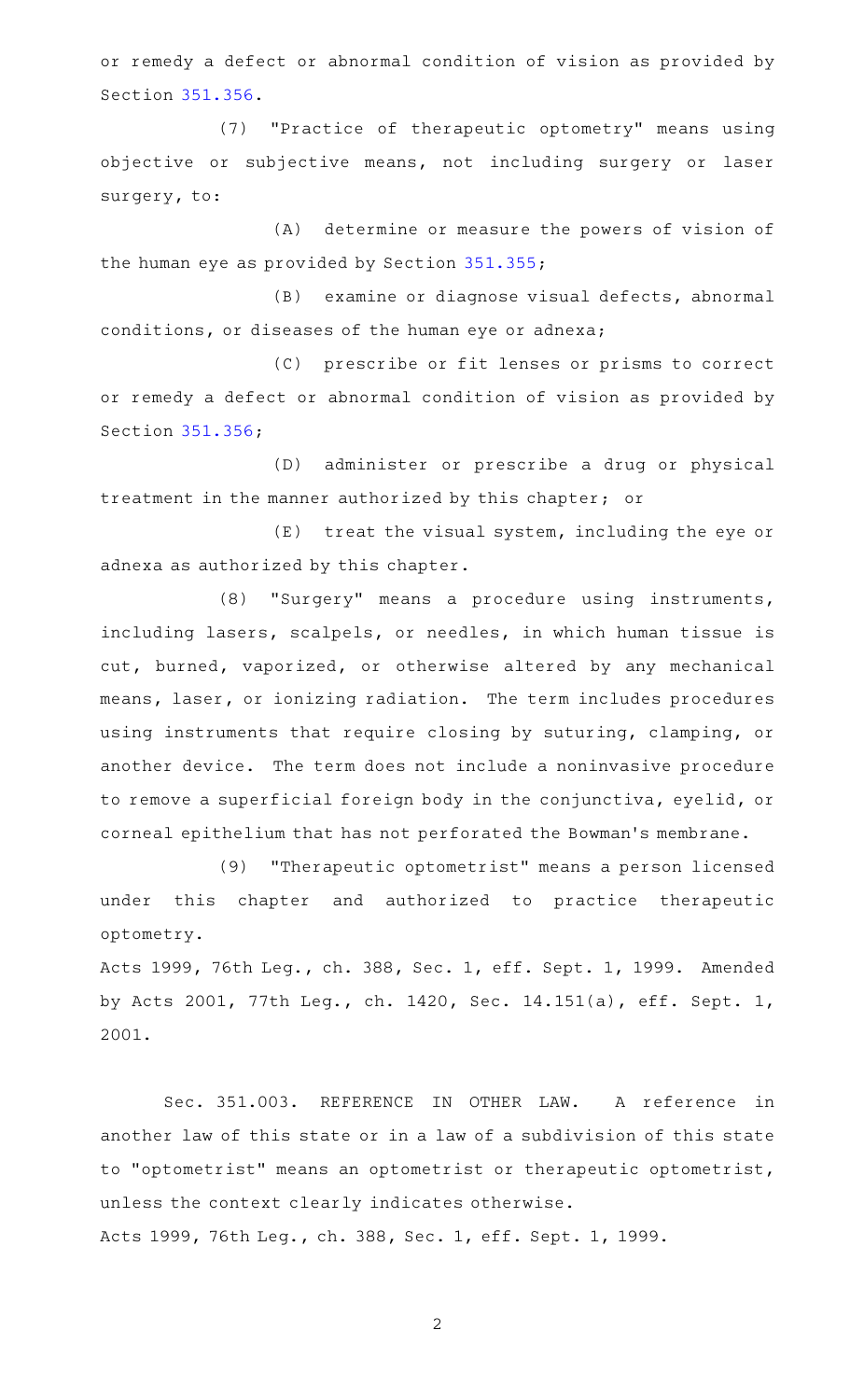Sec. 351.004. SUNSET PROVISION. The Texas Optometry Board is subject to Chapter [325](https://statutes.capitol.texas.gov/GetStatute.aspx?Code=GV&Value=325), Government Code (Texas Sunset Act). Unless continued in existence as provided by that chapter, the board is abolished and this chapter expires September 1, 2029. Acts 1999, 76th Leg., ch. 388, Sec. 1, eff. Sept. 1, 1999. Amended by:

Acts 2005, 79th Leg., Ch. 101 (H.B. [1025](http://www.legis.state.tx.us/tlodocs/79R/billtext/html/HB01025F.HTM)), Sec. 1.001, eff. September 1, 2005.

Acts 2017, 85th Leg., R.S., Ch. 385 (S.B. [314](http://www.legis.state.tx.us/tlodocs/85R/billtext/html/SB00314F.HTM)), Sec. 1, eff. September 1, 2017.

Sec. 351.005. APPLICATION OF CHAPTER; EXEMPTIONS.

 $(a)$  This chapter does not:

(1) apply to an officer or agent of the United States or this state in performing official duties;

 $(2)$  prevent or interfere with the right of a physician licensed by the Texas Medical Board to:

 $(A)$  treat or prescribe for a patient; or

(B) direct or instruct a person under the physician 's control, supervision, or direction to aid or attend to the needs of a patient according to the physician 's specific direction, instruction, or prescription;

(3) prevent a person from selling ready-to-wear eyeglasses as merchandise at retail;

(4) prevent an unlicensed person from making simple repairs to eyeglasses;

(5) prevent an ophthalmic dispenser who does not practice optometry or therapeutic optometry from measuring interpupillary distances or making facial measurements to dispense or adapt an ophthalmic prescription, lens, product, or accessory in accordance with the specific directions of a written prescription signed by an optometrist, therapeutic optometrist, or licensed physician;

(6) prevent the administrator or executor of the estate of a deceased optometrist or therapeutic optometrist from employing an optometrist or therapeutic optometrist to continue the practice of the deceased during estate administration; or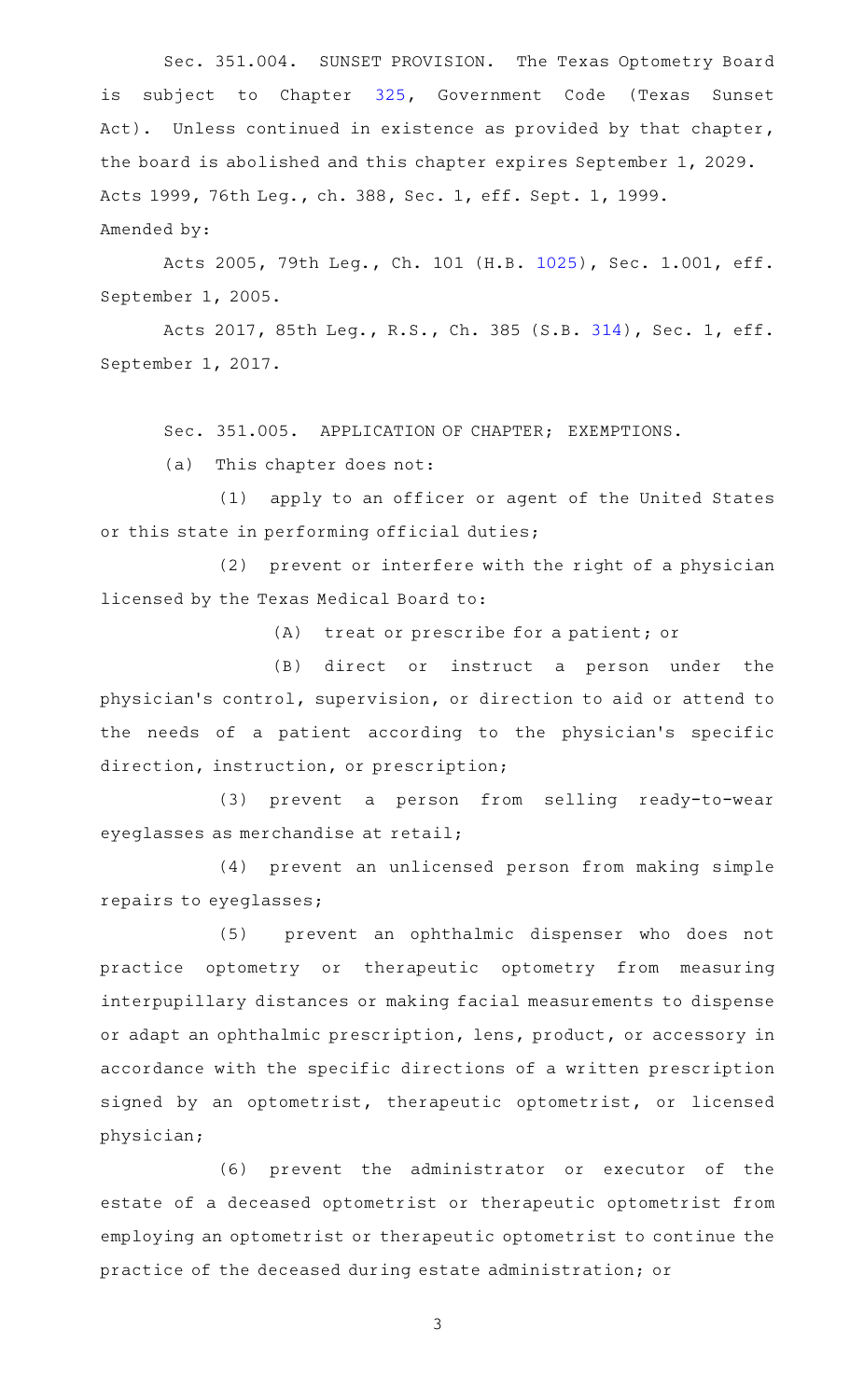(7) prevent an optometrist or therapeutic optometrist from working for the administrator or executor of the estate of a deceased optometrist or therapeutic optometrist to continue the practice of the deceased during estate administration.

(b) A direction, instruction, or prescription described by Subsection (a)(2)(B) must be in writing if it is to be followed, performed, or filled outside the physician 's office.

(c) Repealed by Acts 2015, 84th Leg., R.S., Ch. 838 , Sec. 3.031(1), eff. September 1, 2015.

(d) Continuation of the practice of a deceased optometrist or therapeutic optometrist by an estate under Subsections (a)(6) and (7) must:

 $(1)$  be authorized by the county judge; and

(2) terminate before the first anniversary of the date of death of the optometrist or therapeutic optometrist. Acts 1999, 76th Leg., ch. 388, Sec. 1, eff. Sept. 1, 1999. Amended by:

Acts 2015, 84th Leg., R.S., Ch. 838 (S.B. [202](http://www.legis.state.tx.us/tlodocs/84R/billtext/html/SB00202F.HTM)), Sec. 3.023, eff. September 1, 2015.

Acts 2015, 84th Leg., R.S., Ch. 838 (S.B. [202\)](http://www.legis.state.tx.us/tlodocs/84R/billtext/html/SB00202F.HTM), Sec. 3.031(1), eff. September 1, 2015.

# SUBCHAPTER B. TEXAS OPTOMETRY BOARD

Sec. 351.051. TEXAS OPTOMETRY BOARD; MEMBERSHIP. (a) The Texas Optometry Board consists of nine members appointed by the governor with the advice and consent of the senate as follows:

(1) six optometrists or therapeutic optometrists; and

(2) three members who represent the public.

(b) Appointments to the board shall be made without regard to the race, color, disability, sex, age, religion, or national origin of the appointee.

Acts 1999, 76th Leg., ch. 388, Sec. 1, eff. Sept. 1, 1999. Amended by Acts 2001, 77th Leg., ch. 1092, Sec. 2, eff. Sept. 1, 2001.

Sec. 351.052. MEMBERSHIP ELIGIBILITY. (a) An optometrist or therapeutic optometrist member of the board must have been a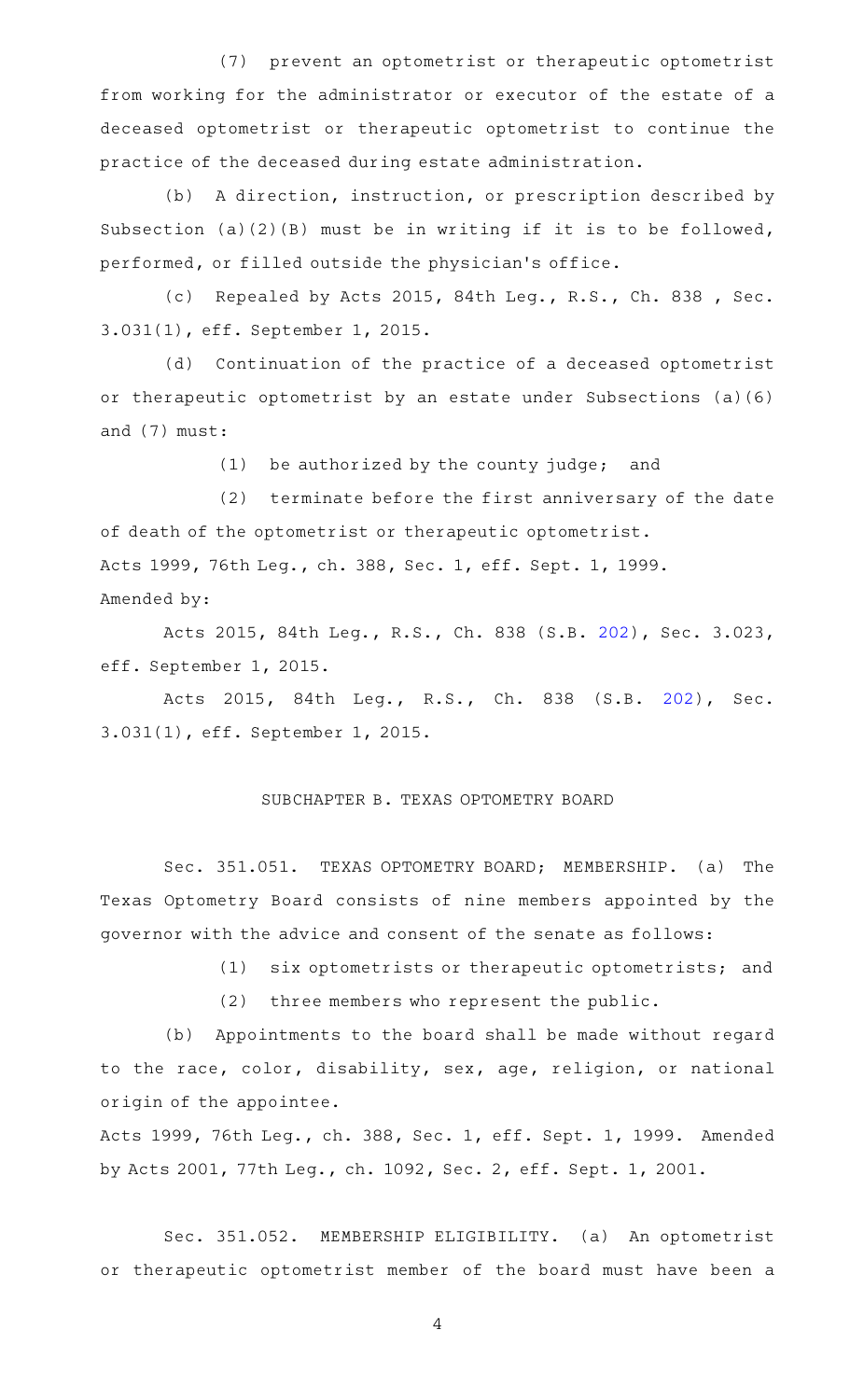resident of this state engaged in the practice of optometry or therapeutic optometry in this state for the five years preceding the date of the member 's appointment.

(b) A person is not eligible for appointment as a public member of the board if the person or the person 's spouse:

(1) is registered, certified, or licensed by an occupational regulatory agency in the field of health care;

(2) is employed by or participates in the management of or is an officer or paid consultant of a business entity or other organization that provides health care services or that sells, manufactures, or distributes health care supplies or equipment;

(3) owns, controls, or has, directly or indirectly, a financial interest in a business entity or other organization that provides health care services or that sells, manufactures, or distributes health care supplies or equipment; or

(4) uses or receives a substantial amount of tangible goods, services, or funds from the board, other than compensation or reimbursement authorized by law for board membership, attendance, or expenses.

Acts 1999, 76th Leg., ch. 388, Sec. 1, eff. Sept. 1, 1999. Amended by Acts 2001, 77th Leg., ch. 1092, Sec. 3, eff. Sept. 1, 2001.

Sec. 351.053. MEMBERSHIP AND EMPLOYEE RESTRICTIONS; CONFLICTS OF INTEREST. (a) A member or employee of the board may not:

(1) be a member of the faculty of a college of optometry or an agent, paid consultant, officer, or employee of a wholesale optical company;

(2) have a financial interest in a college of optometry or wholesale optical company;

(3) be an officer, employee, or paid consultant of a trade association in the field of health care; or

(4) be related within the second degree by affinity or consanguinity, as determined under Chapter [573,](https://statutes.capitol.texas.gov/GetStatute.aspx?Code=GV&Value=573) Government Code, to a person who is an officer, employee, or paid consultant of a trade association in the field of health care.

(b) A person may not serve as a member of the board or act as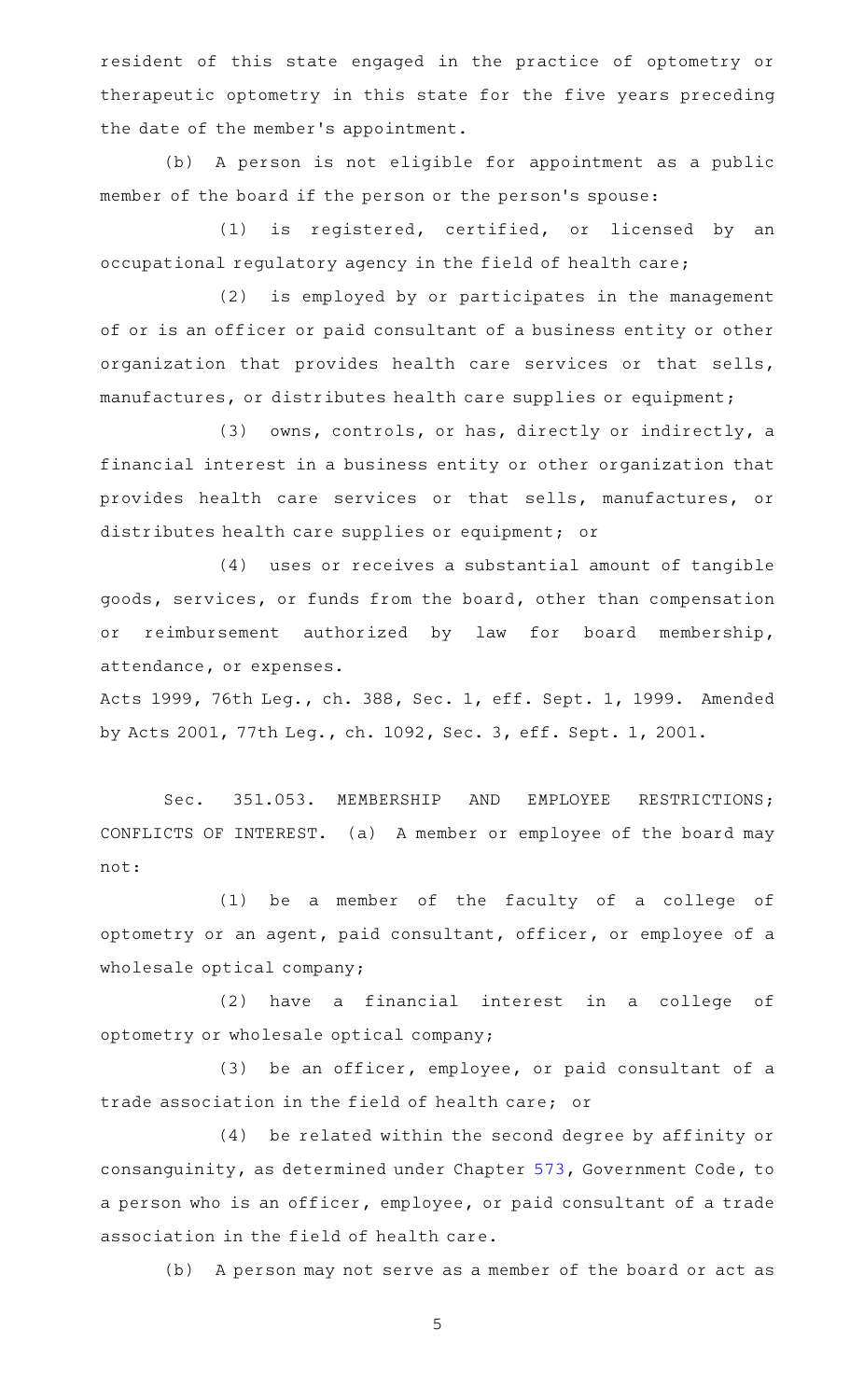the general counsel to the board if the person is required to register as a lobbyist under Chapter [305,](https://statutes.capitol.texas.gov/GetStatute.aspx?Code=GV&Value=305) Government Code, because of the person 's activities for compensation on behalf of a profession related to the operation of the board.

(c) A person may not be a member of the board and may not be a board employee employed in a "bona fide executive, administrative, or professional capacity," as that phrase is used for purposes of establishing an exemption to the overtime provisions of the federal Fair Labor Standards Act of 1938 (29 U.S.C. Section 201 et seq.) if:

(1) the person is an officer, employee, or paid consultant of a Texas trade association in the field of health care; or

 $(2)$  the person's spouse is an officer, manager, or paid consultant of a Texas trade association in the field of health care.

(d) In this section, "Texas trade association" means a cooperative and voluntarily joined statewide association of business or professional competitors in this state designed to assist its members and its industry or profession in dealing with mutual business or professional problems and in promoting their common interest.

Acts 1999, 76th Leg., ch. 388, Sec. 1, eff. Sept. 1, 1999. Amended by:

Acts 2005, 79th Leg., Ch. 101 (H.B. [1025](http://www.legis.state.tx.us/tlodocs/79R/billtext/html/HB01025F.HTM)), Sec. 1.002, eff. September 1, 2005.

Acts 2005, 79th Leg., Ch. 101 (H.B. [1025](http://www.legis.state.tx.us/tlodocs/79R/billtext/html/HB01025F.HTM)), Sec. 1.003, eff. September 1, 2005.

Sec. 351.054. TERMS. (a) Members of the board serve staggered six-year terms. The terms of two optometrist or therapeutic optometrist members and one public member expire on January 31 of each odd-numbered year.

(b) A member may not serve more than two complete terms. Service on the board before September 1, 1981, does not count toward that limitation.

Acts 1999, 76th Leg., ch. 388, Sec. 1, eff. Sept. 1, 1999. Amended by Acts 2001, 77th Leg., ch. 1092, Sec. 4, eff. Sept. 1, 2001.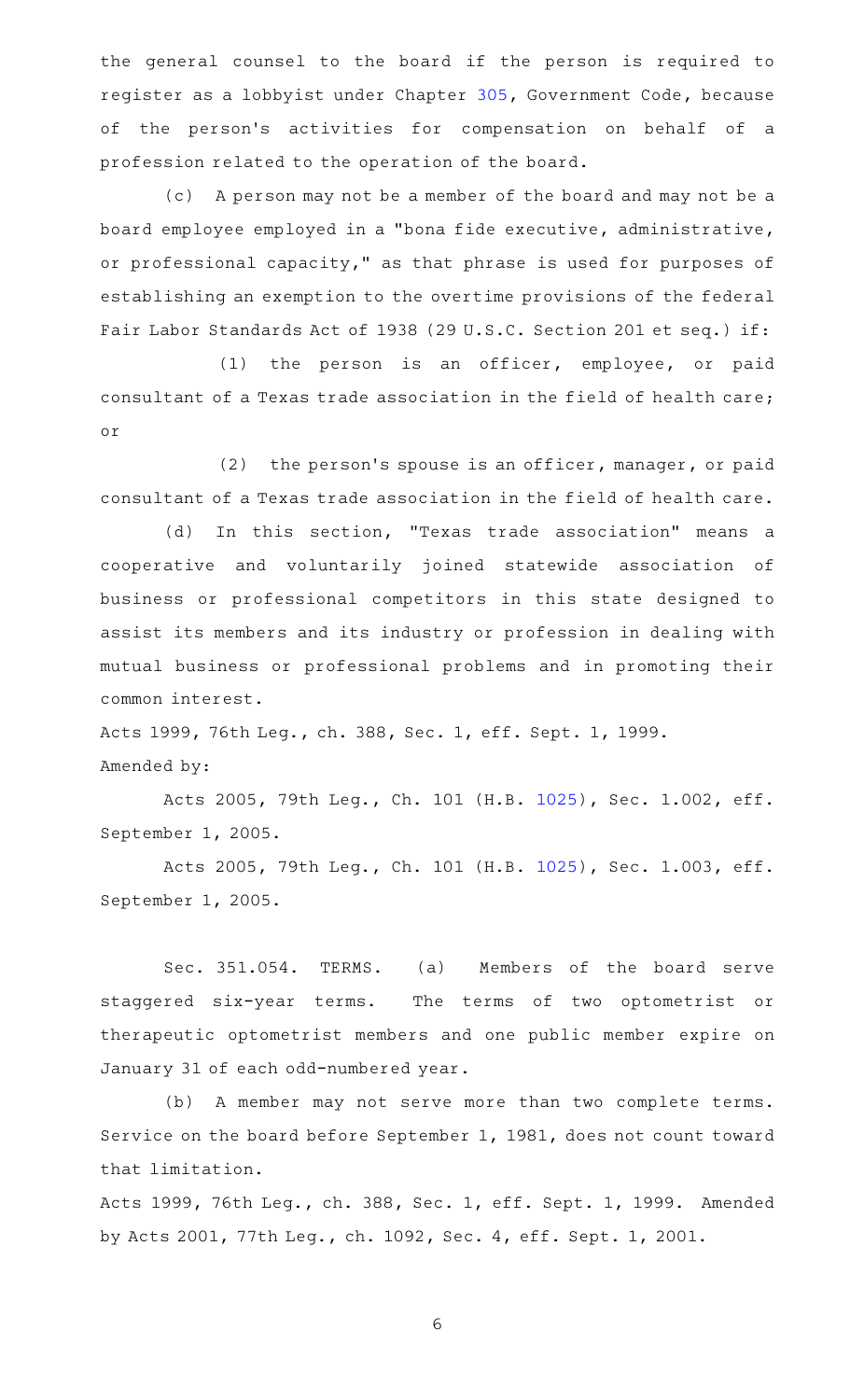Sec. 351.055. OFFICERS. (a) The governor shall designate a member of the board as the presiding officer of the board to serve in that capacity at the pleasure of the governor.

(b) The board shall elect an assistant presiding officer and a secretary-treasurer every two years. Acts 1999, 76th Leg., ch. 388, Sec. 1, eff. Sept. 1, 1999. Amended by Acts 2001, 77th Leg., ch. 1092, Sec. 5, eff. Sept. 1, 2001.

Amended by:

Acts 2005, 79th Leg., Ch. 101 (H.B. [1025](http://www.legis.state.tx.us/tlodocs/79R/billtext/html/HB01025F.HTM)), Sec. 1.004, eff. September 1, 2005.

Sec. 351.056. GROUNDS FOR REMOVAL. (a) It is a ground for removal from the board that a member:

(1) does not have at the time of taking office the qualifications required by Sections [351.051](https://statutes.capitol.texas.gov/GetStatute.aspx?Code=OC&Value=351.051) and [351.052](https://statutes.capitol.texas.gov/GetStatute.aspx?Code=OC&Value=351.052);

(2) does not maintain during service on the board the qualifications required by Sections [351.051](https://statutes.capitol.texas.gov/GetStatute.aspx?Code=OC&Value=351.051) and [351.052](https://statutes.capitol.texas.gov/GetStatute.aspx?Code=OC&Value=351.052);

(3) is ineligible for membership under Section [351.051](https://statutes.capitol.texas.gov/GetStatute.aspx?Code=OC&Value=351.051) or [351.053;](https://statutes.capitol.texas.gov/GetStatute.aspx?Code=OC&Value=351.053)

 $(4)$  cannot, because of illness or disability, discharge the member 's duties for a substantial part of the member 's term; or

(5) without an excuse approved by a majority vote of the board, is absent from more than half of the regularly scheduled board meetings that the member is eligible to attend during a calendar year.

(b) The validity of an action of the board is not affected by the fact that it is taken when a ground for removal of a board member exists.

(c)AAA board member who no longer has the qualifications required by Sections [351.051](https://statutes.capitol.texas.gov/GetStatute.aspx?Code=OC&Value=351.051), [351.052](https://statutes.capitol.texas.gov/GetStatute.aspx?Code=OC&Value=351.052), and [351.053](https://statutes.capitol.texas.gov/GetStatute.aspx?Code=OC&Value=351.053) shall immediately inform the governor and the attorney general of that fact and shall resign from the board.

(d) If the executive director has knowledge that a potential ground for removal exists, the executive director shall notify the presiding officer of the board of the potential ground. The presiding officer shall then notify the governor and the attorney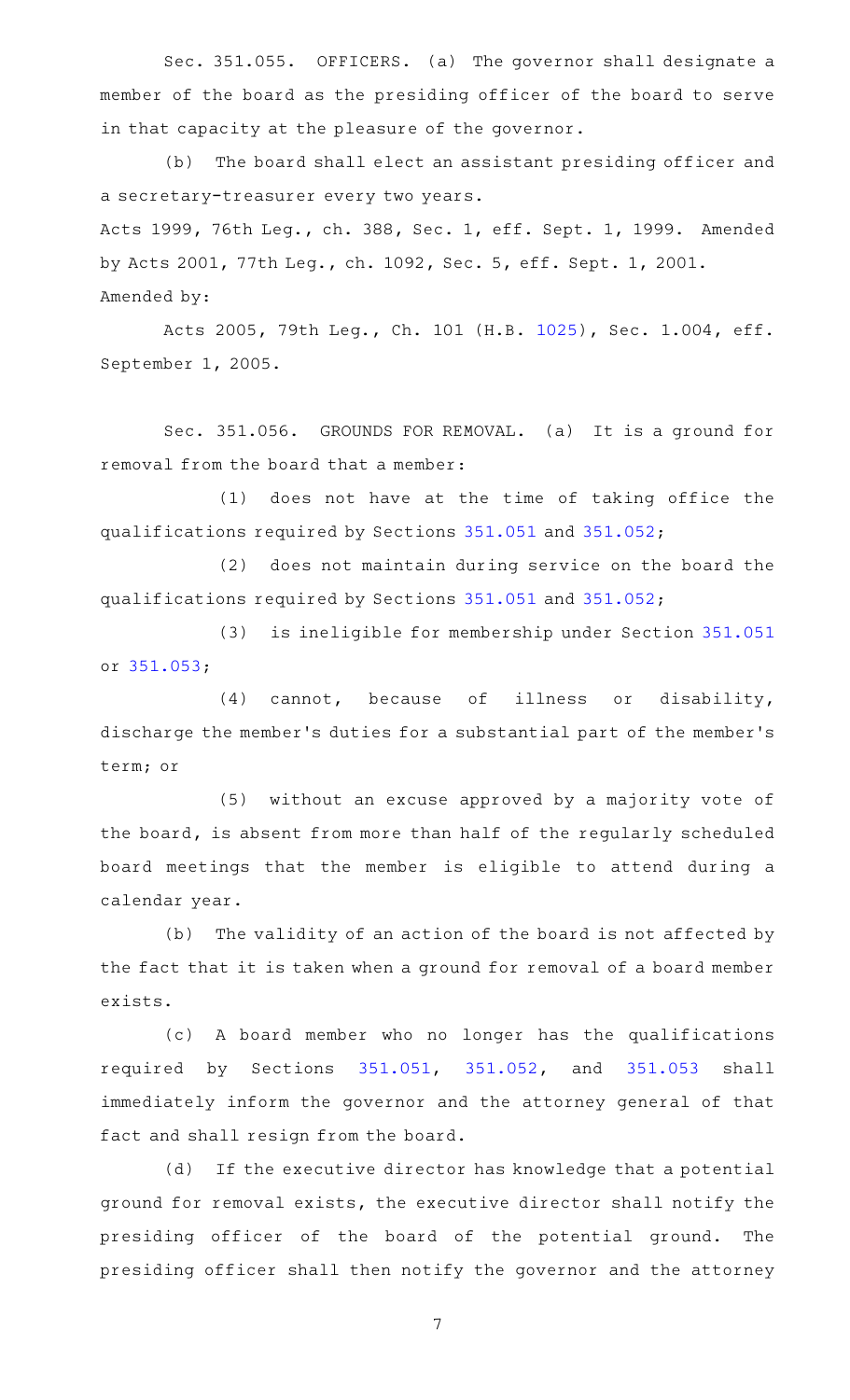general that a potential ground for removal exists. If the potential ground for removal involves the presiding officer, the executive director shall notify the next highest ranking officer of the board, who shall then notify the governor and the attorney general that a potential ground for removal exists. Acts 1999, 76th Leg., ch. 388, Sec. 1, eff. Sept. 1, 1999. Amended by:

Acts 2005, 79th Leg., Ch. 101 (H.B. [1025](http://www.legis.state.tx.us/tlodocs/79R/billtext/html/HB01025F.HTM)), Sec. 1.005, eff. September 1, 2005.

Sec. 351.057. PER DIEM; REIMBURSEMENT. (a) A board member is entitled to a per diem as set by legislative appropriation for each day that the member engages in the business of the board.

(b) A board member may be reimbursed for actual travel expenses, including expenses for meals, lodging, and transportation. A board member is entitled to reimbursement for transportation expenses as provided by the General Appropriations Act.

(c) At the time a board member applies for reimbursement under this section, the member shall make a sworn statement of the number of days the member engaged in the business of the board and the amount of the member 's expenses.

Acts 1999, 76th Leg., ch. 388, Sec. 1, eff. Sept. 1, 1999.

Sec. 351.058. MEETINGS. (a) At least twice a year the board shall hold regular meetings.

(b) The board shall hold special meetings on the request of five members of the board or on the call of the presiding officer.

(c) If a quorum is not present on the day set for a meeting, the members present may adjourn from day to day until a quorum is present, but that period may not exceed three successive days. Acts 1999, 76th Leg., ch. 388, Sec. 1, eff. Sept. 1, 1999.

Sec. 351.0585. CERTAIN REPORTS REQUIRED AT REGULAR MEETINGS. The board shall receive a report regarding complaints at each board meeting.

Added by Acts 2005, 79th Leg., Ch. 101 (H.B. [1025](http://www.legis.state.tx.us/tlodocs/79R/billtext/html/HB01025F.HTM)), Sec. 1.006, eff.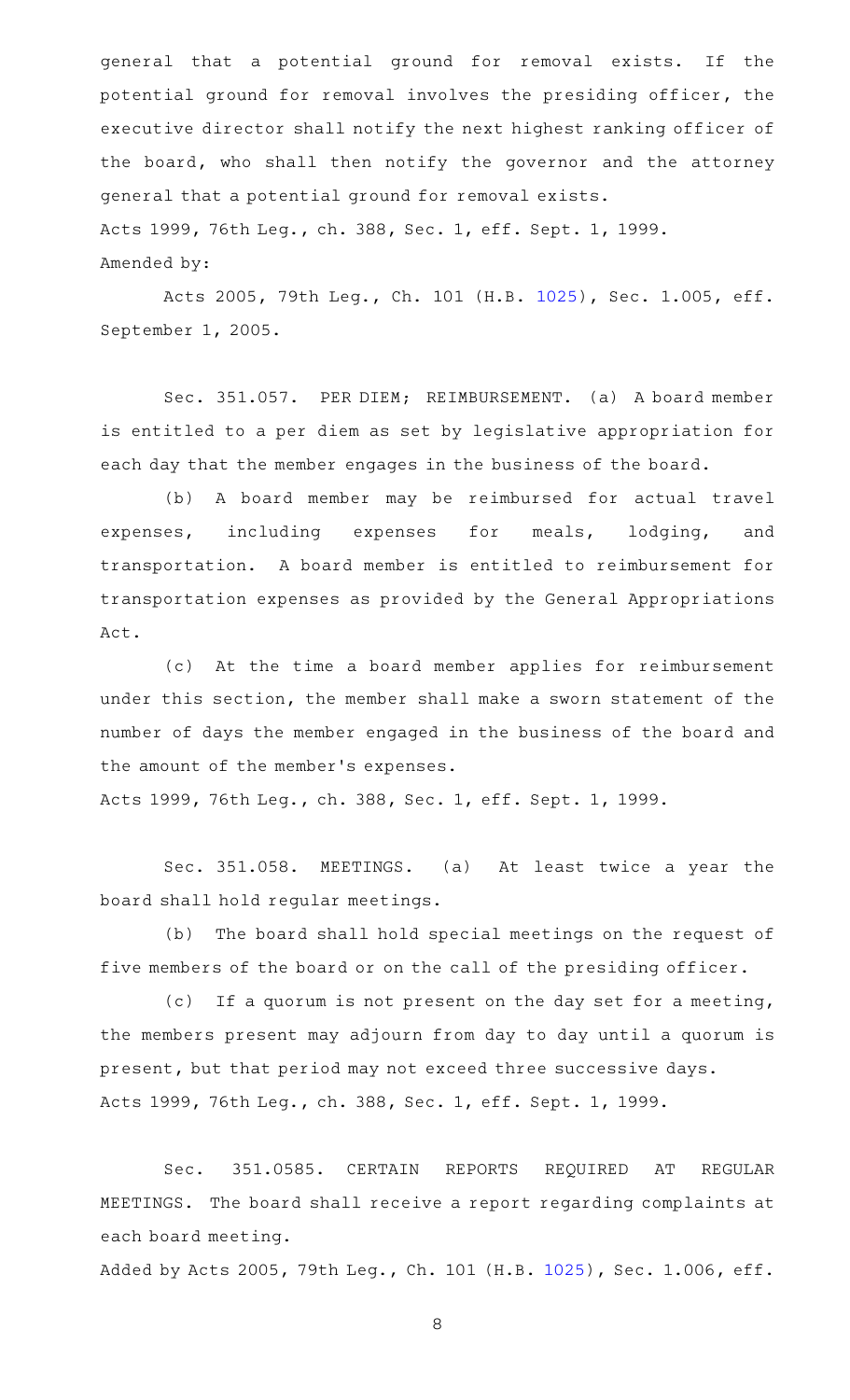Sec. 351.059. TRAINING. (a) The board shall establish a training program for the members of the board in consultation with the governor, the attorney general, and the Texas Ethics Commission.

(b) A person who is appointed to and qualifies for office as a board member may not vote, deliberate, or be counted as a member in attendance at a board meeting until the person completes a training program that complies with this section.

(c) The training program must provide the person with information regarding:

 $(1)$  the law governing board operations;

(2) the board's programs, functions, rules, and budget;

(3) the scope of and limitations on the rulemaking authority of the board;

(4) the types of board rules, interpretations, and enforcement actions that may implicate federal antitrust law by limiting competition or impacting prices charged by persons engaged in a profession or business the board regulates, including rules, interpretations, and enforcement actions that:

(A) regulate the scope of practice of persons in a profession or business the board regulates;

(B) restrict advertising by persons in a profession or business the board regulates;

(C) affect the price of goods or services provided by persons in a profession or business the board regulates; and

(D) restrict participation in a profession or business the board regulates;

(5) the results of the most recent formal audit of the board;

 $(6)$  the requirements of:

(A) laws relating to open meetings, public information, administrative procedures, and disclosure of conflicts-of-interest; and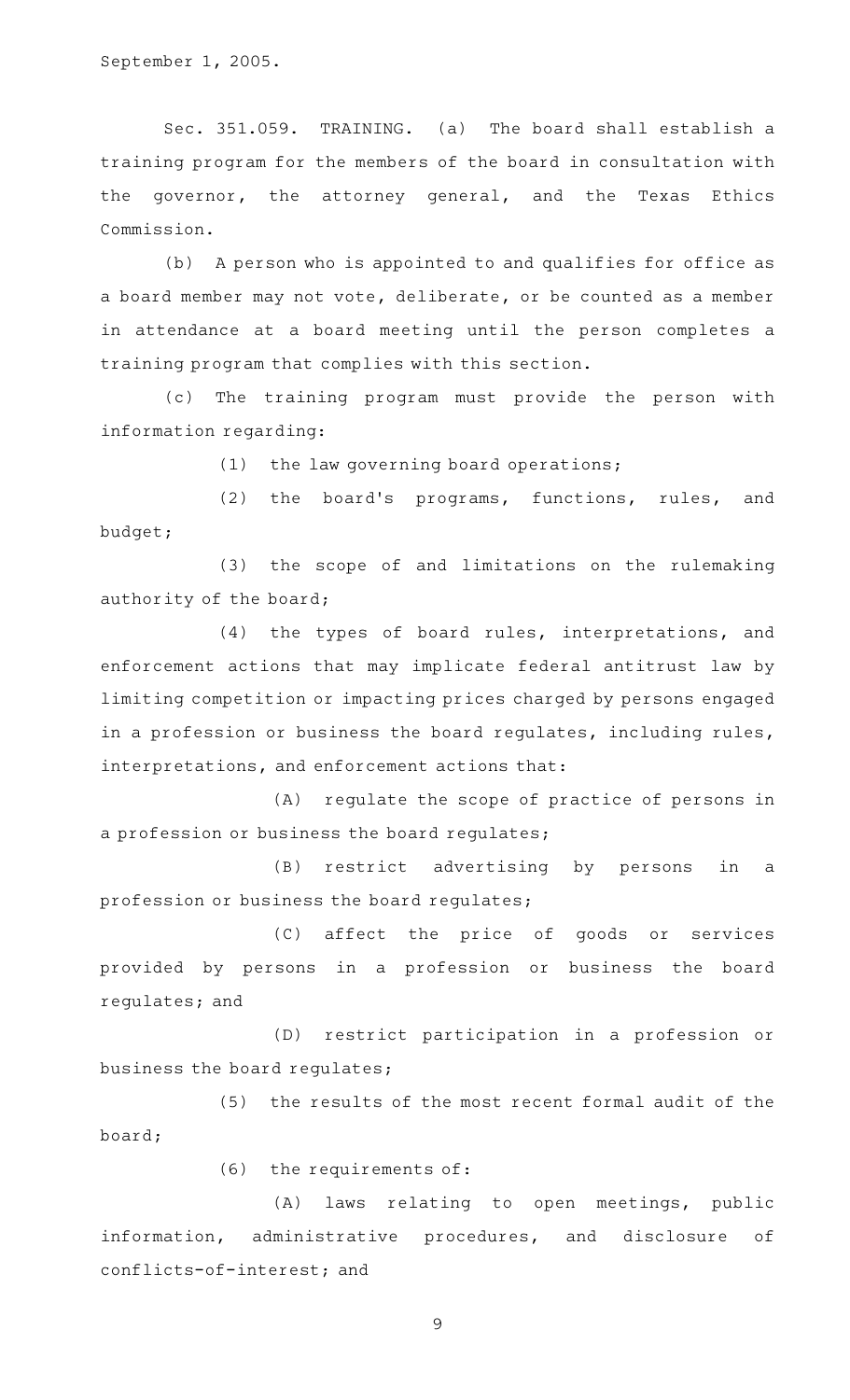(B) other laws applicable to members of the board in performing their duties; and

(7) any applicable ethics policies adopted by the board or the Texas Ethics Commission.

(d)AAA person appointed to the board is entitled to reimbursement, as provided by the General Appropriations Act, for travel expenses incurred in attending a training program under this section, regardless of whether the attendance at the program occurs before or after the person qualifies for office.

(e) The executive director of the board shall create a training manual that includes the information required by Subsection (c). The executive director shall distribute a copy of the training manual annually to each board member. On receipt of the training manual, each board member shall sign and submit to the executive director a statement acknowledging receipt of the training manual.

Acts 1999, 76th Leg., ch. 388, Sec. 1, eff. Sept. 1, 1999. Amended by:

Acts 2005, 79th Leg., Ch. 101 (H.B. [1025](http://www.legis.state.tx.us/tlodocs/79R/billtext/html/HB01025F.HTM)), Sec. 1.007, eff. September 1, 2005.

Acts 2017, 85th Leg., R.S., Ch. 385 (S.B. [314](http://www.legis.state.tx.us/tlodocs/85R/billtext/html/SB00314F.HTM)), Sec. 2, eff. September 1, 2017.

SUBCHAPTER C. EXECUTIVE DIRECTOR AND OTHER AGENCY PERSONNEL

Sec. 351.101. EXECUTIVE DIRECTOR. The board may employ an executive director as the executive head of the agency. Acts 1999, 76th Leg., ch. 388, Sec. 1, eff. Sept. 1, 1999.

Sec. 351.103. STAFF ATTORNEY. The board is authorized to employ a staff attorney.

Acts 1999, 76th Leg., ch. 388, Sec. 1, eff. Sept. 1, 1999.

Sec. 351.104. OTHER PERSONNEL. The board may employ personnel necessary to administer this chapter, including stenographers, secretaries, inspectors, and legal assistants. Acts 1999, 76th Leg., ch. 388, Sec. 1, eff. Sept. 1, 1999.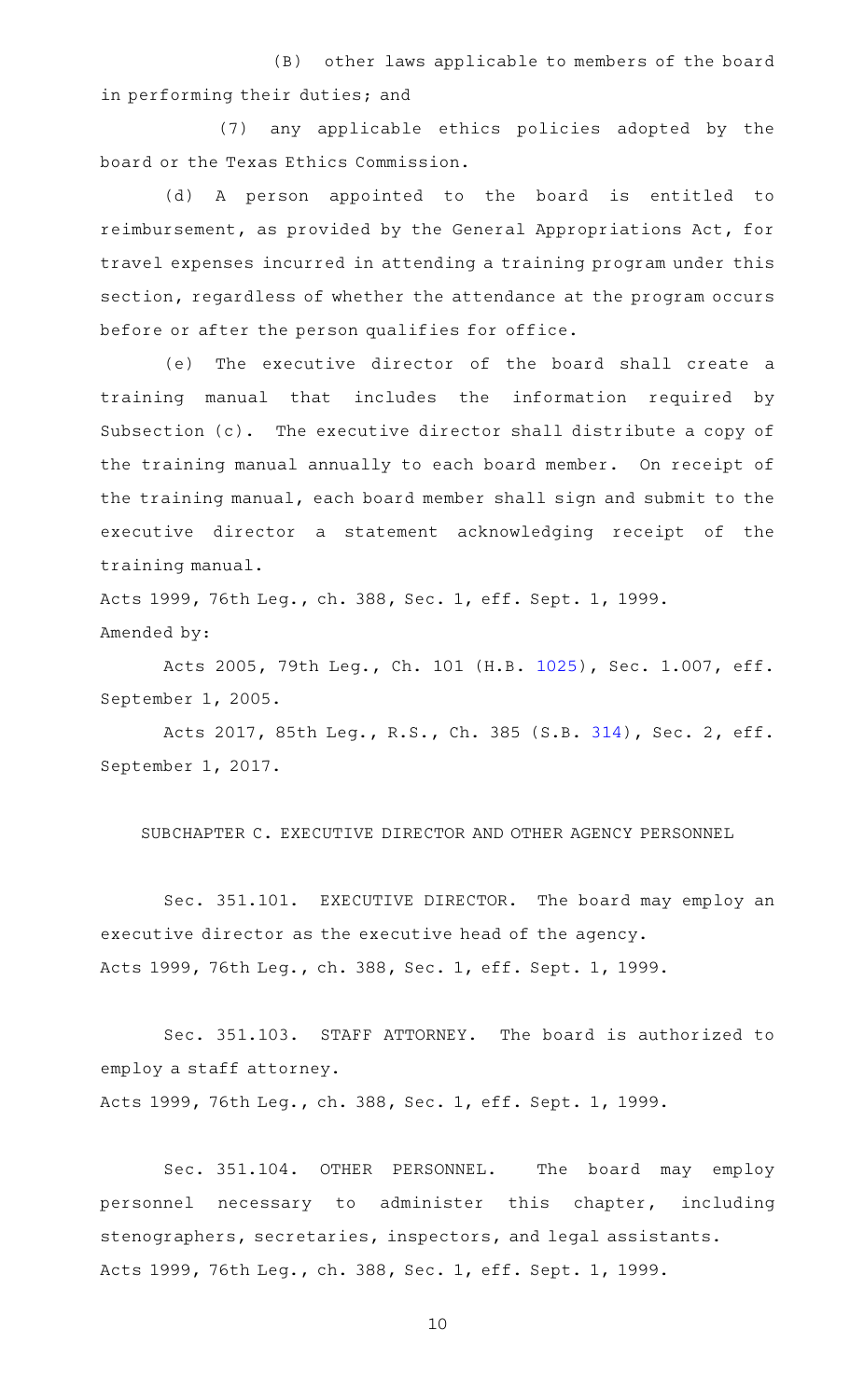Sec. 351.105. DIVISION OF RESPONSIBILITIES. The board shall develop and implement policies that clearly separate the policy-making responsibilities of the board and the management responsibilities of the executive director and the staff of the board.

Acts 1999, 76th Leg., ch. 388, Sec. 1, eff. Sept. 1, 1999.

Amended by:

Acts 2005, 79th Leg., Ch. 101 (H.B. [1025](http://www.legis.state.tx.us/tlodocs/79R/billtext/html/HB01025F.HTM)), Sec. 1.008, eff. September 1, 2005.

Sec. 351.106. QUALIFICATIONS AND STANDARDS OF CONDUCT INFORMATION. The board shall provide, as often as necessary, to its members and employees information regarding their:

(1) qualifications for office or employment under this chapter; and

(2) responsibilities under applicable law relating to standards of conduct for state officers or employees. Acts 1999, 76th Leg., ch. 388, Sec. 1, eff. Sept. 1, 1999.

Sec. 351.107. CAREER LADDER PROGRAM; PERFORMANCE EVALUATIONS. (a) The executive director or the executive director 's designee shall develop an intra-agency career ladder program. The program must require intra-agency posting of all nonentry level positions concurrently with any public posting.

(b) The executive director or the executive director's designee shall develop a system of annual performance evaluations based on measurable job tasks. All merit pay for board employees must be based on the system established under this subsection. Acts 1999, 76th Leg., ch. 388, Sec. 1, eff. Sept. 1, 1999.

Sec. 351.108. EQUAL OPPORTUNITY POLICY; REPORT. (a) The executive director or the executive director's designee shall prepare and maintain a written policy statement to ensure implementation of an equal opportunity program under which all personnel transactions are made without regard to race, color, disability, sex, religion, age, or national origin. The policy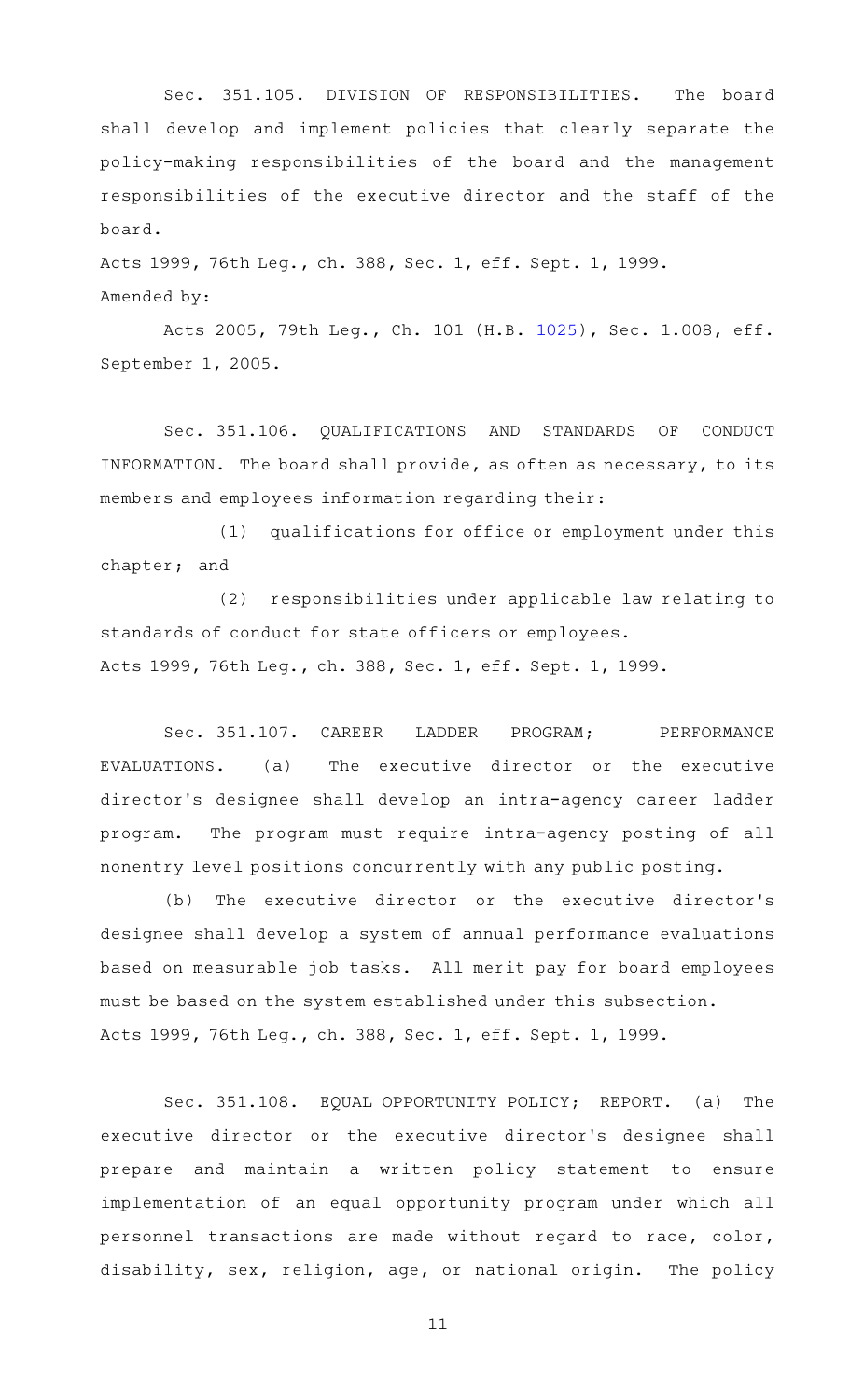statement must include:

(1) personnel policies, including policies relating to recruitment, evaluation, selection, appointment, training, and promotion of personnel, that are in compliance with the requirements of Chapter [21,](https://statutes.capitol.texas.gov/GetStatute.aspx?Code=LA&Value=21) Labor Code;

(2) a comprehensive analysis of the board workforce that meets federal and state guidelines;

(3) procedures by which a determination can be made of significant underuse in the board workforce of all persons for whom federal or state guidelines encourage a more equitable balance; and

(4) reasonable methods to appropriately address those areas of significant underuse.

(b) A policy statement prepared under Subsection (a) must:

 $(1)$  cover an annual period;

(2) be updated annually;

(3) be reviewed by the Commission on Human Rights for compliance with Subsection (a)(1); and

 $(4)$  be filed with the governor.

(c) The governor shall deliver a biennial report to the legislature based on information received under Subsection (b). The report may be made separately or as part of other biennial reports made to the legislature.

Acts 1999, 76th Leg., ch. 388, Sec. 1, eff. Sept. 1, 1999.

#### SUBCHAPTER D. POWERS AND DUTIES

Sec. 351.151. RULES. (a) The board by a majority vote of a quorum may adopt procedural and substantive rules.

(b) The board may not adopt a substantive rule before submitting the proposed rule to the attorney general for a ruling on the proposed rule 's validity.

Acts 1999, 76th Leg., ch. 388, Sec. 1, eff. Sept. 1, 1999. Amended by Acts 2001, 77th Leg., ch. 1092, Sec. 6, eff. Sept. 1, 2001.

Sec. 351.152. FEES. (a) The board shall set fees in amounts reasonable and necessary so that in the aggregate the fees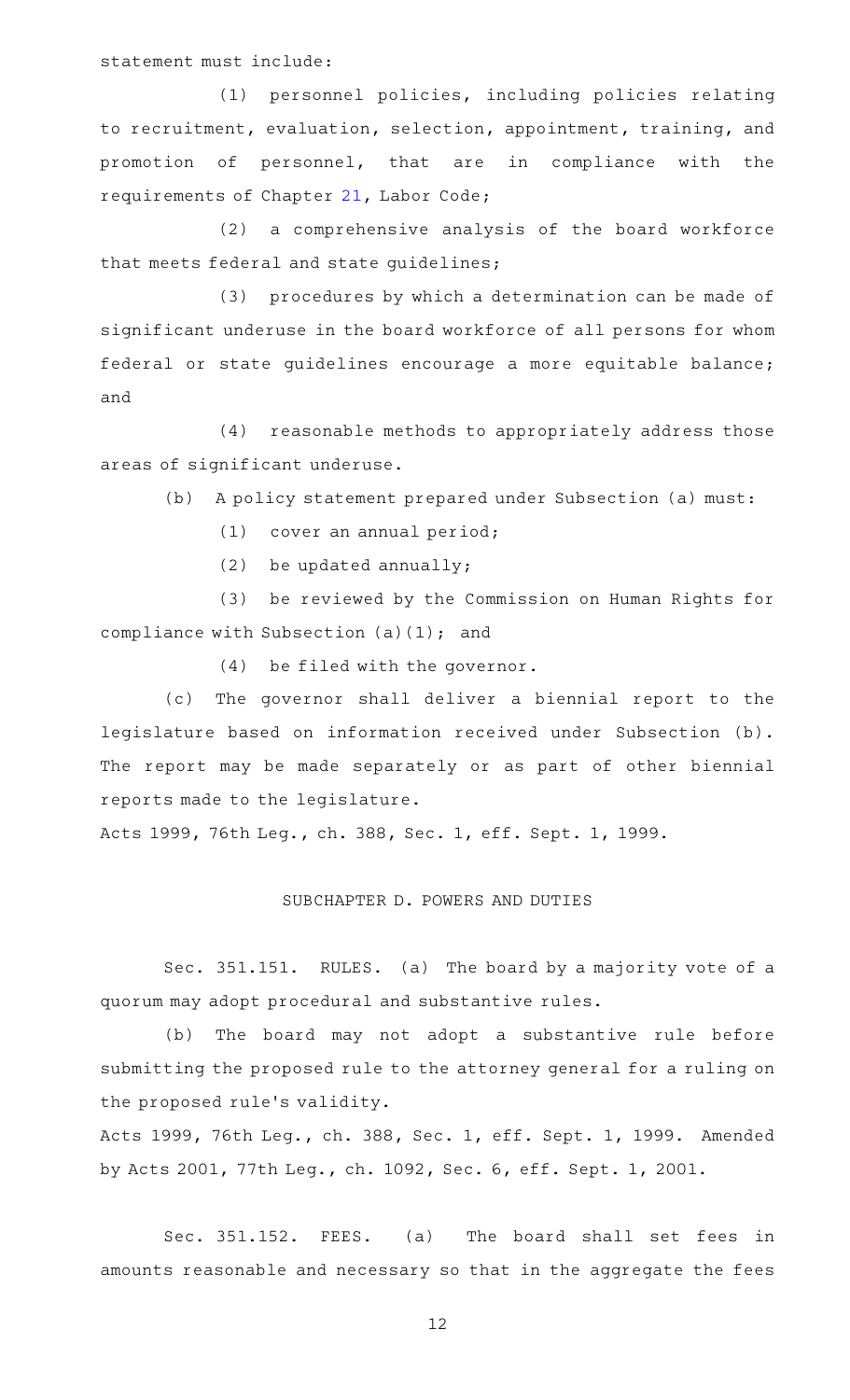produce sufficient revenue to cover the cost of administering this chapter. The board shall set fee amounts so as not to maintain an unnecessary fund balance.

(b) The board shall set fees under this section only for acts or services performed or provided by the board, including:

- $(1)$  an examination;
- $(2)$  a re-examination;
- $(3)$  an issuance of a license;
- $(4)$  a renewal of a license; and
- (5) an issuance of a duplicate license.

Acts 1999, 76th Leg., ch. 388, Sec. 1, eff. Sept. 1, 1999. Amended by Acts 2001, 77th Leg., ch. 1092, Sec. 7, eff. Sept. 1, 2001. Amended by:

Acts 2017, 85th Leg., R.S., Ch. 385 (S.B. [314\)](http://www.legis.state.tx.us/tlodocs/85R/billtext/html/SB00314F.HTM), Sec. 19, eff. September 1, 2017.

Sec. 351.154. APPLICATION OF FEES. (a) Except as otherwise provided by this section, the board shall apply the funds realized from all fees payable under this chapter first to pay all necessary expenses of the board and then, by order of the board, to compensate members of the board.

(b) The board shall deposit in the University of Houston development fund 15 percent of each renewal fee collected by the board under Section [351.152](https://statutes.capitol.texas.gov/GetStatute.aspx?Code=OC&Value=351.152). The money paid to that fund under this subsection may be used solely for scholarships or improvements in the physical facilities, including library facilities, of the College of Optometry.

Acts 1999, 76th Leg., ch. 388, Sec. 1, eff. Sept. 1, 1999. Amended by:

Acts 2017, 85th Leg., R.S., Ch. 385 (S.B. [314](http://www.legis.state.tx.us/tlodocs/85R/billtext/html/SB00314F.HTM)), Sec. 3, eff. September 1, 2017.

Sec. 351.155. RULES RESTRICTING ADVERTISING OR COMPETITIVE BIDDING. (a) The board may not adopt a rule restricting advertising or competitive bidding by a person regulated by the board except to prohibit a false, misleading, or deceptive practice.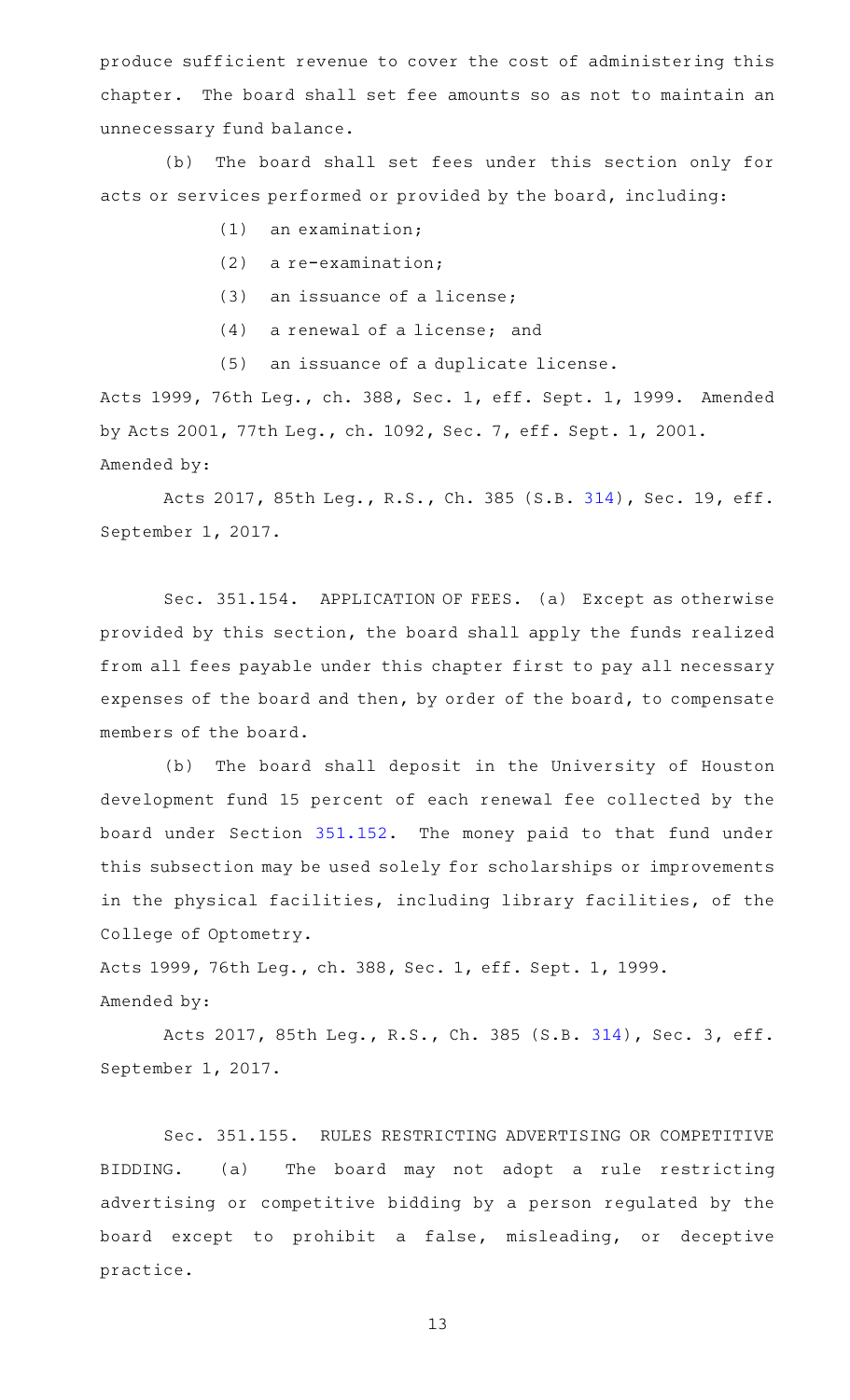(b) The board may not include in rules to prohibit false, misleading, or deceptive practices by a person regulated by the board a rule that:

 $(1)$  restricts the use of any advertising medium;

(2) restricts the person's personal appearance or use of the person's voice in an advertisement;

(3) relates to the size or duration of an advertisement by the person;

 $(4)$  restricts the person's advertisement under a trade name;

(5) restricts a truthful statement regarding:

(A) the address or telephone number of an office maintained by the person;

(B) office hours regularly maintained by the person;

(C) languages, other than English, fluently spoken in the person's office;

(D) whether the person provides services under a specified private or public insurance plan or health care plan;

 $(E)$  publications authored by the person;

(F) a teaching position held or formerly held by the person and the dates the position was held;

 $(G)$  an affiliation with a hospital or clinic;

(H) the fact that the person regularly accepts installment payment of fees;

(I) the manufacturer, designer, style, make, trade name, brand name, color, size, or type of commodities advertised; or

 $(J)$  other factual information that is not false, fraudulent, misleading, or likely to deceive; or

(6) restricts a truthful statement that relates to public health or that encourages preventive or corrective care.

(c) Subsection (b) does not prevent the board from restricting advertising that is false, fraudulent, misleading, or likely to deceive.

Acts 1999, 76th Leg., ch. 388, Sec. 1, eff. Sept. 1, 1999.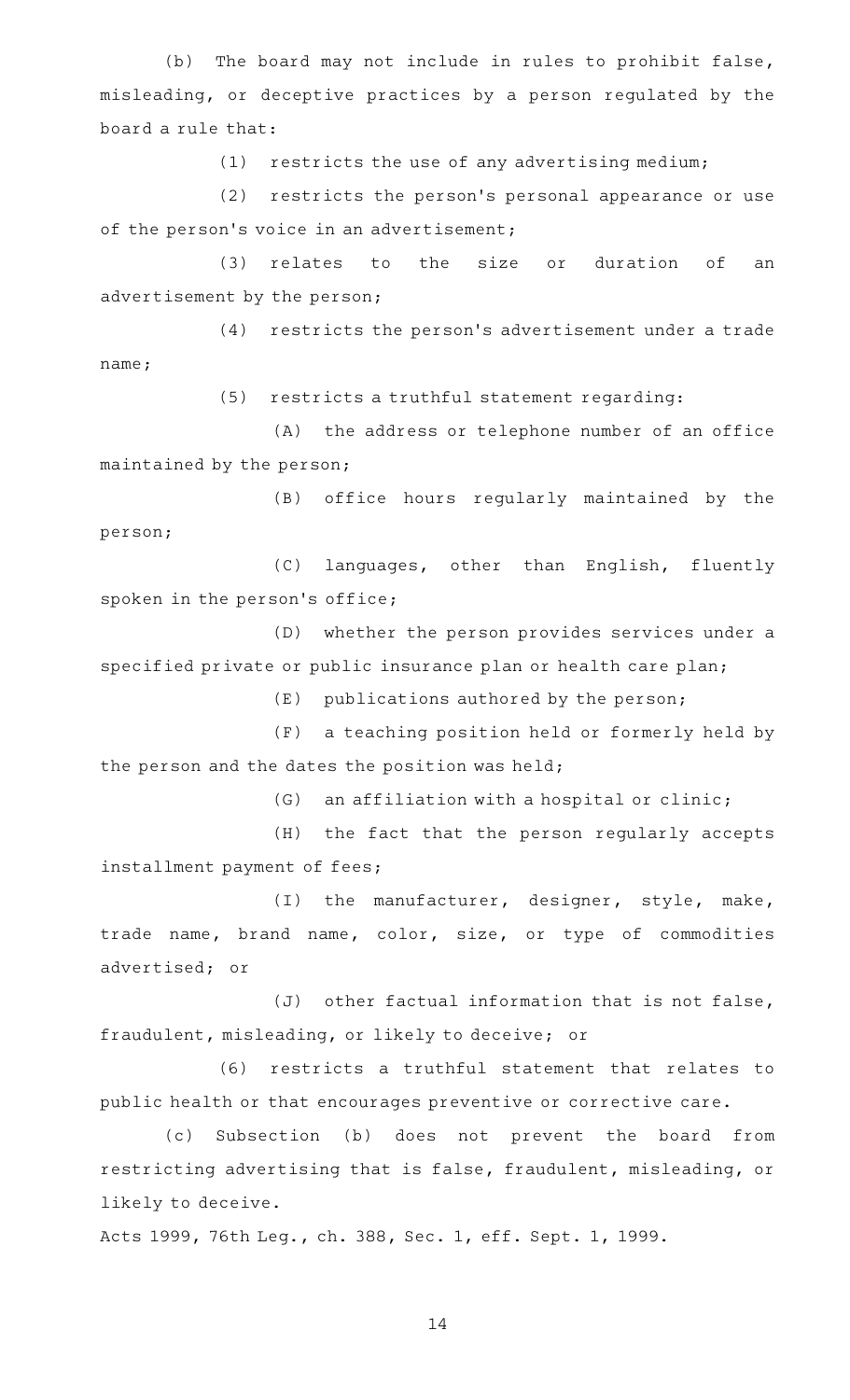Sec. 351.156. BOARD DUTIES REGARDING COMPLAINTS. (a) The board by rule shall:

(1) adopt a form to standardize information concerning complaints made to the board; and

(2) prescribe information to be provided to a person when the person files a complaint with the board.

(b) The board shall provide reasonable assistance to a person who wishes to file a complaint with the board. Acts 1999, 76th Leg., ch. 388, Sec. 1, eff. Sept. 1, 1999.

Sec. 351.157. ENFORCEMENT. (a) The board, a committee of the board, or a member of the board or a committee may:

(1) issue a subpoena or subpoena duces tecum to compel the attendance of a witness or the production of books, records, or documents;

 $(2)$  administer an oath; or

(3) take testimony on all matters in the jurisdiction of the board, committee, or member.

(b) The board is not bound by strict rules of procedure or by the laws of evidence in conducting board proceedings but shall base a determination on sufficient legal evidence to sustain the determination.

Acts 1999, 76th Leg., ch. 388, Sec. 1, eff. Sept. 1, 1999.

Sec. 351.1575. INSPECTION OF PREMISES AND REVIEW OF RECORDS AUTHORIZED. (a) The board, at any time and without notice during regular business hours, may:

(1) enter and inspect a facility operated by a person engaged in any activity regulated under this chapter; and

 $(2)$  to the extent allowed by federal law, inspect and review any record, including a patient record, maintained by a person engaged in any activity regulated under this chapter.

(b) The board may enter and inspect a facility or inspect and review any record under Subsection (a) as necessary to:

 $(1)$  ensure compliance with this chapter; or

(2) investigate a complaint made to the board. Added by Acts 2005, 79th Leg., Ch. 101 (H.B. [1025](http://www.legis.state.tx.us/tlodocs/79R/billtext/html/HB01025F.HTM)), Sec. 1.009, eff.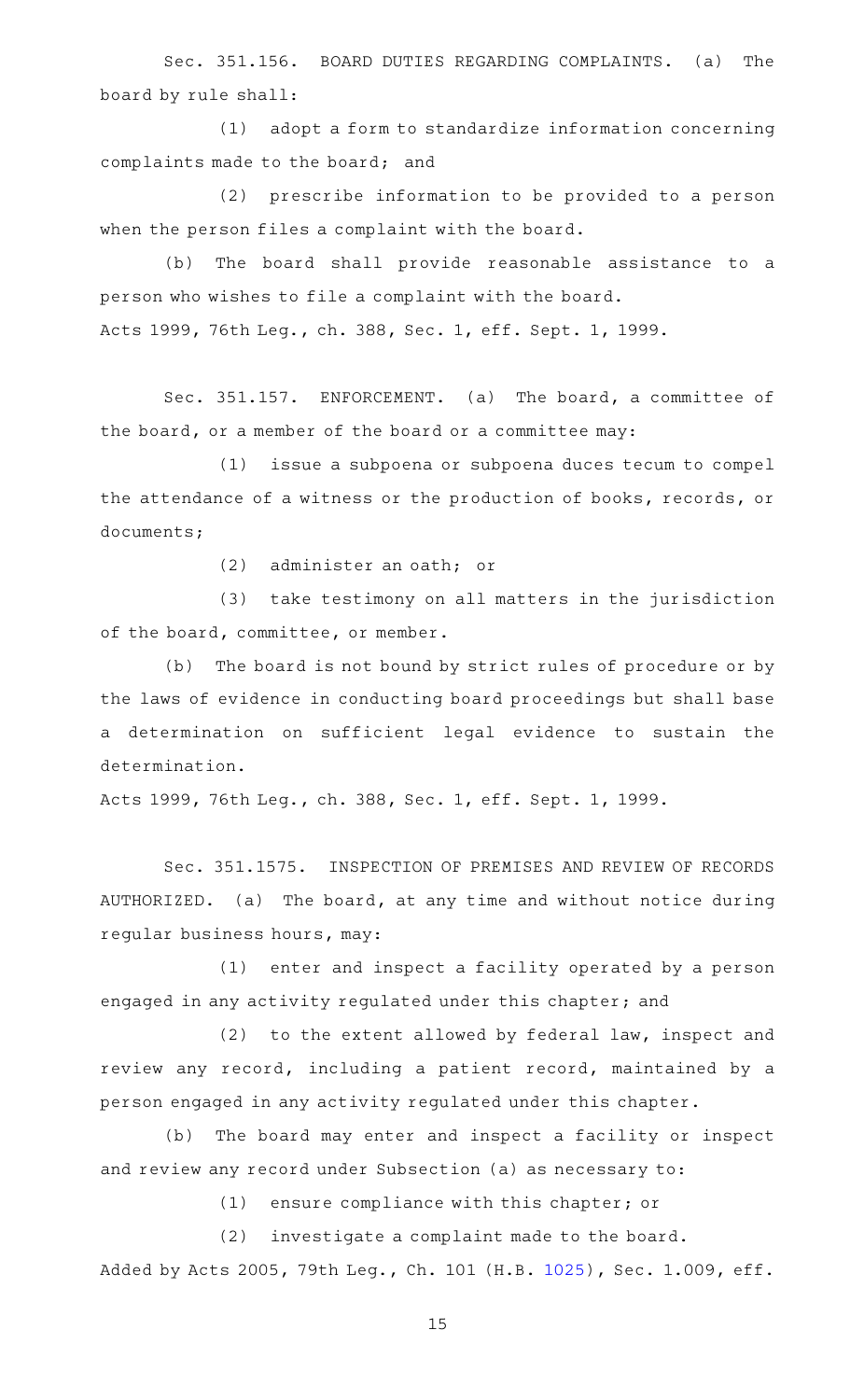September 1, 2005.

Sec. 351.158. LEGAL REPRESENTATION. (a) In a hearing before the board or in a suit in which the board is a party, the board may appoint the board's staff attorney as an attorney of record for the board, except that the staff attorney is subordinate to a county attorney, district attorney, or attorney general if one of those attorneys is also an attorney of record in the proceeding.

(b) In a suit in which the board is a party, the board may appoint the staff attorney as special assistant to the county attorney, district attorney, or attorney general. The board must pay the staff attorney.

(c) This section does not limit or exclude the right of the county attorney, district attorney, or attorney general to appear as the board's attorney in the court to which that attorney is entitled or required under the constitution to represent the state. Acts 1999, 76th Leg., ch. 388, Sec. 1, eff. Sept. 1, 1999.

Sec. 351.159. COMMITTEE APPOINTMENTS AND RECOMMENDATIONS. (a) The board may appoint committees from its own membership.

(b) A committee shall consider any matter referred to the committee relating to the enforcement of this chapter and rules adopted under this chapter. The committee shall make a recommendation on the matter to the board.

Acts 1999, 76th Leg., ch. 388, Sec. 1, eff. Sept. 1, 1999.

Sec. 351.160. PHARMACEUTICAL AGENTS. The board by rule shall designate classifications of pharmaceutical agents that therapeutic optometrists may use in the practice of therapeutic optometry as authorized by this chapter. Additional classifications of medications authorized by Section 351.165(c)(3) may only be approved as provided by that section.

Acts 1999, 76th Leg., ch. 388, Sec. 1, eff. Sept. 1, 1999. Amended by Acts 2001, 77th Leg., ch. 1420, Sec. 14.152(a), eff. Sept. 1, 2001.

Sec. 351.161. SEAL; DESIGN OF LICENSE. The board shall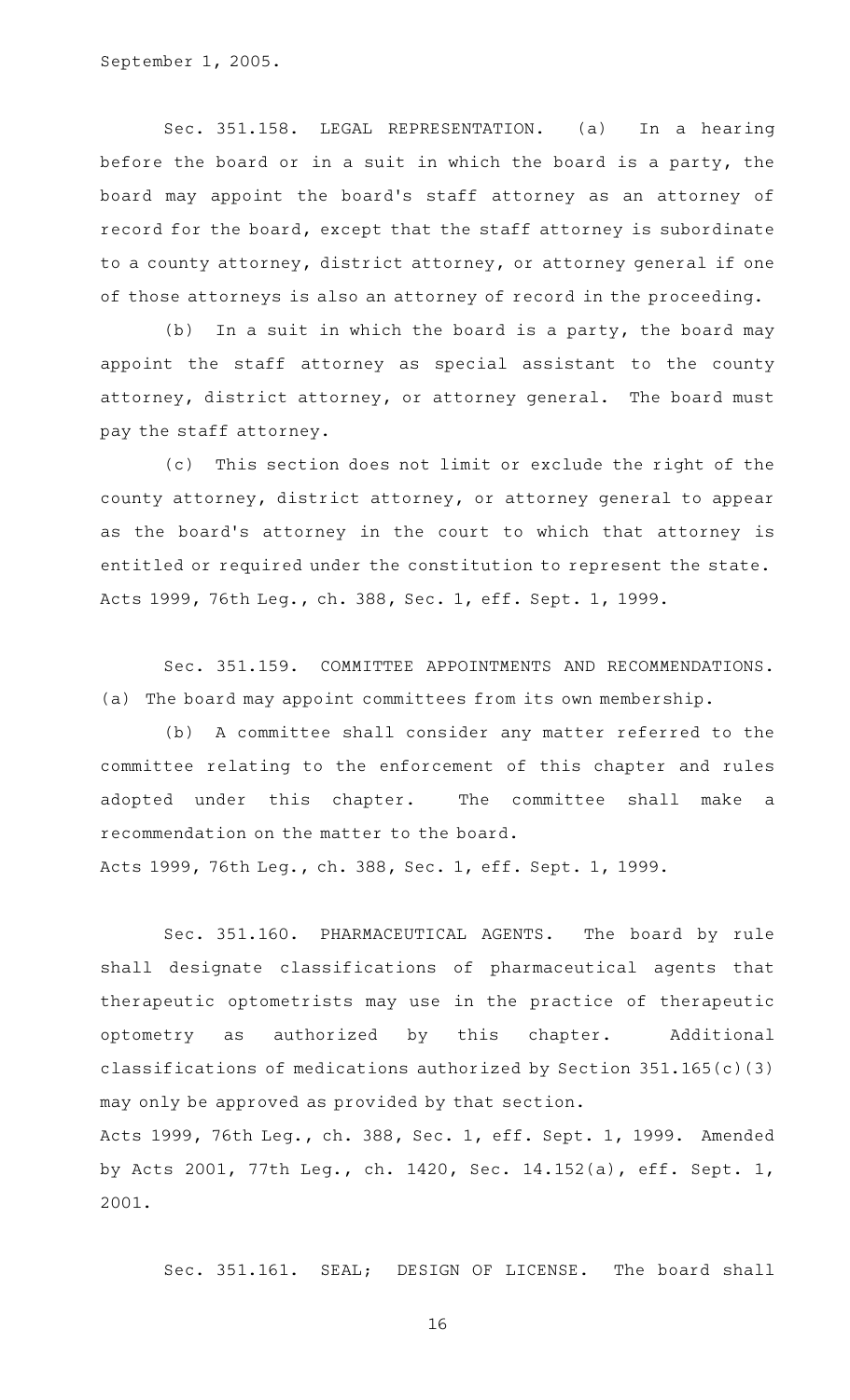adopt an official seal and a license of suitable design. Acts 1999, 76th Leg., ch. 388, Sec. 1, eff. Sept. 1, 1999.

Sec. 351.162. OFFICE. The board shall maintain an office in which it keeps all permanent records.

Acts 1999, 76th Leg., ch. 388, Sec. 1, eff. Sept. 1, 1999.

Sec. 351.163. BOARD RECORDS. (a) The board shall keep a record of its proceedings.

(b) The board may keep a record of any information the board wants to record. The board shall keep a record of:

(1) the name, age, and present legal and mailing address of each applicant for examination;

(2) the name and location of the school of optometry from which the applicant holds credentials;

(3) the time devoted by the applicant to the study and practice of optometry; and

(4) whether the board rejects or licenses the applicant.

(c) A certified copy of the record described by Subsection (b), marked with the hand and seal of the executive director, is:

(1) admissible evidence in all courts; and

(2) prima facie evidence of all matters contained in the record.

(d) The executive director shall number and record each license or renewal certificate issued by the board.

Acts 1999, 76th Leg., ch. 388, Sec. 1, eff. Sept. 1, 1999. Amended by Acts 2001, 77th Leg., ch. 1420, Sec. 14.153(a), eff. Sept. 1, 2001.

# Amended by:

Acts 2017, 85th Leg., R.S., Ch. 385 (S.B. [314](http://www.legis.state.tx.us/tlodocs/85R/billtext/html/SB00314F.HTM)), Sec. 4, eff. September 1, 2017.

Sec. 351.166. INFORMATION PROVIDED TO LICENSE HOLDERS. At least once each biennium, the board shall provide to license holders information on:

(1) prescribing and dispensing pain medications, with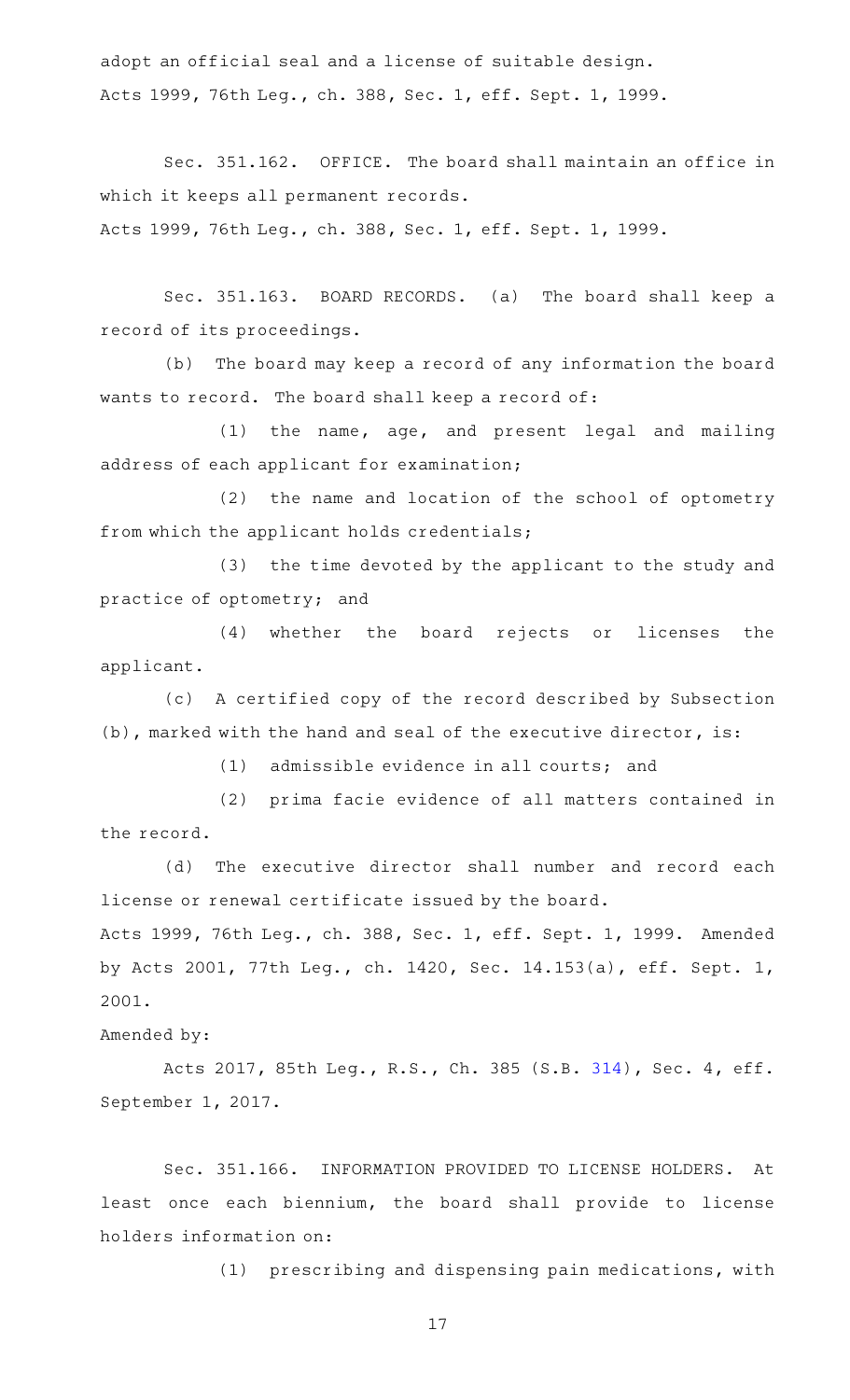particular emphasis on Schedule II and Schedule III controlled substances;

(2) abusive and addictive behavior of certain persons who use prescription pain medications;

(3) common diversion strategies employed by certain persons who use prescription pain medications, including fraudulent prescription patterns; and

(4) the appropriate use of pain medications and the differences between addiction, pseudo-addiction, tolerance, and physical dependence.

Added by Acts 2003, 78th Leg., ch. 1163, Sec. 6, eff. Sept. 1, 2003.

Sec. 351.167. POISON CONTROL CENTER INFORMATION. The board shall provide to license holders information regarding the services provided by poison control centers.

Added by Acts 2003, 78th Leg., ch. 1163, Sec. 6, eff. Sept. 1, 2003.

Sec. 351.168. TECHNOLOGICAL SOLUTIONS POLICY REQUIRED. The board shall implement a policy requiring the board to use appropriate technological solutions to improve the board's ability to perform its functions. The policy must ensure that the public is able to interact with the board on the Internet. Added by Acts 2005, 79th Leg., Ch. 101 (H.B. [1025](http://www.legis.state.tx.us/tlodocs/79R/billtext/html/HB01025F.HTM)), Sec. 1.010, eff. September 1, 2005.

Sec. 351.169. ALTERNATIVE RULEMAKING AND DISPUTE RESOLUTION. (a) The board shall develop and implement a policy to encourage the use of:

(1) negotiated rulemaking procedures under Chapter [2008](https://statutes.capitol.texas.gov/GetStatute.aspx?Code=GV&Value=2008), Government Code, for the adoption of board rules; and

(2) appropriate alternative dispute resolution procedures under Chapter [2009,](https://statutes.capitol.texas.gov/GetStatute.aspx?Code=GV&Value=2009) Government Code, to assist in the resolution of internal and external disputes under the board's jurisdiction.

(b) The board's procedures relating to alternative dispute resolution must conform, to the extent possible, to any model guidelines issued by the State Office of Administrative Hearings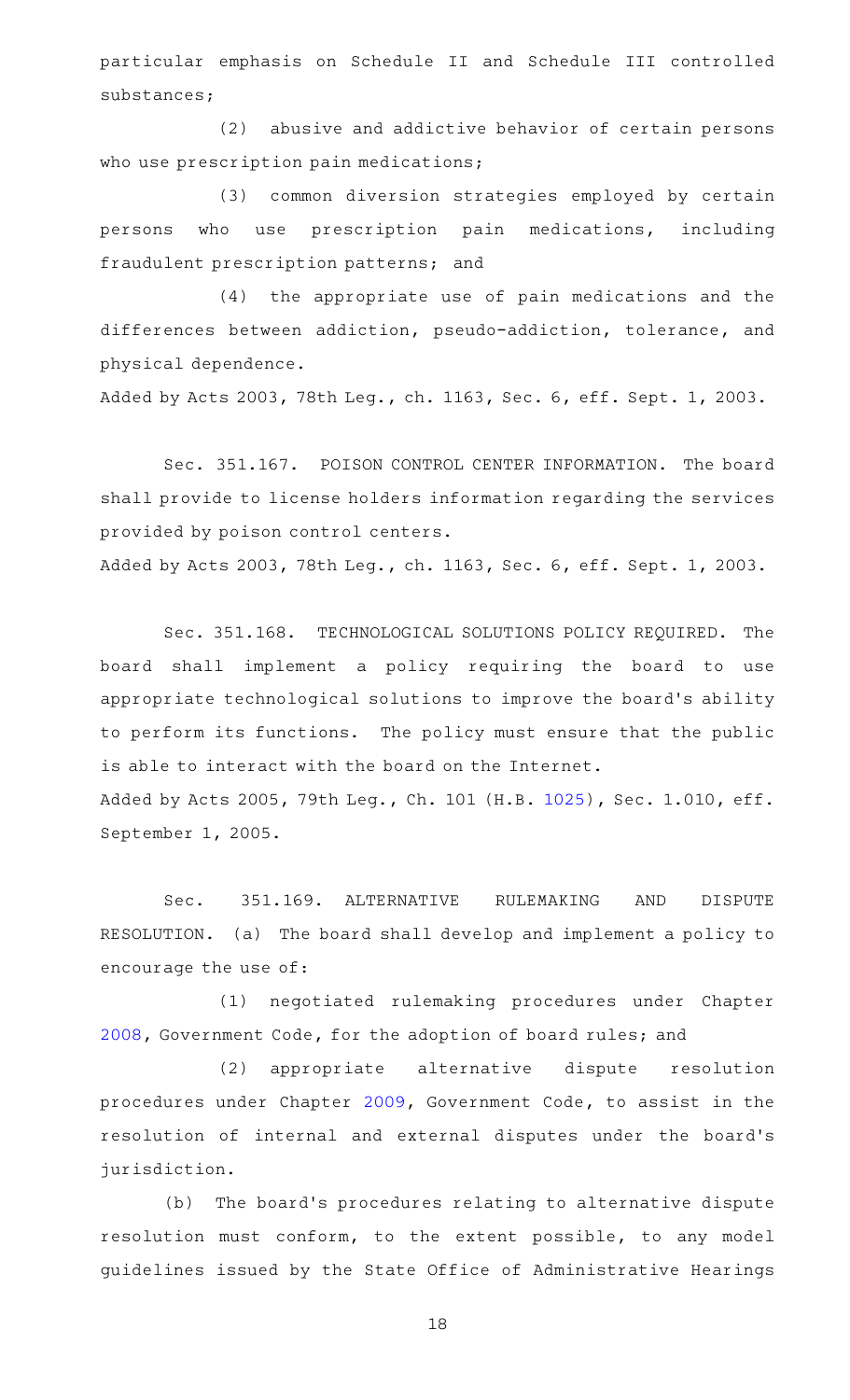for the use of alternative dispute resolution by state agencies.

(c) The board shall designate a trained person to:

(1) coordinate the implementation of the policy adopted under Subsection (a);

 $(2)$  serve as a resource for any training needed to implement the procedures for negotiated rulemaking or alternative dispute resolution; and

(3) collect data concerning the effectiveness of those procedures, as implemented by the board. Added by Acts 2005, 79th Leg., Ch. 101 (H.B. [1025](http://www.legis.state.tx.us/tlodocs/79R/billtext/html/HB01025F.HTM)), Sec. 1.010, eff. September 1, 2005.

SUBCHAPTER E. PUBLIC INTEREST INFORMATION AND COMPLAINT PROCEDURES

Sec. 351.201. PUBLIC INTEREST INFORMATION. (a) The board shall prepare information of public interest describing the functions of the board and the procedures by which complaints are filed with and resolved by the board.

(b) The board shall make the information available to the public and appropriate state agencies. Acts 1999, 76th Leg., ch. 388, Sec. 1, eff. Sept. 1, 1999.

Sec. 351.202. PUBLIC PARTICIPATION. (a) The board shall develop and implement policies that provide the public with a reasonable opportunity to appear before the board and to speak on any issue under the board's jurisdiction.

(b) The board shall prepare and maintain a written plan that describes how a person who does not speak English may be provided reasonable access to the board's programs.

Acts 1999, 76th Leg., ch. 388, Sec. 1, eff. Sept. 1, 1999.

Sec. 351.203. COMPLAINTS. (a) The board by rule shall establish methods by which a consumer or service recipient is notified of the name, mailing address, and telephone number of the board for the purpose of directing a complaint to the board. The board may provide for that notice:

(1) on each registration form, application, or written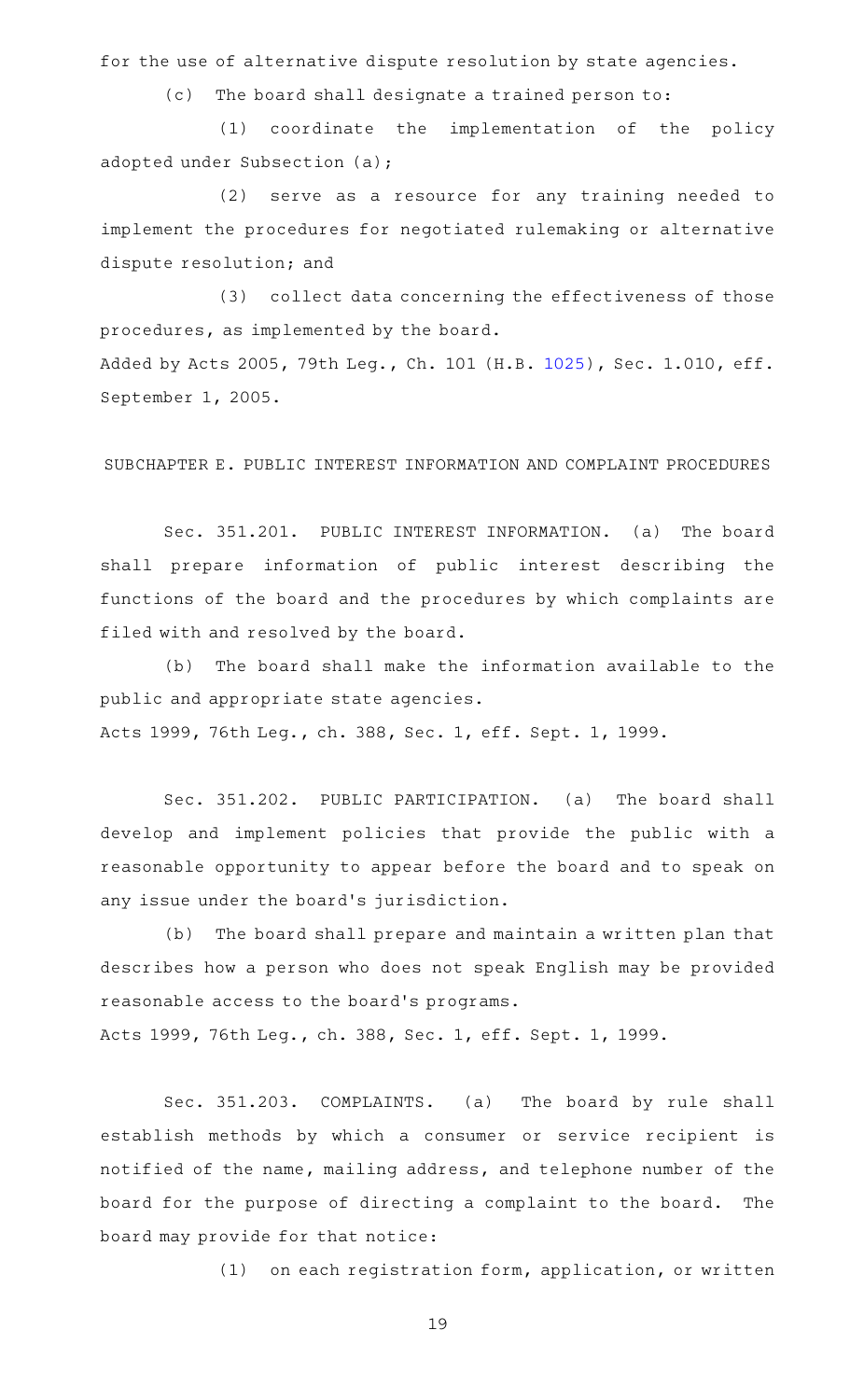contract for service provided by a person regulated under this chapter;

(2) on a sign prominently displayed in the place of business of a person regulated under this chapter; or

(3) in a bill for service provided by a person regulated under this chapter.

(b) The board shall list with its regular telephone number any toll-free telephone number established under other state law that may be called to present a complaint about a health professional.

(c) The board shall make information available describing the procedures established by the board relating to complaint investigation and resolution.

Acts 1999, 76th Leg., ch. 388, Sec. 1, eff. Sept. 1, 1999. Amended by:

Acts 2005, 79th Leg., Ch. 101 (H.B. [1025](http://www.legis.state.tx.us/tlodocs/79R/billtext/html/HB01025F.HTM)), Sec. 1.011, eff. September 1, 2005.

For expiration of this section, see Subection (g).

Sec. 351.2034. COMPLAINTS RESULTING FROM GLAUCOMA TREATMENT. (a) The board, in collaboration with the Texas Medical Board, shall adopt rules for investigating and reviewing complaints filed with the board regarding a therapeutic optometrist 's treatment of a patient for glaucoma. The rules must ensure that:

(1) a person who files a complaint has the opportunity to explain the allegations made in the complaint;

(2) a complaint is not dismissed without appropriate consideration by the board;

(3) a complaint is resolved within six months after the date the complaint is filed;

(4) the board notifies the Texas Medical Board of the receipt and disposition of a complaint; and

(5) a complaint is reviewed as provided by this section.

(b) After a complaint regarding a therapeutic optometrist's treatment of a patient for glaucoma is filed with the board, the board shall select at least one physician licensed in this state who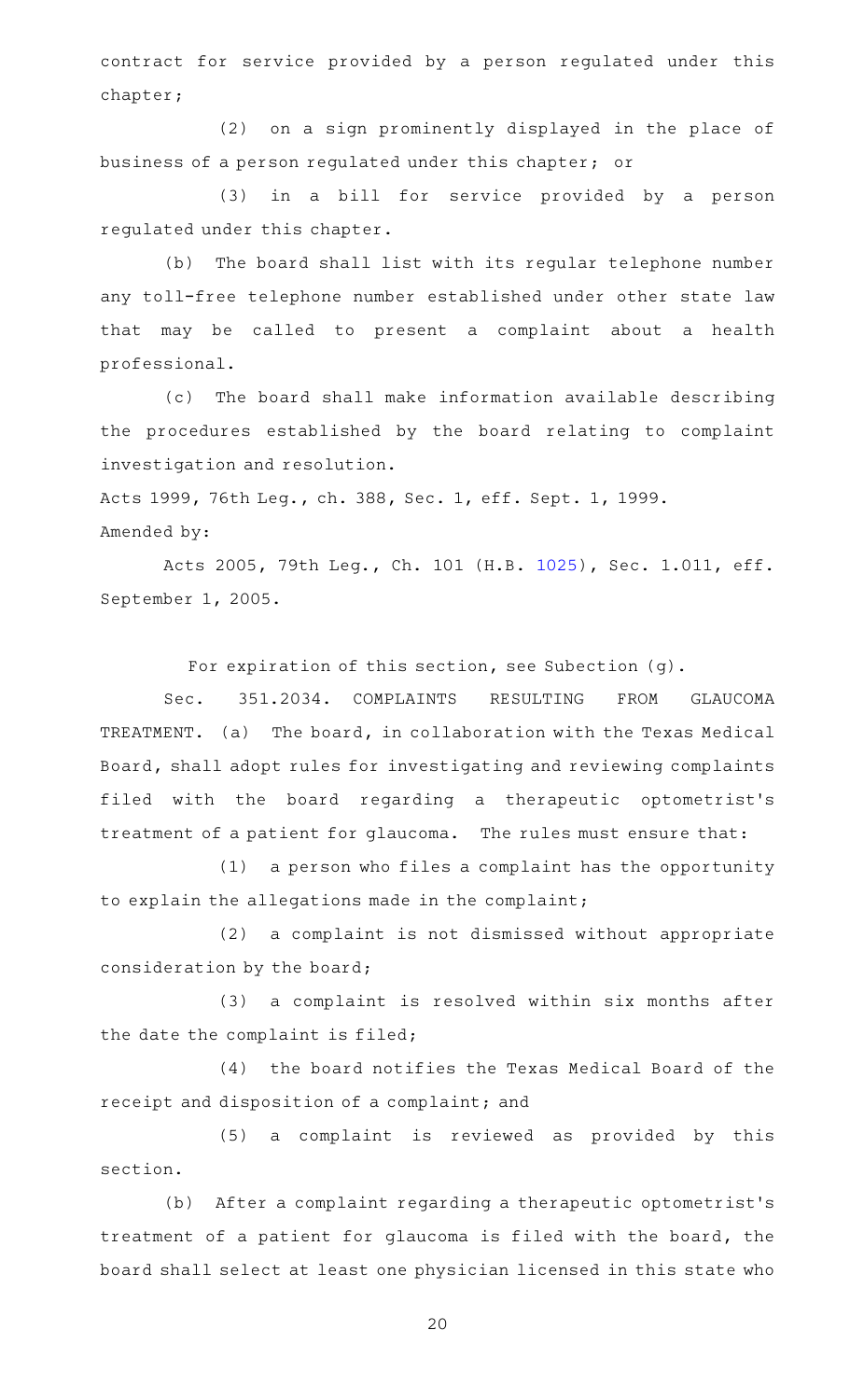specializes in ophthalmology to:

 $(1)$  review the complaint and determine if the therapeutic optometrist 's treatment of the patient for glaucoma violated the standard of care applicable to a physician specializing in ophthalmology; and

 $(2)$  submit to the board a written report on the physician 's determination.

(c) If the report under Subsection (b) states that the standard of care was violated, the board shall forward the complaint and report to an expert panel appointed by the board and the Texas Medical Board. The panel must be composed of an equal number of physicians who specialize in ophthalmology and therapeutic optometrists. Each member of the expert panel must be licensed to practice medicine or therapeutic optometry, as applicable, in this state. A physician who serves on an expert panel may also serve as an expert physician for the Texas Medical Board.

(d) An expert panel selected to review a complaint under Subsection (c) shall:

(1) review the physician's determination made under Subsection (b); and

(2) recommend to the board whether the therapeutic optometrist should be subject to disciplinary action and, if so, whether the disciplinary action should include suspension or revocation of the therapeutic optometrist 's certificate issued under Section [351.3581](https://statutes.capitol.texas.gov/GetStatute.aspx?Code=OC&Value=351.3581)(a).

(e) A person is not eligible to review a complaint under Subsection (b) or serve on an expert panel under Subsection (c) if:

(1) the person or the person's spouse is an officer, employee, or paid consultant of a Texas trade association, as defined by Section [351.053,](https://statutes.capitol.texas.gov/GetStatute.aspx?Code=OC&Value=351.053) in the field of health care; or

(2) the person is a member of the faculty or board of trustees of an optometry school or an institution of higher education with an affiliated school of optometry.

(f) The board shall maintain and make publicly available online:

(1) information regarding the number of complaints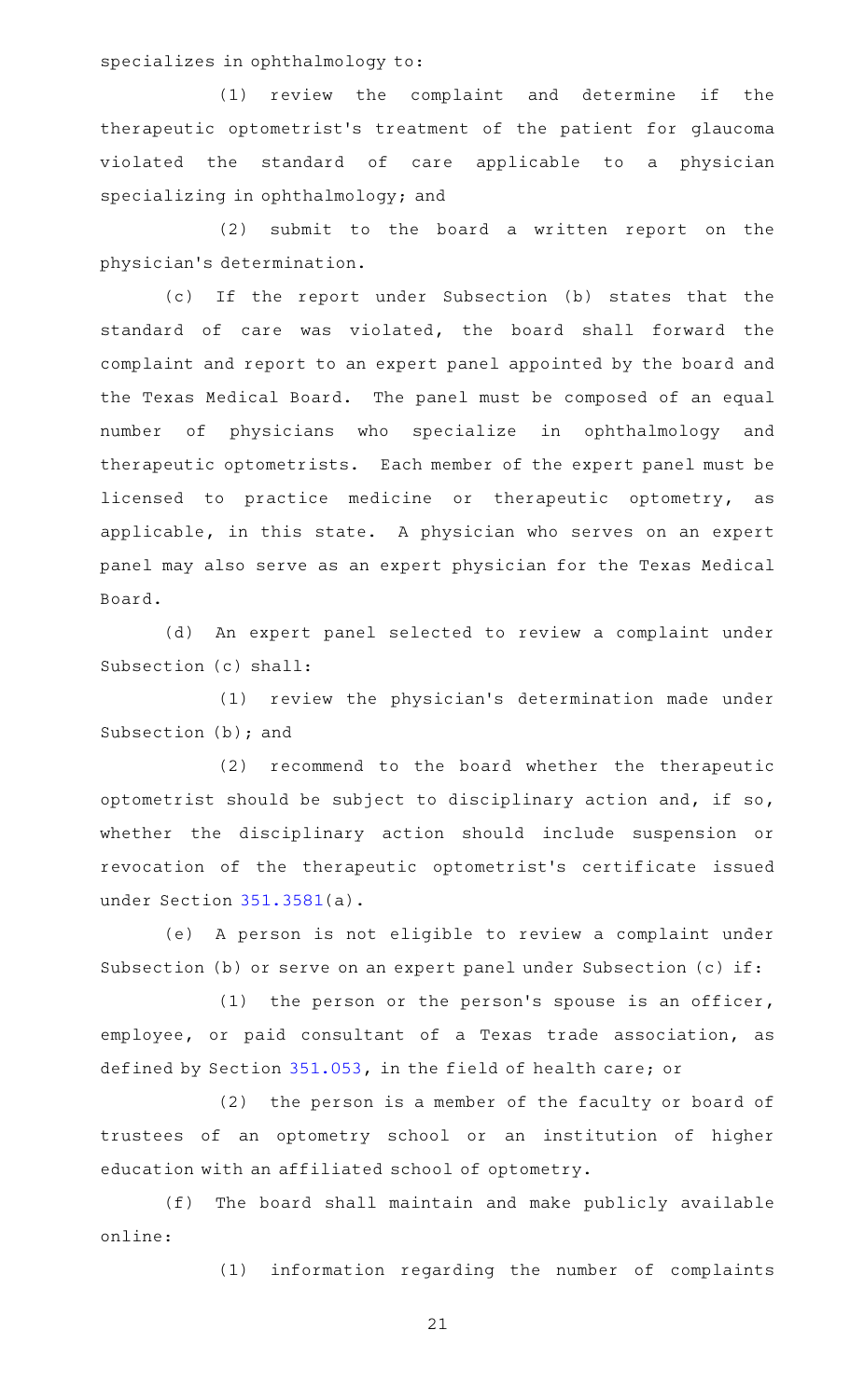filed with the board regarding the treatment of patients for glaucoma by therapeutic optometrists and the disposition of those complaints; and

(2) a searchable list of each therapeutic optometrist whose certificate under Section [351.3581\(](https://statutes.capitol.texas.gov/GetStatute.aspx?Code=OC&Value=351.3581)a) was suspended or revoked by the board.

(g) This section expires September 1, 2027. Added by Acts 2021, 87th Leg., R.S., Ch. 523 (S.B. [993](http://www.legis.state.tx.us/tlodocs/87R/billtext/html/SB00993F.HTM)), Sec. 1, eff. September 1, 2021.

Sec. 351.2035. COMPLAINTS RESULTING FROM INSPECTIONS. (a) The board shall handle as a complaint any violation of this chapter or a rule adopted by the board that is discovered during an inspection conducted under Section [351.1575\(](https://statutes.capitol.texas.gov/GetStatute.aspx?Code=OC&Value=351.1575)b)(1).

(b) The board shall investigate and dispose of a complaint described by Subsection (a) in the same manner that the board investigates and disposes of other complaints made under this chapter.

Added by Acts 2005, 79th Leg., Ch. 101 (H.B. [1025](http://www.legis.state.tx.us/tlodocs/79R/billtext/html/HB01025F.HTM)), Sec. 1.012, eff. September 1, 2005.

Sec. 351.2036. PROCEDURE FOR PROCESSING COMPLAINTS. (a) The board may delegate to board staff the authority to dismiss or enter into an agreed settlement of a complaint that does not directly relate to patient care and the investigation or disposition of which does not require expertise in optometry or therapeutic optometry. The disposition determined by board staff must be approved by the board at a public meeting.

(b) A complaint delegated under this section shall be referred to an informal settlement conference under Section [351.507](https://statutes.capitol.texas.gov/GetStatute.aspx?Code=OC&Value=351.507) if:

(1) the board staff determines that the complaint should not be dismissed or settled; or

(2) the board staff is unable to reach an agreed settlement.

(c) A complaint that is directly related to patient care or the investigation or disposition of which requires expertise in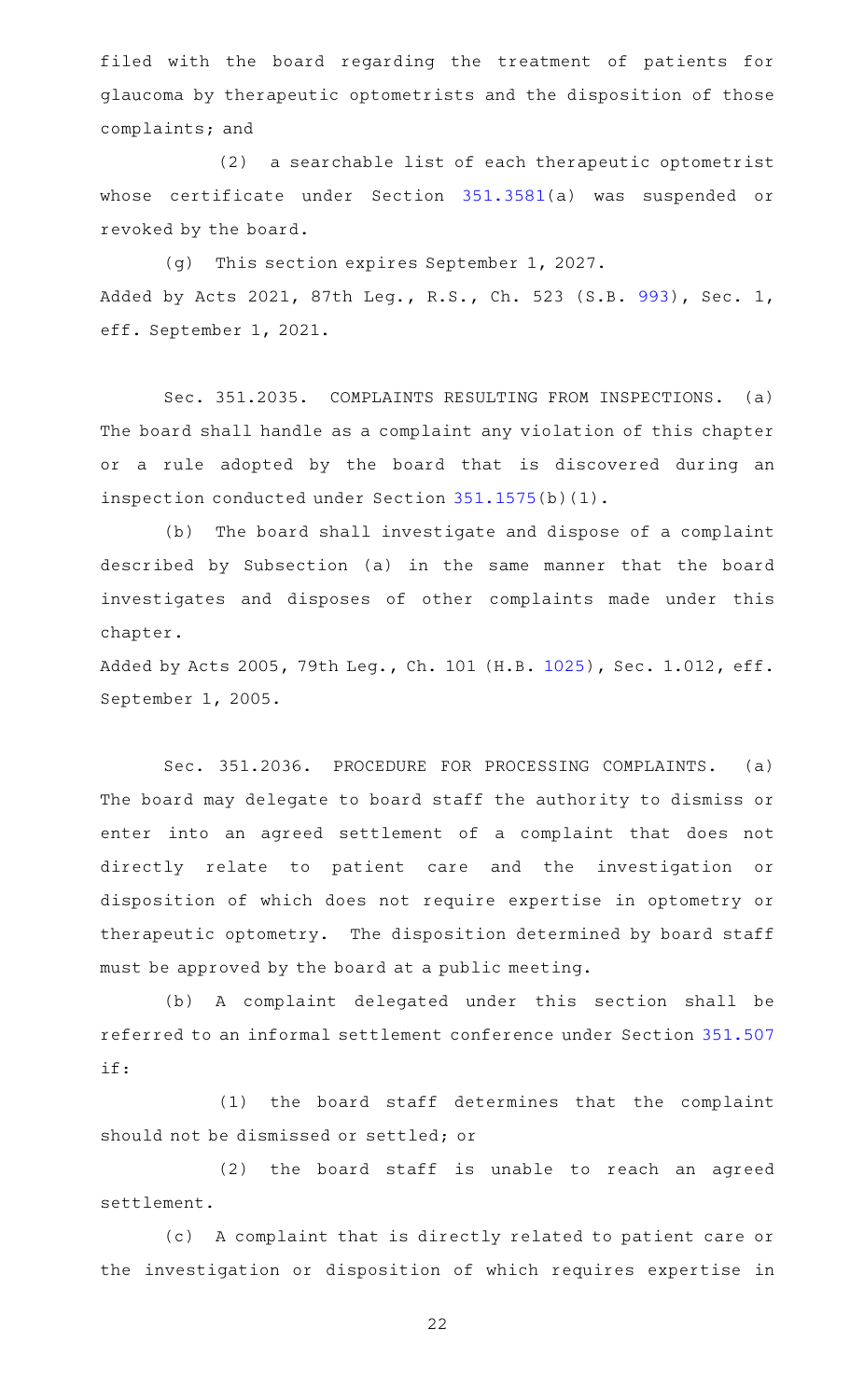optometry or therapeutic optometry shall be reviewed by two board members who are optometrists or therapeutic optometrists who shall:

(1) dismiss the complaint if both board members agree that the complaint should be dismissed; or

(2) refer the complaint to an informal settlement conference under Section [351.507.](https://statutes.capitol.texas.gov/GetStatute.aspx?Code=OC&Value=351.507) Added by Acts 2005, 79th Leg., Ch. 101 (H.B. [1025](http://www.legis.state.tx.us/tlodocs/79R/billtext/html/HB01025F.HTM)), Sec. 1.012, eff. September 1, 2005.

Sec. 351.204. RECORDS OF COMPLAINTS. (a) The board shall maintain a system to act promptly and efficiently on each complaint filed with the board. The board shall maintain information concerning:

(1) parties to the complaint;

(2) the subject matter of the complaint;

(3) a summary of the results of the review or investigation of the complaint;

 $(4)$  the disposition of the complaint; and

(5) other relevant information.

(b) The board shall periodically notify parties to the complaint of the status of the complaint until the board finally disposes of the complaint.

Acts 1999, 76th Leg., ch. 388, Sec. 1, eff. Sept. 1, 1999. Amended by:

Acts 2005, 79th Leg., Ch. 101 (H.B. [1025](http://www.legis.state.tx.us/tlodocs/79R/billtext/html/HB01025F.HTM)), Sec. 1.013, eff. September 1, 2005.

Sec. 351.2045. CONFIDENTIALITY OF COMPLAINTS, ADVERSE REPORTS, INVESTIGATION FILES, AND OTHER INFORMATION. (a) Each complaint, adverse report, investigation file, and other investigation report and all other investigative information in the possession of or received or gathered by the board or the board 's employees or agents relating to a license holder, an application for a license, or a criminal investigation or proceeding is privileged and confidential and is not subject to discovery, subpoena, or any other means of legal compulsion for release to anyone other than the board or an employee or agent of the board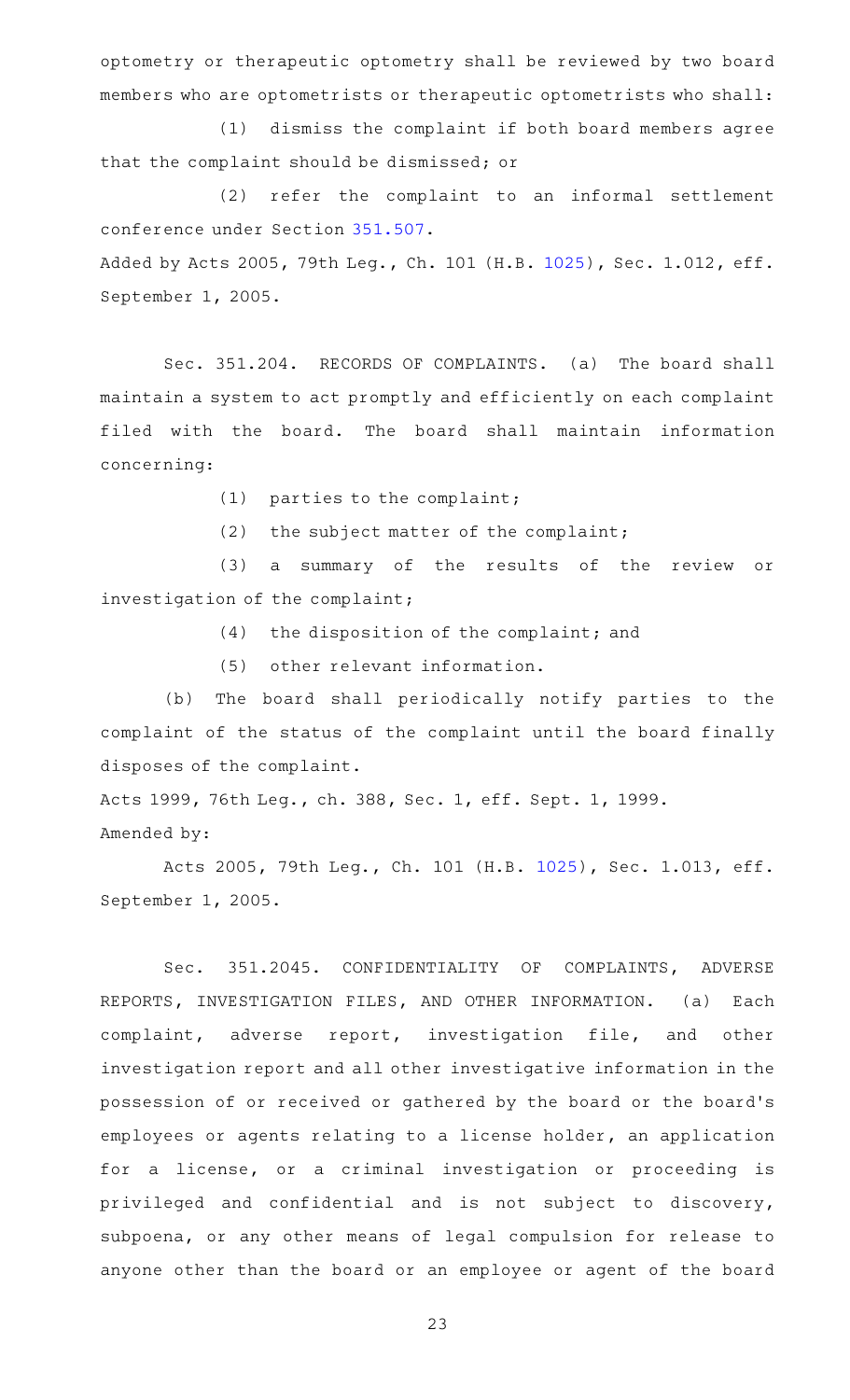involved in any disciplinary action relating to a license holder.

(b) The board shall share information in investigation files, on request, with another state or federal regulatory agency or with a local, state, or federal law enforcement agency regardless of whether the investigation has been completed. The board is not required to disclose under this subsection information that is an attorney-client communication, an attorney work product, or other information protected by a privilege recognized by the Texas Rules of Civil Procedure or the Texas Rules of Evidence.

(c) On the completion of the investigation and before a hearing under Section [351.503](https://statutes.capitol.texas.gov/GetStatute.aspx?Code=OC&Value=351.503), the board shall provide to the license holder, subject to any other privilege or restriction set forth by rule, statute, or legal precedent, access to all information in the board's possession that the board intends to offer into evidence in presenting its case in chief at the contested case hearing on the complaint. The board is not required to provide:

 $(1)$  a board investigative report or memorandum;

(2) the identity of a nontestifying complainant; or

(3) attorney-client communications, attorney work product, or other materials covered by a privilege recognized by the Texas Rules of Civil Procedure or the Texas Rules of Evidence.

 $(c-1)$  The board's providing of information under Subsection (c) does not constitute a waiver of a privilege or confidentiality under this chapter or any other law.

(d) Notwithstanding Subsection (a), the board may:

(1) disclose a complaint to the affected license holder; and

(2) provide to a complainant the license holder's response to the complaint, if providing the response is considered by the board to be necessary to investigate the complaint.

(e) This section does not prohibit the board or another party in a disciplinary action from offering into evidence in a contested case under Chapter [2001,](https://statutes.capitol.texas.gov/GetStatute.aspx?Code=GV&Value=2001) Government Code, a record, document, or other information obtained or created during an investigation.

(f) The board shall protect the identity of a complainant to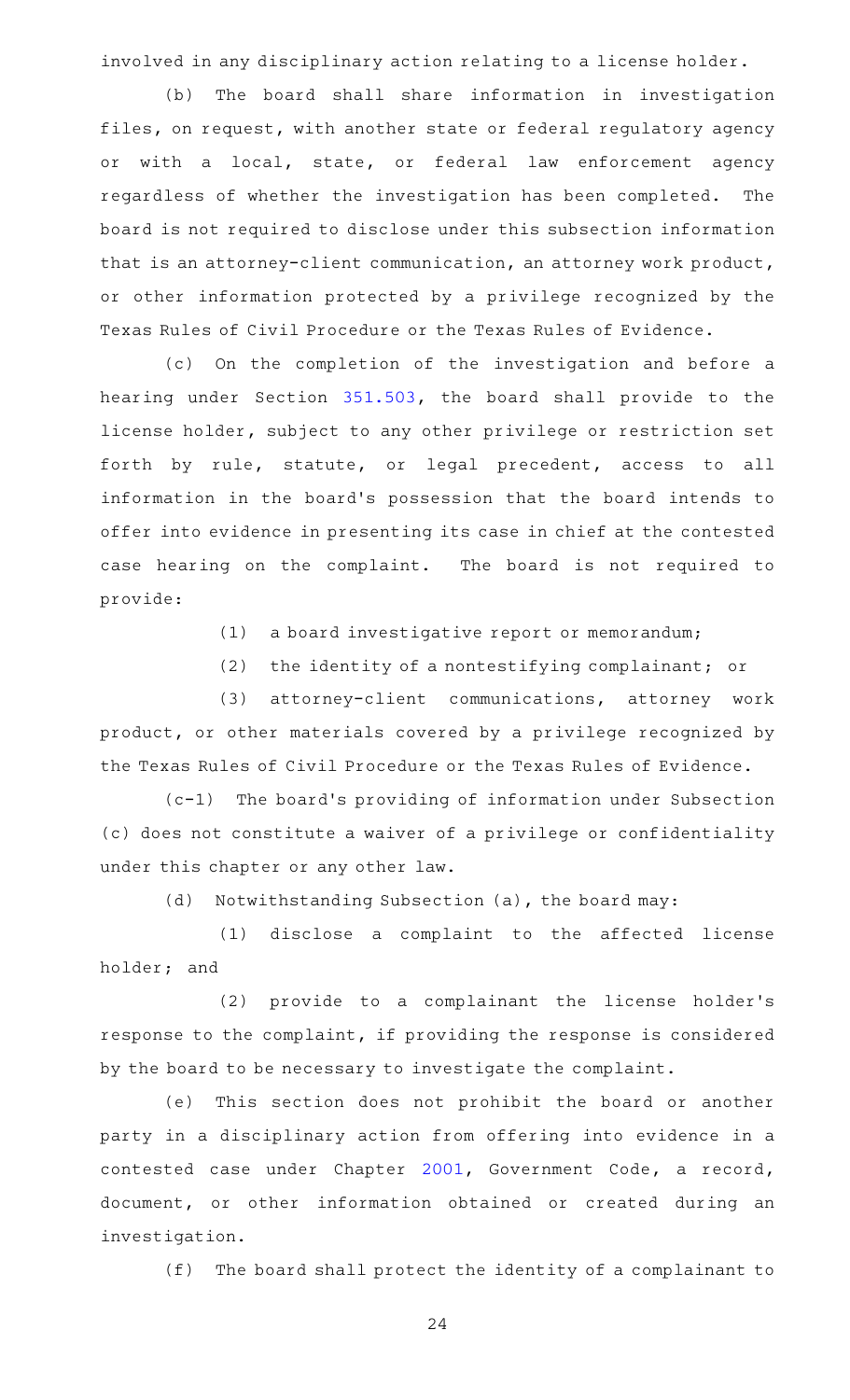the extent possible.

Added by Acts 2003, 78th Leg., ch. 329, Sec. 4.

Amended by:

Acts 2017, 85th Leg., R.S., Ch. 385 (S.B. [314](http://www.legis.state.tx.us/tlodocs/85R/billtext/html/SB00314F.HTM)), Sec. 5, eff. September 1, 2017.

Acts 2017, 85th Leg., R.S., Ch. 385 (S.B. [314](http://www.legis.state.tx.us/tlodocs/85R/billtext/html/SB00314F.HTM)), Sec. 6, eff. September 1, 2017.

Sec. 351.2046. REQUIREMENTS FOR CERTAIN COMPLAINTS.  $(a)$  In this section:

(1) "Anonymous complaint" means a complaint that lacks sufficient information to identify the source or the name of the person who filed the complaint.

(2) "Insurance agent" means a person licensed under Chapter [4054](https://statutes.capitol.texas.gov/GetStatute.aspx?Code=IN&Value=4054), Insurance Code.

(3) "Insurer" means an insurance company or other entity authorized to engage in the business of insurance under Subtitle C, Title 6, Insurance Code.

(4) "Third-party administrator" means a person required to have a certificate of authority under Chapter [4151](https://statutes.capitol.texas.gov/GetStatute.aspx?Code=IN&Value=4151), Insurance Code.

(b) The board may not accept anonymous complaints.

(c) Notwithstanding any confidentiality requirements under Chapter [552](https://statutes.capitol.texas.gov/GetStatute.aspx?Code=GV&Value=552), Government Code, or this chapter, a complaint filed with the board by an insurance agent, insurer, pharmaceutical company, or third-party administrator against a license holder must include the name and address of the insurance agent, insurer, pharmaceutical company, or third-party administrator filing the complaint.

(d) Not later than the 15th day after the date the complaint is filed with the board, the board shall notify the license holder who is the subject of the complaint of the name and address of the insurance agent, insurer, pharmaceutical company, or third-party administrator who filed the complaint, unless the notice would jeopardize an investigation.

Added by Acts 2017, 85th Leg., R.S., Ch. 385 (S.B. [314](http://www.legis.state.tx.us/tlodocs/85R/billtext/html/SB00314F.HTM)), Sec. 7, eff. September 1, 2017.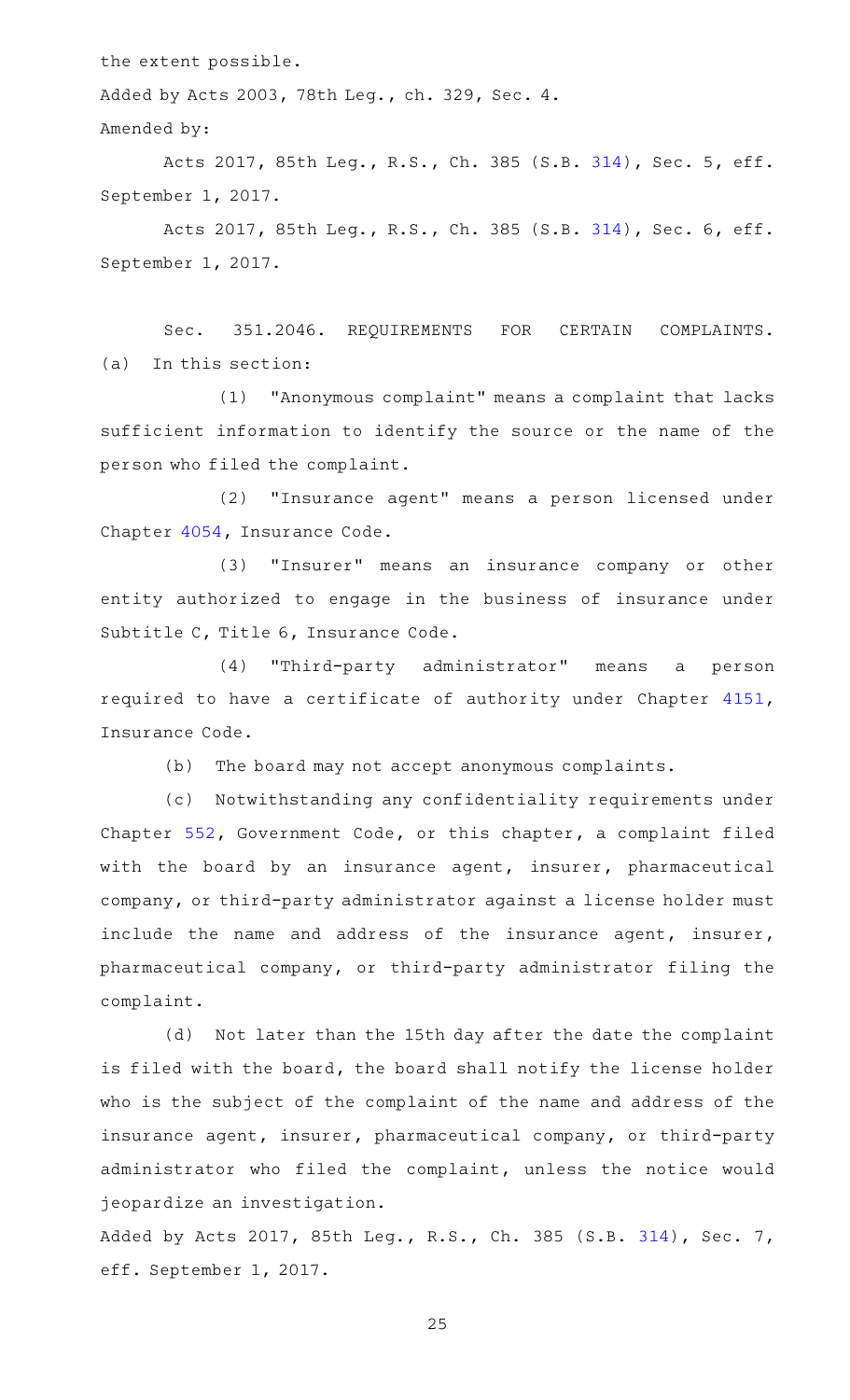Sec. 351.205. GENERAL RULES REGARDING COMPLAINT INVESTIGATION AND DISPOSITION. (a) The board shall adopt rules concerning the investigation of a complaint filed with the board. The rules adopted under this section must:

 $(1)$  distinguish between categories of complaints;

 $(2)$  ensure that a complaint is not dismissed without appropriate consideration;

 $(3)$  require that the board be advised of a complaint that is dismissed and that a letter be sent to the person who filed the complaint explaining the action taken on the complaint;

(4) ensure that the person who filed the complaint has an opportunity to explain the allegations made in the complaint; and

(5) prescribe quidelines concerning the categories of complaints that require the use of a private investigator and prescribe the procedures for the board to obtain the services of a private investigator.

 $(a-1)$  The board shall adopt rules that prescribe a method for prioritizing complaints for purposes of complaint investigation and disposition. The rules adopted under this subsection must:

(1) place the highest priority on complaints that allege conduct that:

(A) violates the standard of professional care and judgment of an optometrist or therapeutic optometrist, as applicable;

(B) involves professional misconduct; or

(C) potentially threatens public health or safety; and

(2) place a lower priority on complaints that are not described by Subdivision (1).

 $(b)$  The board shall:

(1) dispose of a complaint in a timely manner; and

(2) establish a schedule for conducting each phase of the disposition of the complaint that is under the control of the board not later than the 30th day after the date the board receives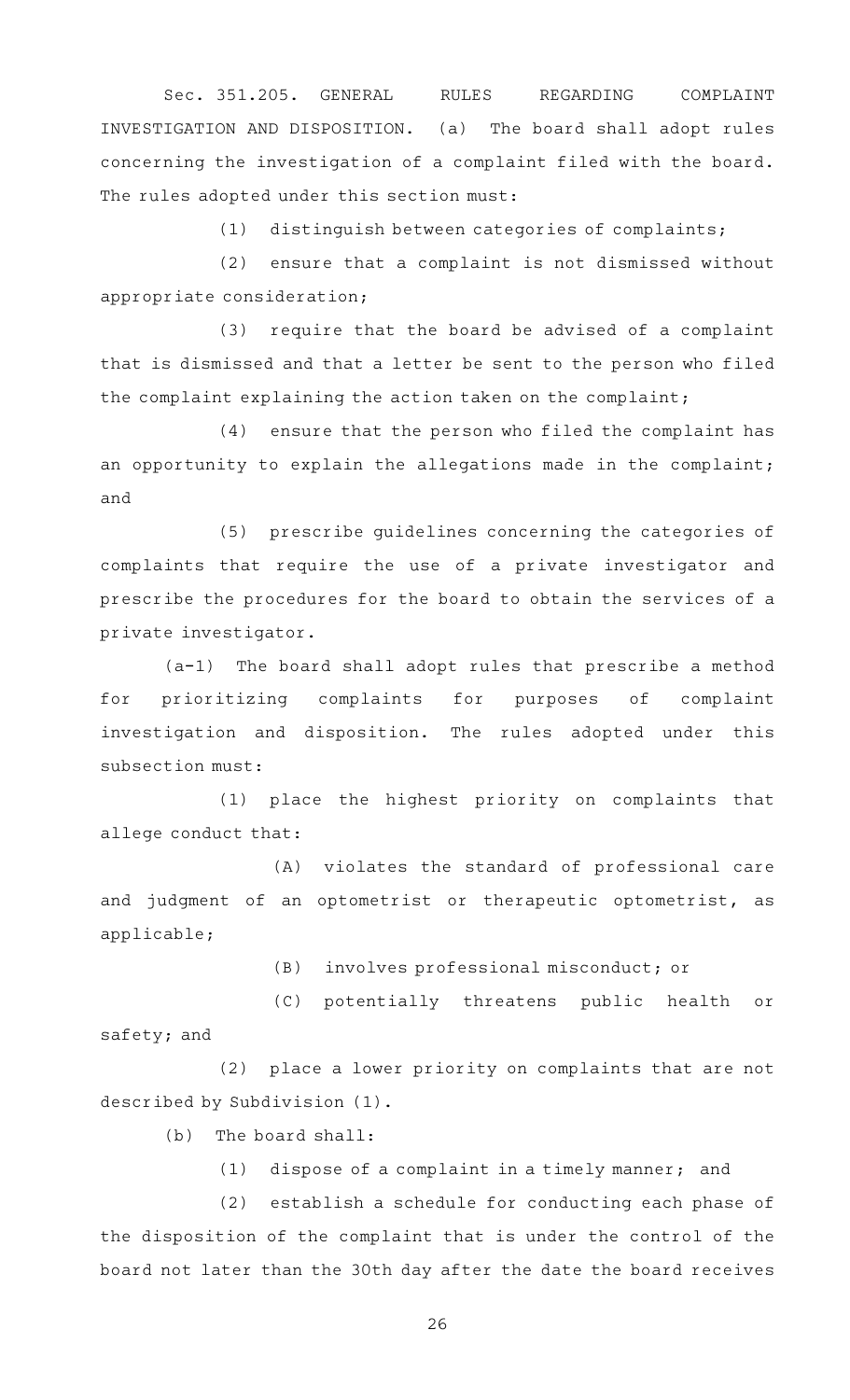the complaint.

(c) The board shall notify the parties to the complaint of the projected time requirements for pursuing the complaint.

(d) The board shall notify the parties to the complaint of any change in the schedule not later than the seventh day after the date the change is made.

(e) The executive director shall notify the board of a complaint that is unresolved after the time prescribed by the board for resolving the complaint so that the board may take necessary action on the complaint.

Acts 1999, 76th Leg., ch. 388, Sec. 1, eff. Sept. 1, 1999. Amended by:

Acts 2005, 79th Leg., Ch. 101 (H.B. [1025](http://www.legis.state.tx.us/tlodocs/79R/billtext/html/HB01025F.HTM)), Sec. 1.014, eff. September 1, 2005.

### SUBCHAPTER F. LICENSE REQUIREMENTS

Sec. 351.251. LICENSE REQUIRED. A person may not practice optometry or therapeutic optometry unless the person holds a license issued under this chapter.

Acts 1999, 76th Leg., ch. 388, Sec. 1, eff. Sept. 1, 1999.

Sec. 351.252. EDUCATION REQUIREMENTS FOR THERAPEUTIC OPTOMETRIST. (a) A person must satisfactorily complete the education requirements established by board rule to be licensed as a therapeutic optometrist.

(b) The education necessary to meet the requirements must:

(1) be provided by an entity approved by the board; and

(2) include an emphasis on the examination, diagnosis, and treatment of conditions of the human eye and adnexa.

(c) The board by rule shall require successful completion of accredited academic and clinical courses in pharmacology and related pathology that are:

 $(1)$  approved by the board; and

(2) determined by the board to be equivalent in the total number of classroom hours to the requirements for other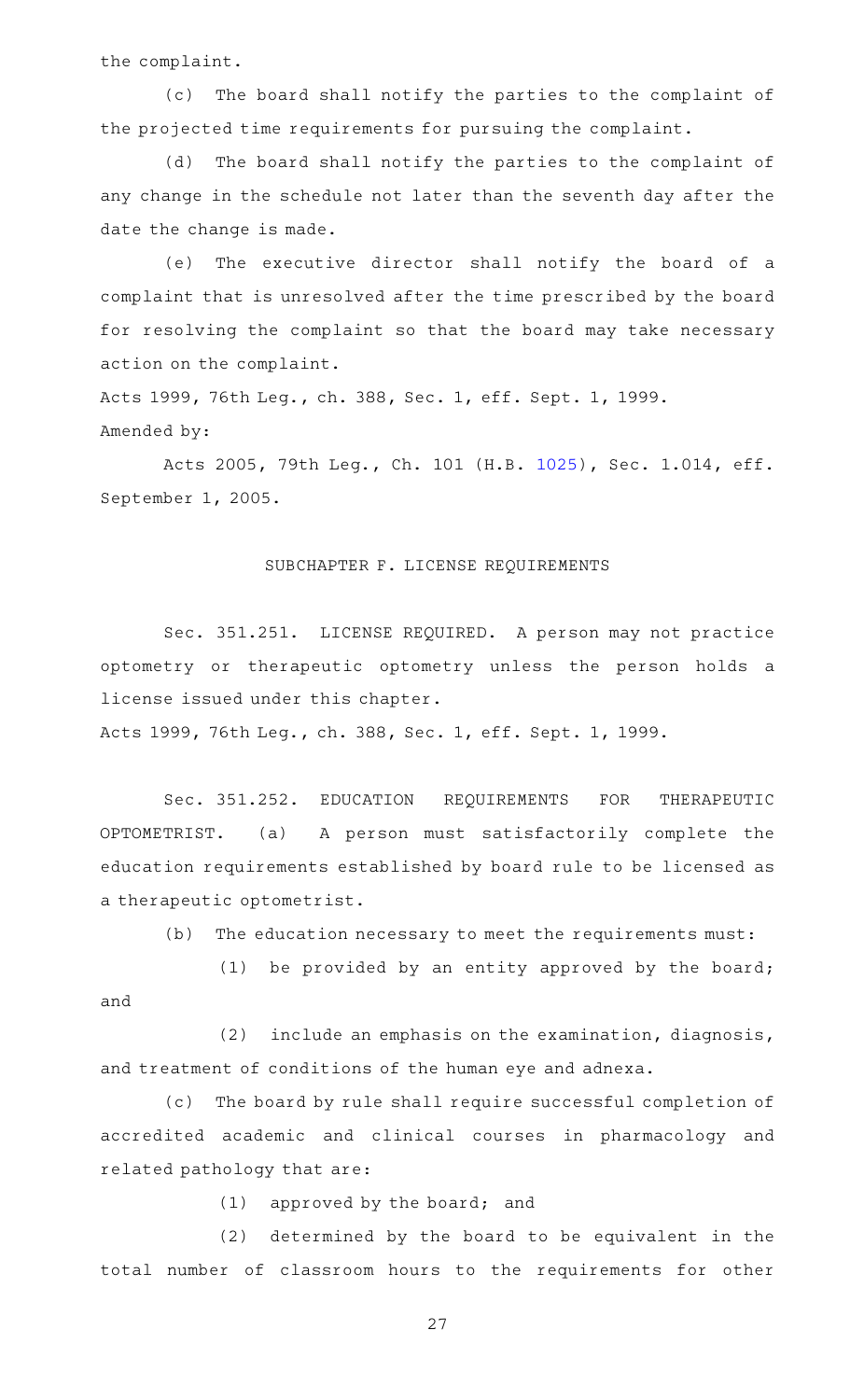health care professionals in this state who are licensed to use pharmaceutical agents, including dentists, podiatrists, and physicians.

Acts 1999, 76th Leg., ch. 388, Sec. 1, eff. Sept. 1, 1999.

Sec. 351.2525. CRIMINAL HISTORY RECORD INFORMATION FOR LICENSE ISSUANCE. (a) The board shall require that an applicant for a license submit a complete and legible set of fingerprints, on a form prescribed by the board, to the board or to the Department of Public Safety for the purpose of obtaining criminal history record information from the Department of Public Safety and the Federal Bureau of Investigation.

(b) The board may not issue a license to a person who does not comply with the requirement of Subsection (a).

(c) The board shall conduct a criminal history record information check of each applicant for a license using information:

 $(1)$  provided by the individual under this section; and

(2) made available to the board by the Department of Public Safety, the Federal Bureau of Investigation, and any other criminal justice agency under Chapter [411,](https://statutes.capitol.texas.gov/GetStatute.aspx?Code=GV&Value=411) Government Code.

 $(d)$  The board may:

(1) enter into an agreement with the Department of Public Safety to administer a criminal history record information check required under this section; and

(2) authorize the Department of Public Safety to collect from each applicant the costs incurred by the Department of Public Safety in conducting the criminal history record information check.

Added by Acts 2017, 85th Leg., R.S., Ch. 385 (S.B. [314](http://www.legis.state.tx.us/tlodocs/85R/billtext/html/SB00314F.HTM)), Sec. 9, eff. September 1, 2017.

Sec. 351.2526. REVIEW OF NATIONAL PRACTITIONER DATABASE. The board shall establish a process to review at least one national practitioner database to determine whether another state has taken any disciplinary or other legal action against an applicant or license holder before issuing an initial or renewal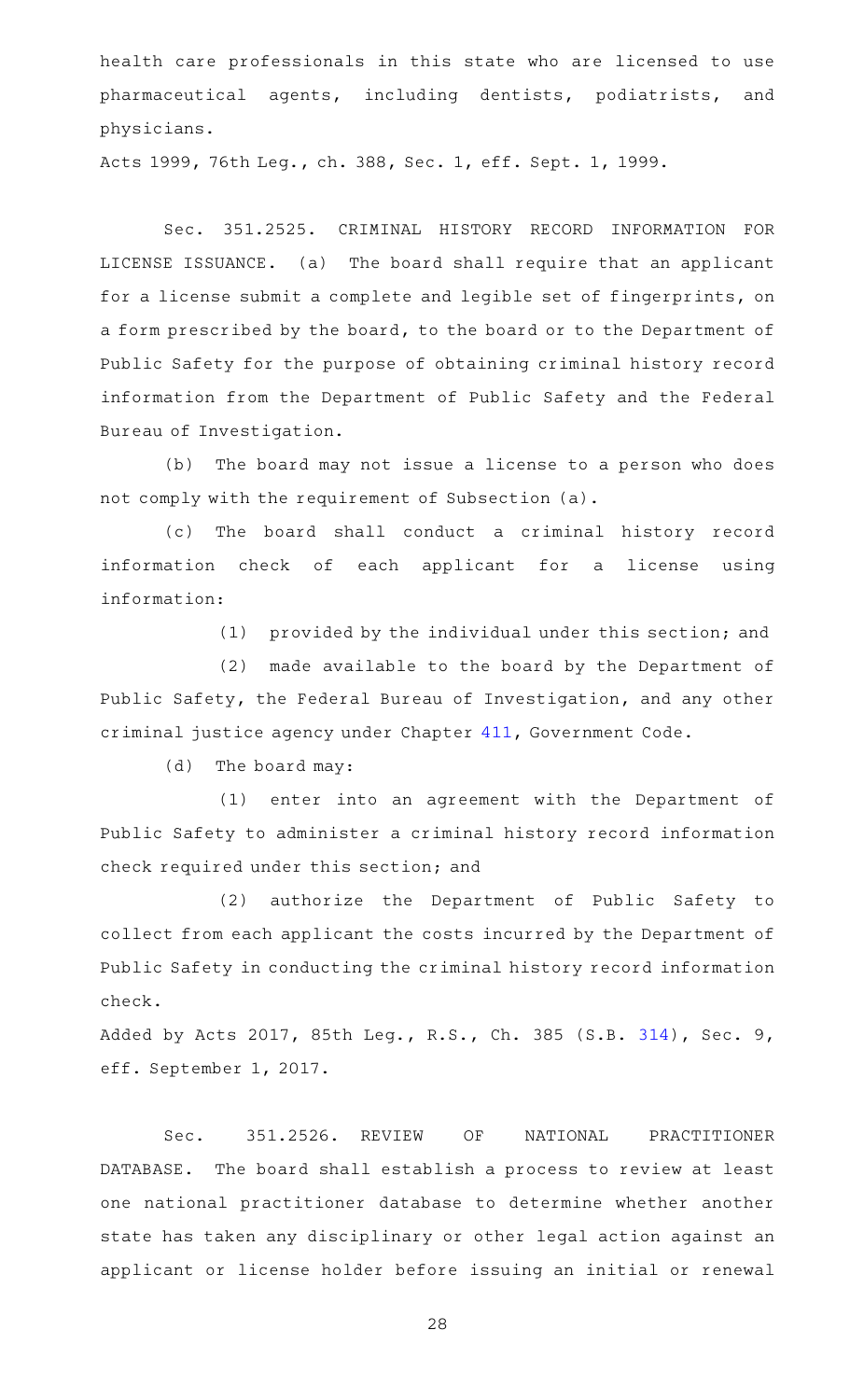license under this chapter.

Added by Acts 2017, 85th Leg., R.S., Ch. 385 (S.B. [314](http://www.legis.state.tx.us/tlodocs/85R/billtext/html/SB00314F.HTM)), Sec. 9, eff. September 1, 2017.

Sec. 351.253. EXAMINATION REQUIREMENT FOR THERAPEUTIC OPTOMETRIST. A person must pass the examination given by the board to be licensed to practice therapeutic optometry in this state. Acts 1999, 76th Leg., ch. 388, Sec. 1, eff. Sept. 1, 1999.

Sec. 351.254. EXAMINATION APPLICATION.

(a) An applicant is eligible to take the licensing examination if the applicant provides to the executive director, on a form provided by the board, information the board considers necessary to enforce this chapter, including satisfactory evidence that the applicant:

(1) has attained the age of majority;

(2) has a preliminary education equivalent to one that would permit the applicant to enroll in The University of Texas; and

(3) has attended and graduated from a reputable college of optometry that meets board requirements.

(b) For purposes of Subsection  $(a)(4)$ , a college of optometry is reputable if the college has:

 $(1)$  entrance requirements that are as high as those adopted by the better class of universities and schools of optometry; and

 $(2)$  a course of instruction that is:

(A) as demanding as that adopted by the better class of universities and schools of optometry;

(B) equivalent to not less than six terms of eight months each; and

 $(C)$  approved by the board.

(c) An applicant who meets the other requirements of this section may take the examination without having graduated as required by Subsection (a) if the dean of a college of optometry that meets the requirements of the board notifies the board in writing that the applicant is enrolled in good standing in the college and is in the final semester before graduation.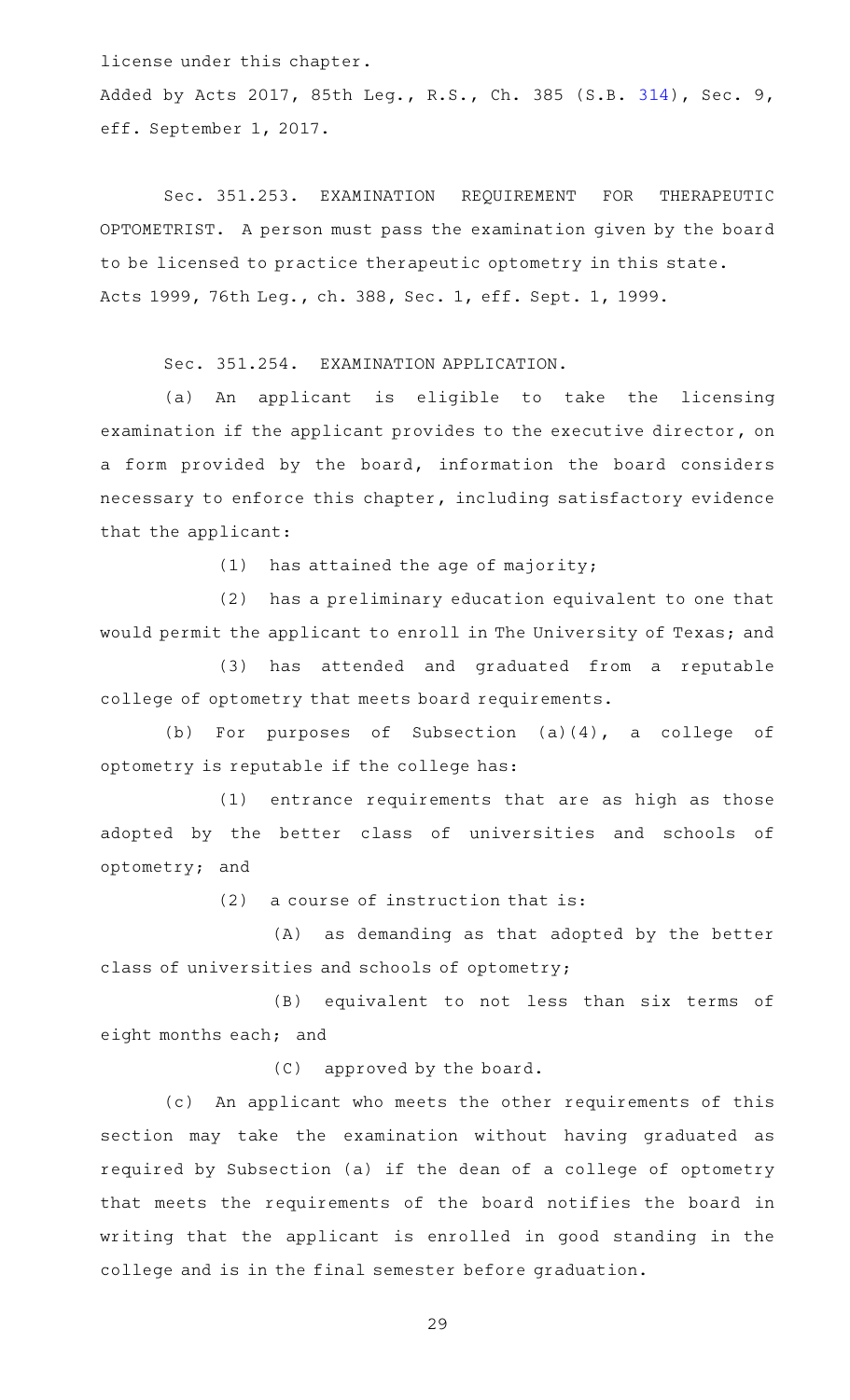Acts 1999, 76th Leg., ch. 388, Sec. 1, eff. Sept. 1, 1999. Amended by Acts 2001, 77th Leg., ch. 1420, Sec. 14.155(a), eff. Sept. 1, 2001.

Amended by:

Acts 2017, 85th Leg., R.S., Ch. 385 (S.B. [314](http://www.legis.state.tx.us/tlodocs/85R/billtext/html/SB00314F.HTM)), Sec. 8, eff. September 1, 2017.

Sec. 351.255. CONDUCT OF EXAMINATION. (a) The board shall give an applicant notice of the date and place of the examination. The examination shall be given at least twice a year at the board's regular meetings.

 $(b)$  The board shall conduct the examination:

(1) in writing and by other means that the board considers adequate to determine applicant qualifications; and

 $(2)$  in a manner that is fair and impartial to each applicant and recognized school of optometry.

(c) If a national testing organization does not prepare the written portion of the examination, the board shall have an independent testing professional validate that portion.

(d) The board shall give the same written examination to each applicant examined at the same time. Acts 1999, 76th Leg., ch. 388, Sec. 1, eff. Sept. 1, 1999.

Sec. 351.256. EXAMINATION SUBJECTS. (a) The examination must consist of written or practical tests in subjects regularly taught in recognized accredited colleges of optometry, including:

(1)  $practical, theoretical, and physical optical optics;$ 

(2) theoretical and practical optometry; and

(3) the anatomy, physiology, and pathology of the eye as applied to optometry.

(b) The examination must also include examination in pharmacology and related pathology.

Acts 1999, 76th Leg., ch. 388, Sec. 1, eff. Sept. 1, 1999. Amended by:

Acts 2005, 79th Leg., Ch. 101 (H.B. [1025](http://www.legis.state.tx.us/tlodocs/79R/billtext/html/HB01025F.HTM)), Sec. 1.015, eff. September 1, 2005.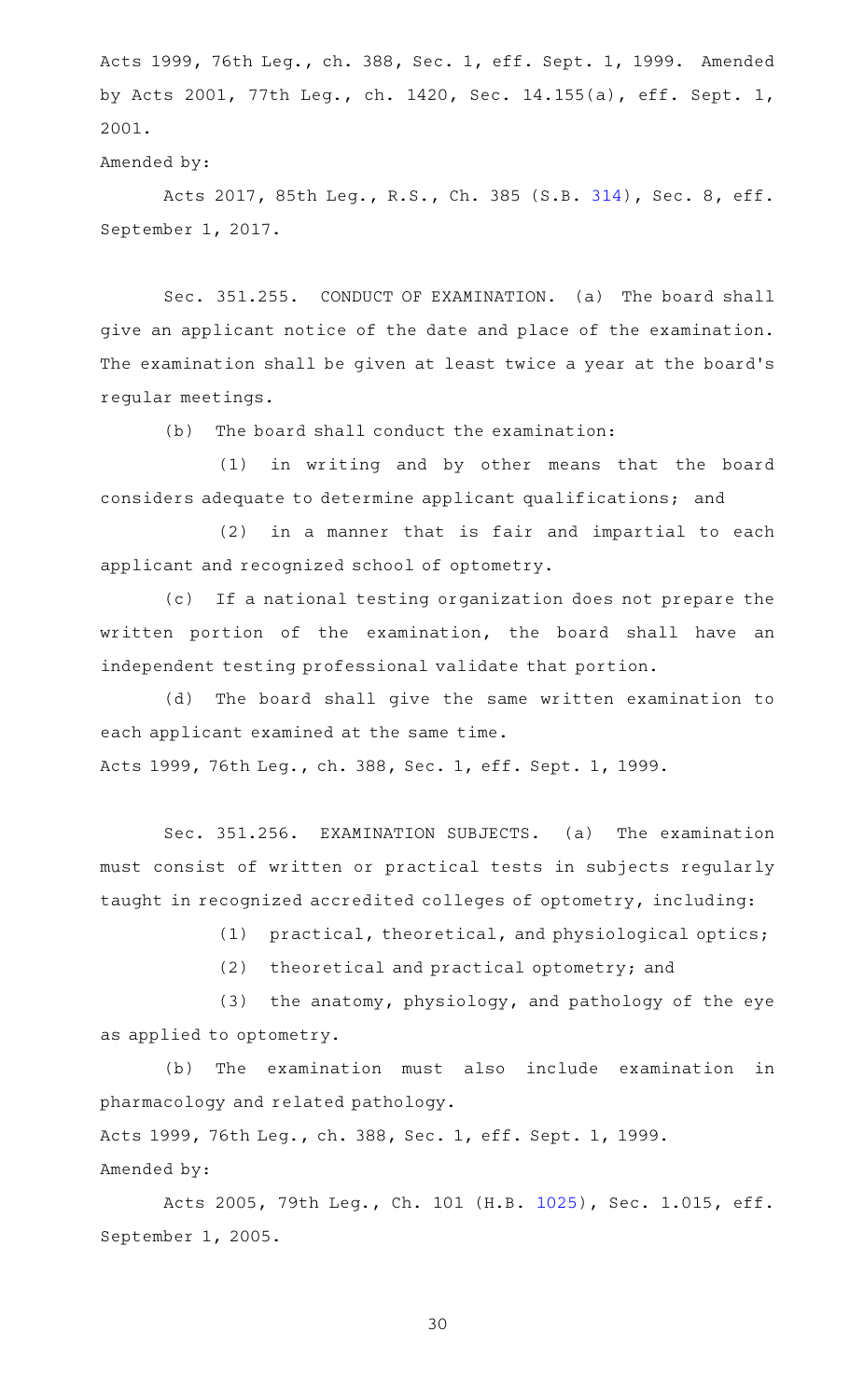Sec. 351.257. EXAMINATION RESULTS. (a) The board shall notify each examinee of the examination results not later than the 30th day after the date the examination is administered. If an examination is graded or reviewed by a national testing service, the board shall notify each examinee of the examination results not later than the 14th day after the date the board receives the results from the testing service.

(b) If the notice of the examination results will be delayed for more than 90 days after the examination date, the board shall notify each examinee of the reason for the delay before the 90th day.

(c) If requested in writing by a person who fails an examination, the board shall provide to the person an analysis of the person's performance on the examination. Acts 1999, 76th Leg., ch. 388, Sec. 1, eff. Sept. 1, 1999.

Sec. 351.258. ISSUANCE OF LICENSE TO THERAPEUTIC OPTOMETRIST; FEE. (a) The board shall:

(1) register as qualified under this chapter an applicant who passes the examination and meets all board requirements; and

(2) issue to the applicant a license to practice therapeutic optometry in this state.

(b) A person who passes the examination and meets board requirements must pay a fee for issuance of a license not later than the 90th day after the date the person receives notice, by registered mail at the address given on the examination papers or given at the time of the examination, that the person is eligible for a license.

(c) A person described by Subsection (a) who fails to pay the fee in a timely manner waives the right to obtain a license. The board may refuse to issue a license to the person until the person passes another examination.

Acts 1999, 76th Leg., ch. 388, Sec. 1, eff. Sept. 1, 1999.

Sec. 351.259. PROVISIONAL LICENSE. (a) The board shall issue a provisional license to practice optometry or therapeutic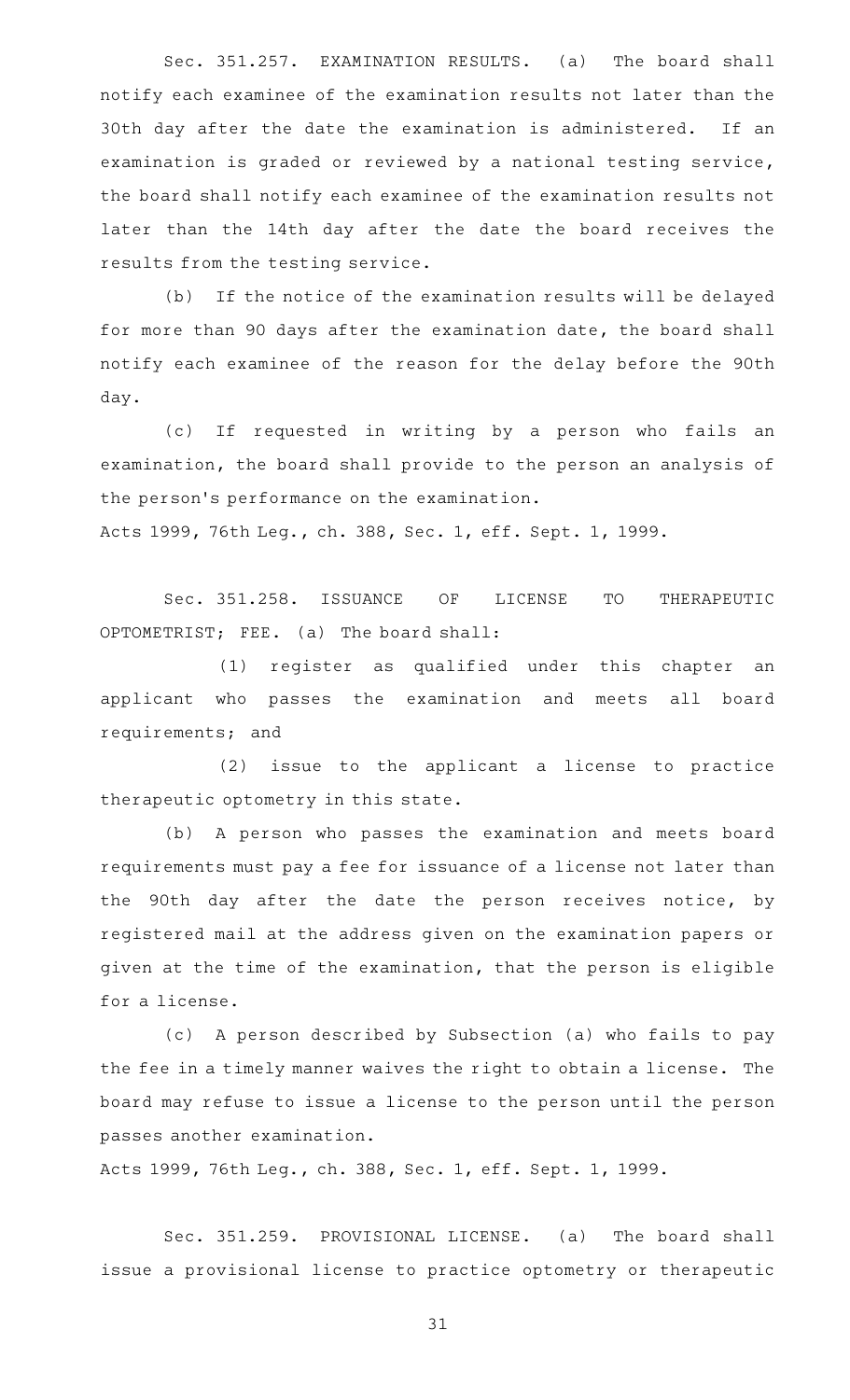optometry to an applicant who:

(1) is licensed in good standing as an optometrist or therapeutic optometrist in another state that has licensing requirements that are substantially equivalent to the requirements of this chapter;

(2) has passed a national or other examination recognized by the board relating to the practice of optometry or therapeutic optometry; and

(3) is sponsored by a person licensed by the board under this chapter with whom the provisional license holder may practice.

(b) The board may waive the requirement of Subsection  $(a)(3)$ for an applicant if the board determines that compliance is a hardship to the applicant.

(c) A provisional license is valid until the date the board approves or denies the provisional license holder 's application for a license. The board shall issue a license under this chapter to the holder of a provisional license under this section if:

(1) the provisional license holder passes the examination required by Section [351.253](https://statutes.capitol.texas.gov/GetStatute.aspx?Code=OC&Value=351.253) and satisfies other license requirements under this chapter; and

(2) the board verifies that the provisional license holder meets the academic and experience requirements for a license under this chapter.

(d) The board must complete the processing of a provisional license holder 's application for a license not later than the 180th day after the date the board issues the provisional license. The board may extend the 180-day limit if the results of an examination administered or graded by a testing organization have not been received by the board.

Acts 1999, 76th Leg., ch. 388, Sec. 1, eff. Sept. 1, 1999.

Sec. 351.2595. LICENSE WITHOUT EXAMINATION. The board may issue a license to practice therapeutic optometry without requiring the applicant to pass all or part of the examination required by Section [351.253](https://statutes.capitol.texas.gov/GetStatute.aspx?Code=OC&Value=351.253) if:

(1) the applicant is licensed in good standing as a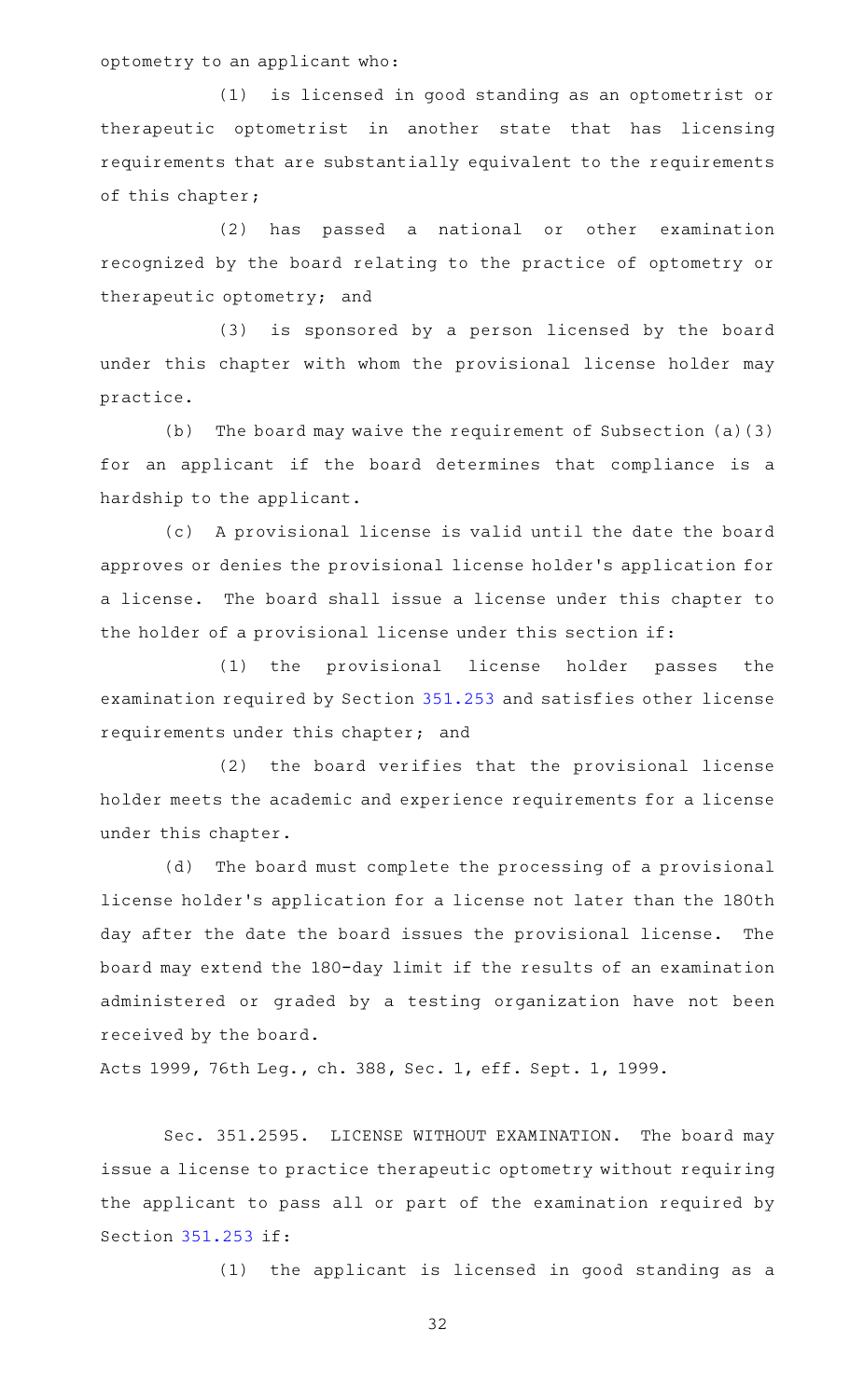therapeutic optometrist in another state;

(2) the applicant has passed an examination that is equivalent or superior to the examination required by Section [351.253;](https://statutes.capitol.texas.gov/GetStatute.aspx?Code=OC&Value=351.253)

(3) during at least five of the seven years preceding the application date, the applicant has been:

(A) actively engaged in the practice of therapeutic optometry; or

(B) engaged in full-time teaching at an accredited college of optometry or medicine;

(4) there are no pending disciplinary actions against the applicant in the state in which the applicant is licensed; and

(5) the applicant's license has never been suspended or revoked. Added by Acts 2001, 77th Leg., ch. 1420, Sec. 14.156(a), eff. Sept.

1, 2001.

Sec. 351.260. LIMITED LICENSE FOR CLINICAL FACULTY. (a) The board by rule may issue a limited license to a full-time clinical faculty member of an institution of higher education of this state who provides instruction in optometry or therapeutic optometry.

(b) A license issued under this section may authorize the faculty member to practice optometry or therapeutic optometry only on the premises of the institution of higher education and its affiliated teaching clinics and only as part of the institution 's teaching program.

(c) The board by rule may adopt criteria and fees for issuance and renewal of a license under this section. Acts 1999, 76th Leg., ch. 388, Sec. 1, eff. Sept. 1, 1999.

Sec. 351.261. DISPLAY OF LICENSE OR CERTIFICATE. A person practicing optometry or therapeutic optometry in this state shall:

(1) display the person's license or certificate in a conspicuous place in the principal office in which the person practices optometry or therapeutic optometry; and

(2) whenever required, exhibit the license or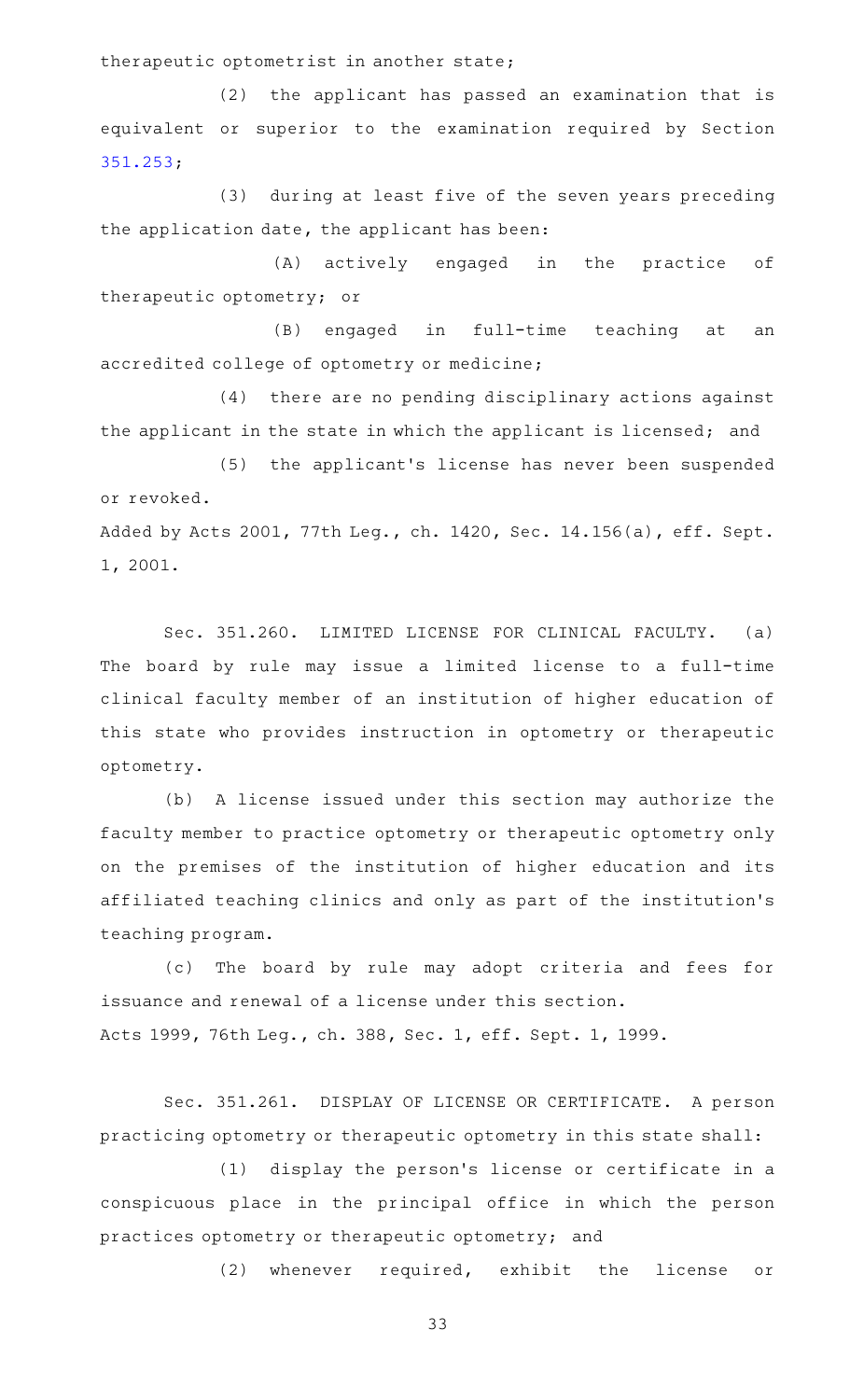certificate to the board or the board 's authorized representative. Acts 1999, 76th Leg., ch. 388, Sec. 1, eff. Sept. 1, 1999.

Sec. 351.262. INFORMATION PRESENTED TO PATIENT. (a) An optometrist or therapeutic optometrist shall, within a reasonable time after completing an examination of a patient, present to the patient a prescription, bill, or receipt containing the license number and name of the optometrist or therapeutic optometrist. This subsection does not affect the individual professional liability of the optometrist or therapeutic optometrist.

(b) Notwithstanding Subsection (a), a person practicing optometry or therapeutic optometry outside of the principal office in which the person practices optometry or therapeutic optometry shall deliver to a patient fitted with eyeglasses a specification of and the prices charged for the lenses and material provided to the patient, with a bill containing:

(1) the person's signature;

 $(2)$  the person's mailing address; and

(3) the number of the person's license or certificate. Acts 1999, 76th Leg., ch. 388, Sec. 1, eff. Sept. 1, 1999.

Sec. 351.263. LOST OR DESTROYED LICENSE. The board shall issue a license under this chapter to a license holder whose license has been lost or destroyed on:

 $(1)$  submission of an affidavit stating:

(A) that the license has been lost or destroyed;

 $(B)$  that the person making the affidavit is the person to whom the license was issued; and

 $(C)$  any other information required by the board; and

(2) payment of a fee for issuance of a duplicate license.

Acts 1999, 76th Leg., ch. 388, Sec. 1, eff. Sept. 1, 1999.

Sec. 351.264. INACTIVE STATUS. The board by rule may provide for a license holder 's license to be placed on inactive status.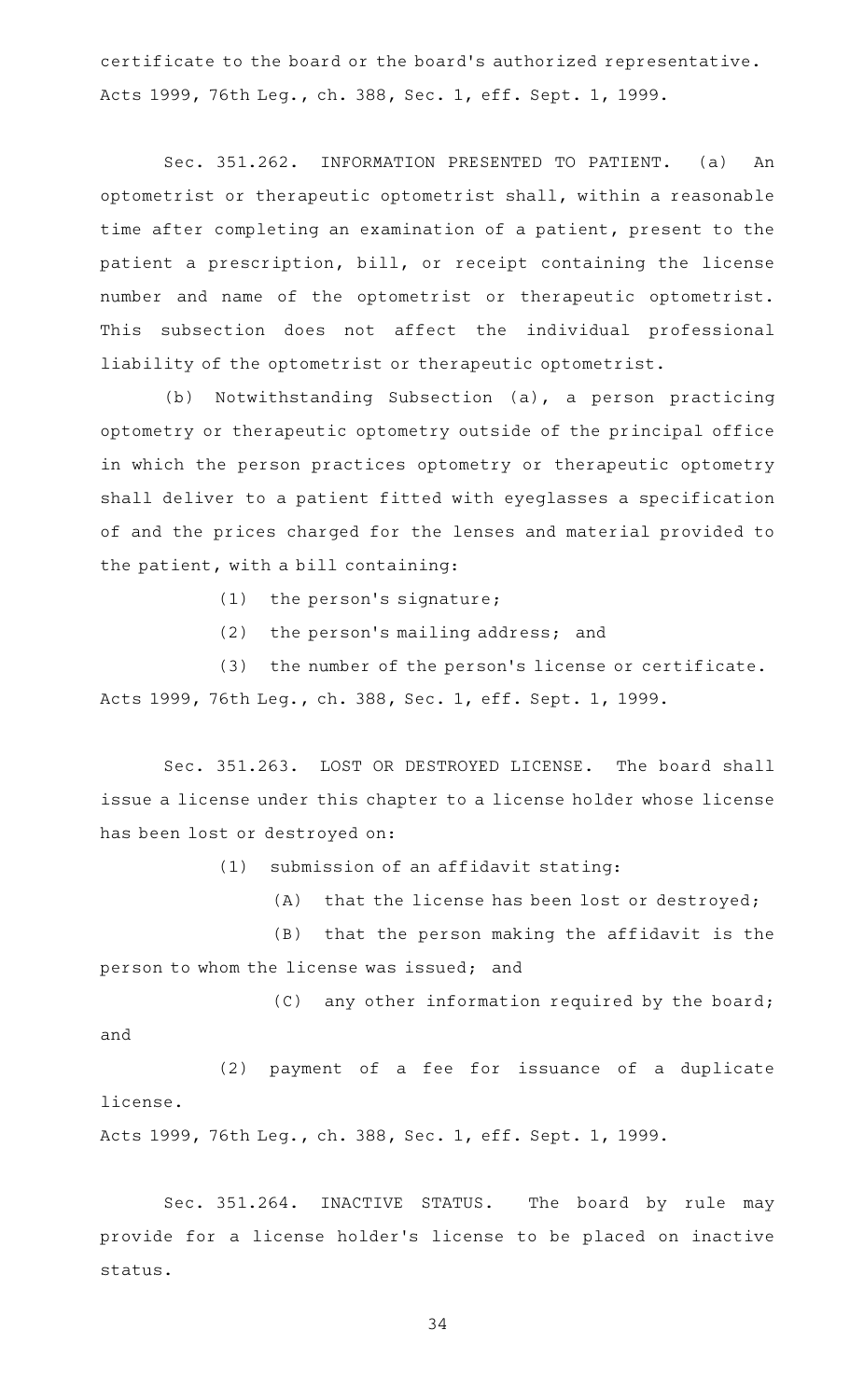Acts 1999, 76th Leg., ch. 388, Sec. 1, eff. Sept. 1, 1999.

Sec. 351.265. RETIRED STATUS. (a) The board by rule may allow a license holder to place the person's license on retired status. A license holder must apply to the board for retired status, on a form prescribed by the board, before the expiration date of the person's license.

(b) In determining whether to grant retired status, the board shall consider the age, years of practice, and status of the license holder at the time of the application.

(c) A license holder on retired status:

(1) must pay a license renewal fee in an amount equal to the renewal fee for a license on inactive status; and

(2) except as provided by Subsection (f), may not perform any activity regulated under this chapter.

(d) To reinstate a license placed on retired status, the license holder must submit a written request for reinstatement to the board. The board may return the license to active status and issue a renewal license if the license holder complies with any education or other requirement established by board rule and pays the renewal fee in effect at the time of the requested reinstatement.

(e) The board may charge a reasonable administrative fee to cover the cost of research and the preparation of documentation for the board's consideration of a request for reinstatement of a license on retired status.

(f)AAA license holder on retired status may perform an activity regulated under this chapter if the license holder 's practice consists only of voluntary charity care, as defined by board rule. The board's rules under this subsection must prescribe the scope of practice permitted for the license holder, the license holder 's authority to prescribe and administer drugs, and any continuing education requirements applicable to the license holder. The scope of practice of a license holder on retired status may not be greater than the scope of practice of the same license holder on active status.

Added by Acts 2009, 81st Leg., R.S., Ch. 324 (H.B. [675](http://www.legis.state.tx.us/tlodocs/81R/billtext/html/HB00675F.HTM)), Sec. 1,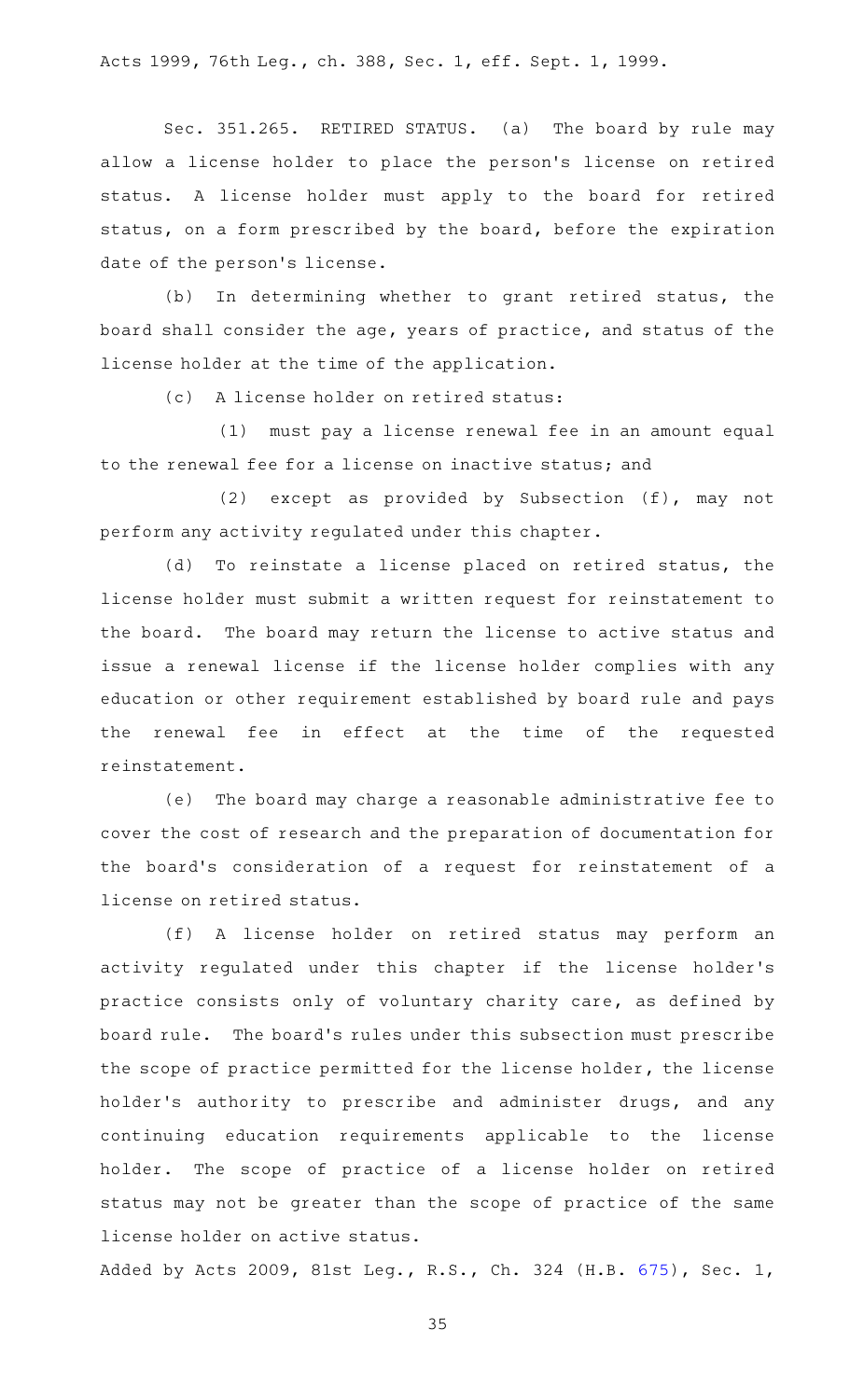Sec. 351.266. MILITARY LIMITED VOLUNTEER LICENSE. (a) The board shall adopt rules relating to the issuance of a military limited volunteer license under this section.

(b) The board may issue a military limited volunteer license to practice optometry or therapeutic optometry to an applicant who:

(1) is licensed and in good standing, or was licensed and retired in good standing, as an optometrist or therapeutic optometrist in another state;

(2) is or was authorized as an optometrist or therapeutic optometrist to treat personnel enlisted in a branch of the United States armed forces or veterans; and

(3) meets any other requirement prescribed by board rule.

(c) The board may not issue a license under this section to an applicant who:

(1) holds an optometry or therapeutic optometry license that:

 $(A)$  is currently under active investigation; or

(B) is or was subject to a disciplinary order or action or to denial by another jurisdiction;

(2) holds a license to prescribe, dispense, administer, supply, or sell a controlled substance that:

(A) is currently under active investigation; or

(B) is or was subject to a disciplinary order or action or to denial by another jurisdiction; or

 $(3)$  has been convicted of, is on deferred adjudication community supervision or deferred disposition for, or is under active investigation for the commission of:

 $(A)$  a felony; or

(B) a misdemeanor involving moral turpitude.

(d) An optometrist or therapeutic optometrist may practice optometry or therapeutic optometry under a license issued under this section only at a clinic that primarily treats indigent patients. The optometrist or therapeutic optometrist may not directly or indirectly receive compensation or anything of monetary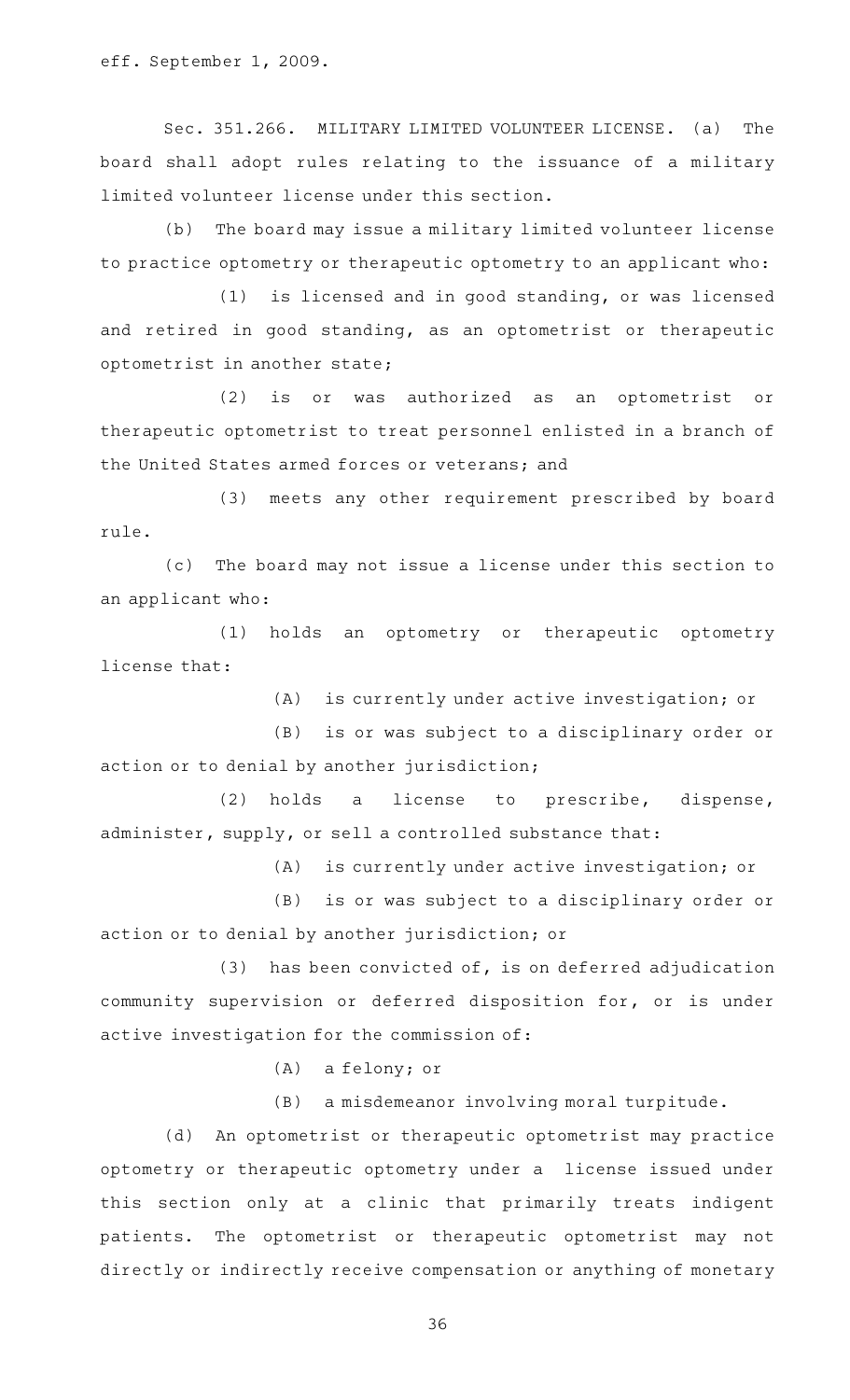value for optometric services rendered at the clinic.

(e) A military limited volunteer license holder is subject to board rules, including rules regarding disciplinary action, license registration and renewal, and continuing medical education.

Added by Acts 2017, 85th Leg., R.S., Ch. 169 (H.B. [2933](http://www.legis.state.tx.us/tlodocs/85R/billtext/html/HB02933F.HTM)), Sec. 1, eff. September 1, 2017.

## SUBCHAPTER G. LICENSE RENEWAL

Sec. 351.301. RENEWAL CERTIFICATE. (a) A person required by this subchapter to hold a renewal certificate may not practice optometry or therapeutic optometry without the certificate.

(b) A violation of this section has the same effect as, and is subject to the penalties for, practicing optometry or therapeutic optometry without holding a license as required by Subchapter F.

Acts 1999, 76th Leg., ch. 388, Sec. 1, eff. Sept. 1, 1999. Amended by:

Acts 2017, 85th Leg., R.S., Ch. 385 (S.B. [314\)](http://www.legis.state.tx.us/tlodocs/85R/billtext/html/SB00314F.HTM), Sec. 10, eff. September 1, 2017.

Acts 2017, 85th Leg., R.S., Ch. 385 (S.B. [314\)](http://www.legis.state.tx.us/tlodocs/85R/billtext/html/SB00314F.HTM), Sec. 11, eff. September 1, 2017.

Sec. 351.302. LICENSE RENEWAL. (a) A license under this chapter is valid for a term of one or two years as determined by board rule.

 $(a-1)$  The board by rule may adopt a system under which licenses expire on various dates during the year. The board shall adjust the final dates for payment, the dates for notice of nonpayment, and the dates for license cancellation accordingly.

(b) For the year in which the license expiration date is changed, license renewal fees payable not later than January 1 shall be prorated on a monthly basis so that each license holder pays only that portion of the license renewal fee allocable to the number of months during which the license is valid.

(c) On renewal of the license on the new expiration date,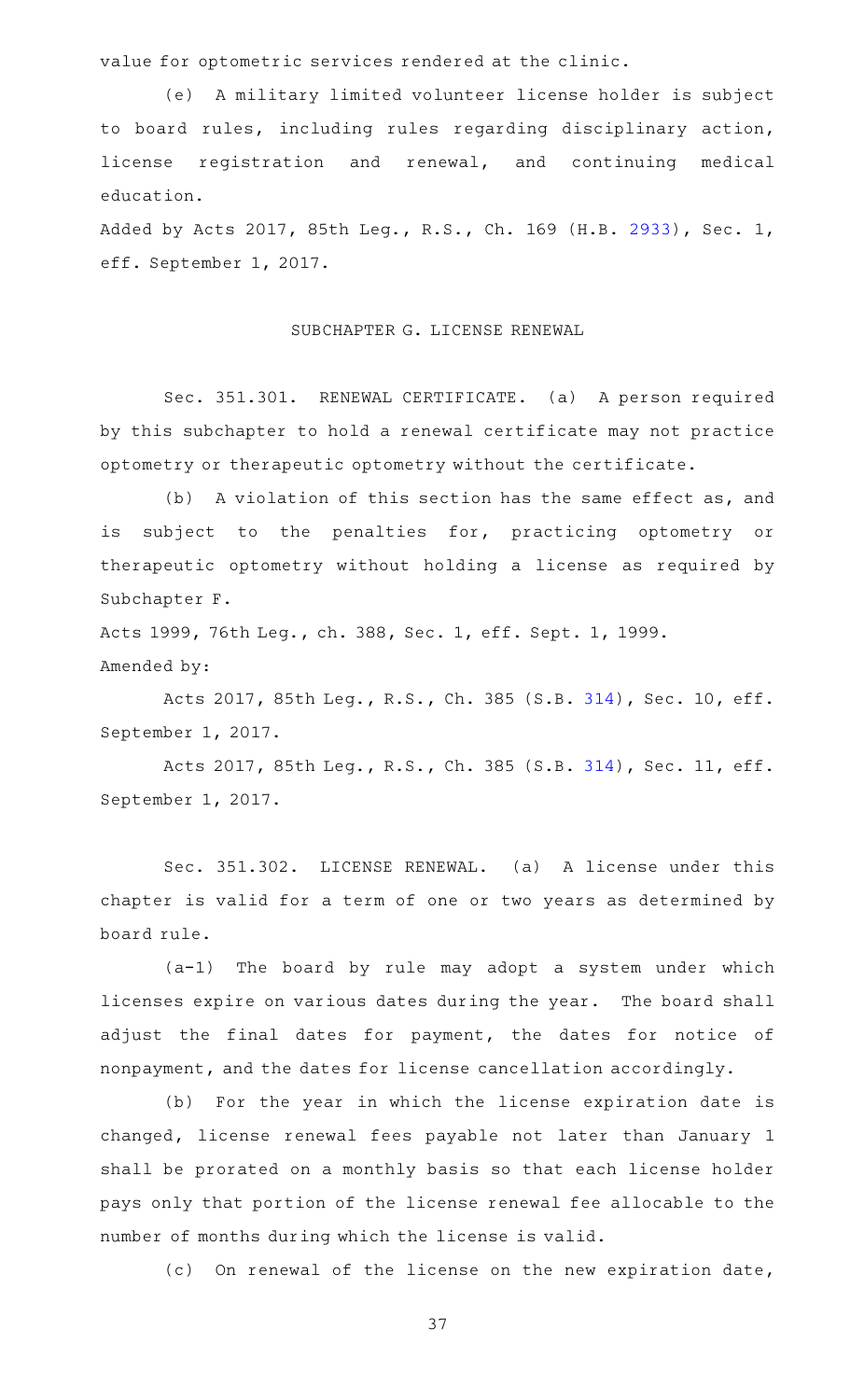the total license renewal fee is payable. Acts 1999, 76th Leg., ch. 388, Sec. 1, eff. Sept. 1, 1999. Amended by:

Acts 2017, 85th Leg., R.S., Ch. 385 (S.B. [314\)](http://www.legis.state.tx.us/tlodocs/85R/billtext/html/SB00314F.HTM), Sec. 12, eff. September 1, 2017.

Sec. 351.303. NOTICE OF LICENSE EXPIRATION. Not later than the 30th day before the date a person 's license is to expire, the board shall send written notice of the impending license expiration to the person at the person 's last known address according to board records.

Acts 1999, 76th Leg., ch. 388, Sec. 1, eff. Sept. 1, 1999.

Sec. 351.304. PROCEDURE FOR RENEWAL. (a) Not later than the date provided under Section [351.302,](https://statutes.capitol.texas.gov/GetStatute.aspx?Code=OC&Value=351.302) an optometrist or therapeutic optometrist shall pay to the board a renewal fee for the renewal of a license to practice optometry or therapeutic optometry. A person may renew an unexpired license by paying the required renewal fee to the board before the license expiration date.

(b) A person whose license has been expired for 90 days or less may renew the license by paying to the board a renewal fee that is equal to one and one-half times the renewal fee set by the board under Section [351.152](https://statutes.capitol.texas.gov/GetStatute.aspx?Code=OC&Value=351.152). If a person's license has been expired for more than 90 days but less than one year, the person may renew the license by paying to the board a renewal fee that is equal to two times the renewal fee set by the board under Section [351.152.](https://statutes.capitol.texas.gov/GetStatute.aspx?Code=OC&Value=351.152)

(c) Except as otherwise provided by this subchapter, a person whose license has been expired for one year or more may not renew the license. The person may obtain a new license by submitting to reexamination and complying with the requirements and procedures for obtaining an original license.

Acts 1999, 76th Leg., ch. 388, Sec. 1, eff. Sept. 1, 1999. Amended by:

Acts 2005, 79th Leg., Ch. 101 (H.B. [1025](http://www.legis.state.tx.us/tlodocs/79R/billtext/html/HB01025F.HTM)), Sec. 1.016, eff. September 1, 2005.

Acts 2015, 84th Leg., R.S., Ch. 448 (H.B. [7](http://www.legis.state.tx.us/tlodocs/84R/billtext/html/HB00007F.HTM)), Sec. 31(b), eff.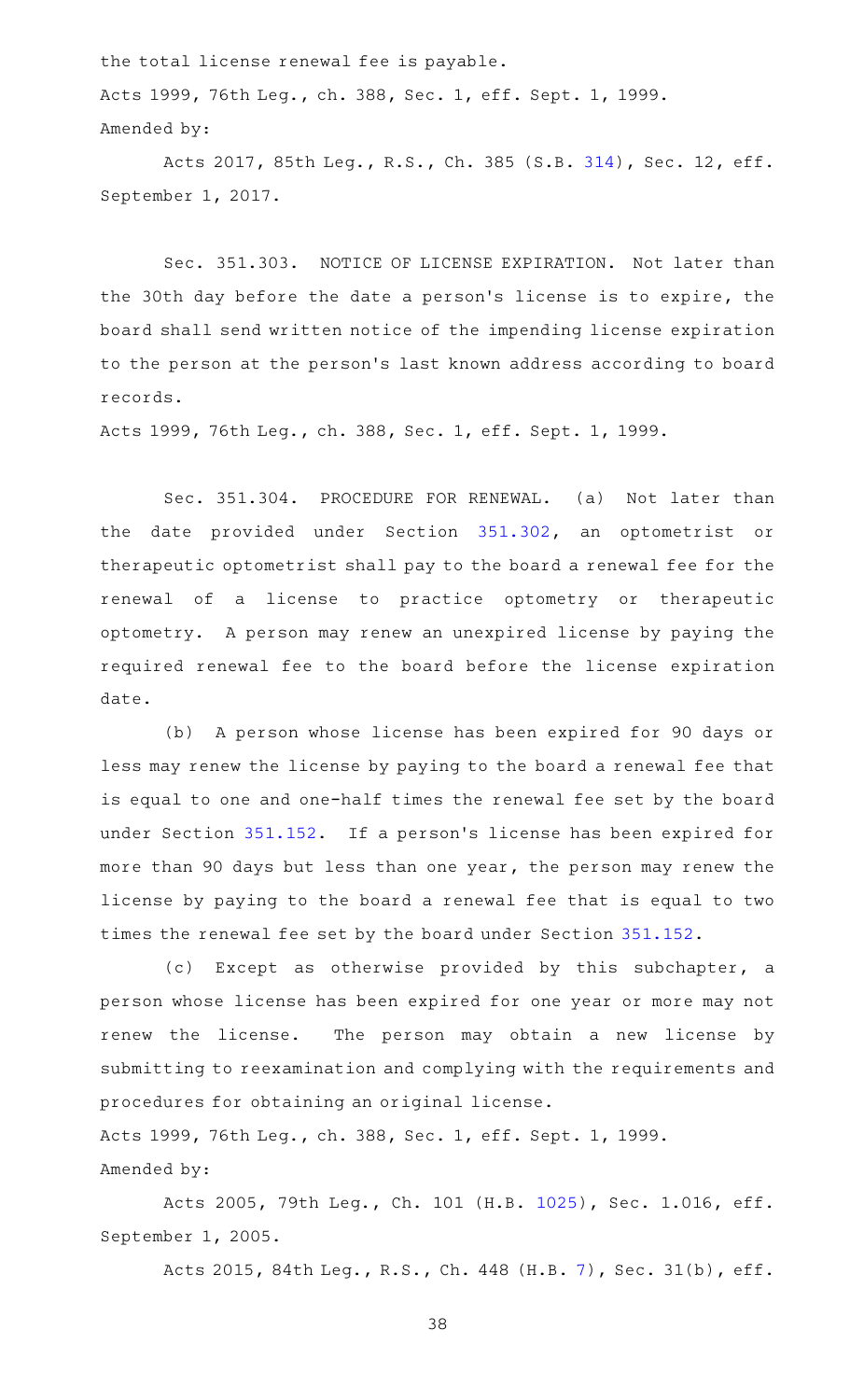September 1, 2015.

Acts 2017, 85th Leg., R.S., Ch. 385 (S.B. [314\)](http://www.legis.state.tx.us/tlodocs/85R/billtext/html/SB00314F.HTM), Sec. 13, eff. September 1, 2017.

Sec. 351.3045. CRIMINAL HISTORY RECORD INFORMATION REQUIREMENT FOR LICENSE RENEWAL. (a) An applicant renewing a license issued under this chapter shall submit a complete and legible set of fingerprints for purposes of performing a criminal history record information check of the applicant as provided by Section [351.2525](https://statutes.capitol.texas.gov/GetStatute.aspx?Code=OC&Value=351.2525).

(b) The board may administratively suspend or refuse to renew the license of a person who does not comply with the requirement of Subsection (a).

(c)AAA license holder is not required to submit fingerprints under this section for the renewal of the license if the license holder has previously submitted fingerprints under:

 $(1)$  Section [351.2525](https://statutes.capitol.texas.gov/GetStatute.aspx?Code=OC&Value=351.2525) for the initial issuance of the license; or

 $(2)$  this section as part of a prior license renewal. Added by Acts 2017, 85th Leg., R.S., Ch. 385 (S.B. [314\)](http://www.legis.state.tx.us/tlodocs/85R/billtext/html/SB00314F.HTM), Sec. 14, eff. September 1, 2017.

Sec. 351.305. ISSUANCE OF CERTIFICATE. On receipt of the required fees, the board shall issue a renewal certificate containing information from board records that the board considers necessary for the proper enforcement of this chapter, including the license number and the period for which the license is renewed. Acts 1999, 76th Leg., ch. 388, Sec. 1, eff. Sept. 1, 1999. Amended by:

Acts 2017, 85th Leg., R.S., Ch. 385 (S.B. [314\)](http://www.legis.state.tx.us/tlodocs/85R/billtext/html/SB00314F.HTM), Sec. 15, eff. September 1, 2017.

Sec. 351.306. RENEWAL OF EXPIRED LICENSE BY OUT-OF-STATE PRACTITIONER. (a) The board may renew without examination the expired license of a person who was licensed in this state, moved to another state, and is currently licensed and has been in practice in the other state for the two years preceding application.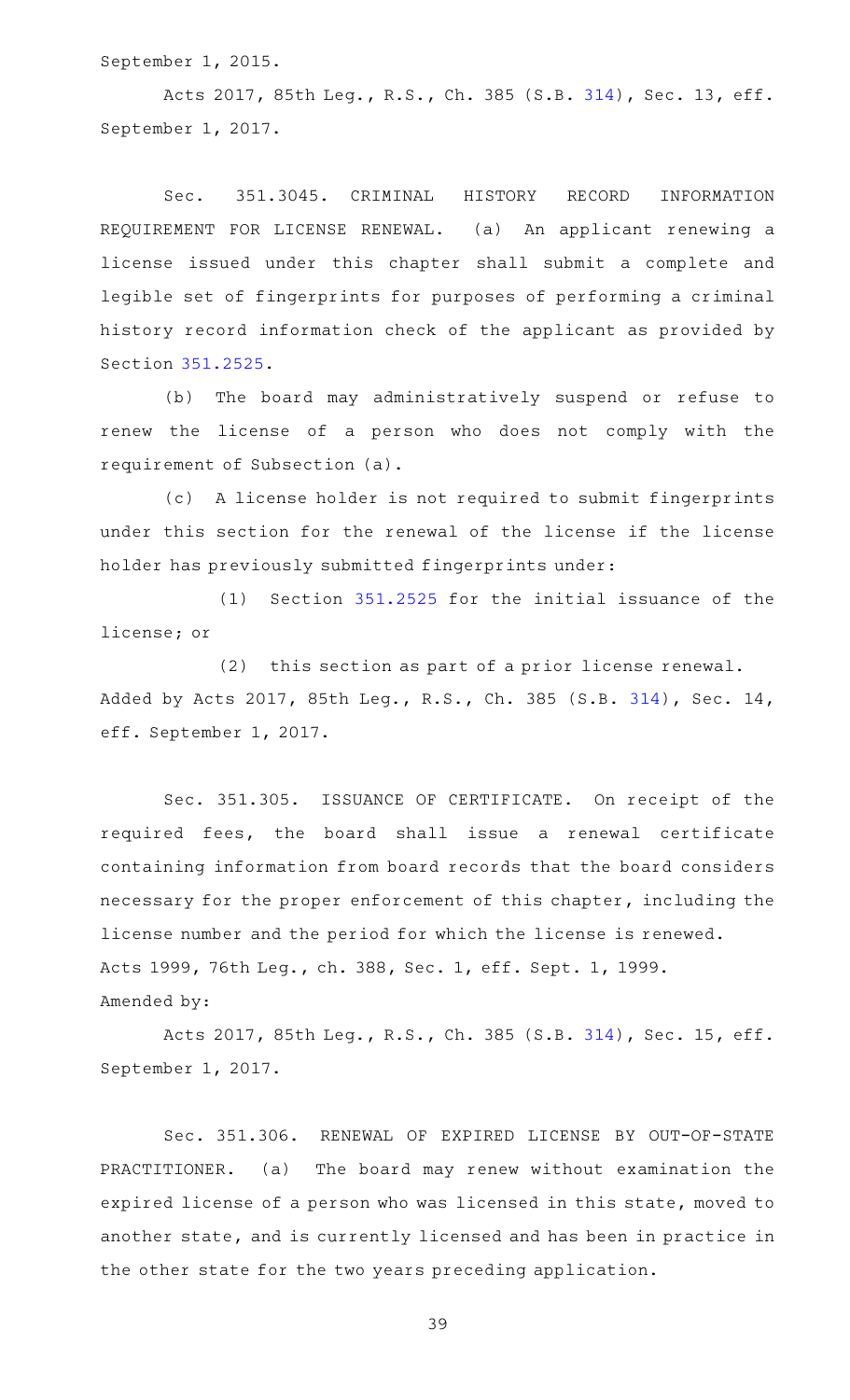(b) The person must pay to the board a fee that is equal to the amount of the renewal fee set by the board under Section [351.152.](https://statutes.capitol.texas.gov/GetStatute.aspx?Code=OC&Value=351.152)

Acts 1999, 76th Leg., ch. 388, Sec. 1, eff. Sept. 1, 1999. Amended by:

Acts 2005, 79th Leg., Ch. 101 (H.B. [1025](http://www.legis.state.tx.us/tlodocs/79R/billtext/html/HB01025F.HTM)), Sec. 1.017, eff. September 1, 2005.

Acts 2015, 84th Leg., R.S., Ch. 448 (H.B. [7](http://www.legis.state.tx.us/tlodocs/84R/billtext/html/HB00007F.HTM)), Sec. 31(c), eff. September 1, 2015.

Sec. 351.3065. RENEWAL OF EXPIRED LICENSE BY RETIRED OPTOMETRIST OR THERAPEUTIC OPTOMETRIST. The board may renew the license of a person whose license has been expired for one year or more without requiring the person to comply with the requirements and procedures for an original license if the person places the person 's renewed license on retired status and confines the person 's practice solely to voluntary charity care under Section [351.265\(](https://statutes.capitol.texas.gov/GetStatute.aspx?Code=OC&Value=351.265)f).

Added by Acts 2009, 81st Leg., R.S., Ch. 324 (H.B. [675](http://www.legis.state.tx.us/tlodocs/81R/billtext/html/HB00675F.HTM)), Sec. 2, eff. September 1, 2009.

Sec. 351.307. GOVERNMENTAL SERVICE, TRAINING, OR EDUCATION. An optometrist or therapeutic optometrist may obtain reinstatement of an expired license without paying a lapsed renewal fee or other fee and without passing an examination if:

(1) the license holder's license expired while the license holder was engaged in:

(A) active duty with a United States military service or with the United States Public Health Service;

(B) full-time federal service; or

(C) training or education under the supervision of the United States, before induction into a United States military service;

(2) termination of the license holder's service, training, or education occurred other than by dishonorable discharge; and

(3) not later than the first anniversary of the date of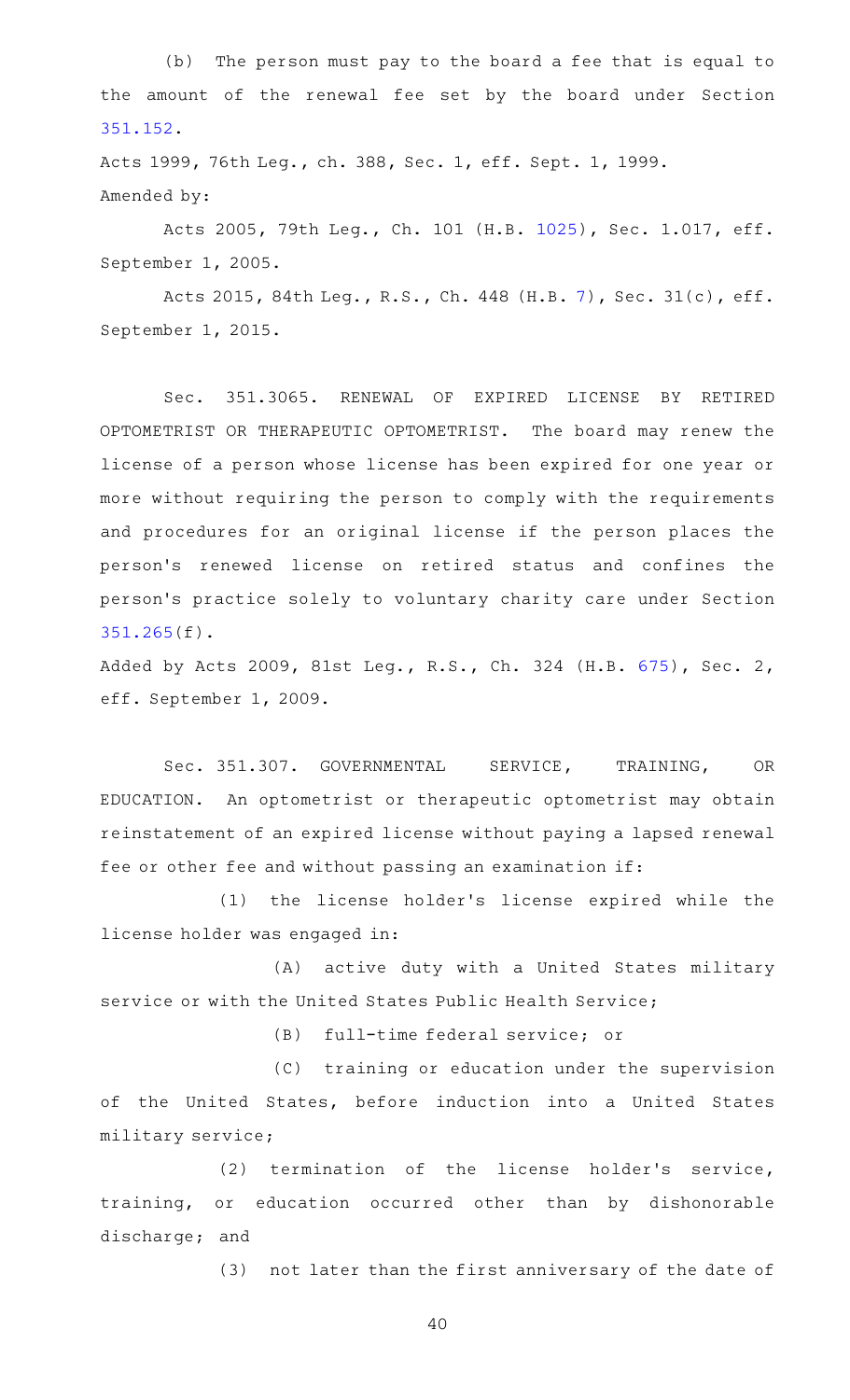termination of the service, training, or education, the license holder provides the board with an affidavit stating that:

(A) the license holder was engaged in the service, training, or education; and

(B) termination of the service, training, or education occurred other than by dishonorable discharge. Acts 1999, 76th Leg., ch. 388, Sec. 1, eff. Sept. 1, 1999.

Sec. 351.308. CONTINUING EDUCATION. (a) An optometrist or therapeutic optometrist must take annual courses in subjects relating to the use and application of scientific, technical, and clinical advances in subjects relating to the practice of optometry or therapeutic optometry regularly taught in recognized optometric universities and schools, including:

- $(1)$  vision care;
- $(2)$  vision therapy; and
- (3) visual training.

(b) An optometrist or therapeutic optometrist must complete 16 hours of study each calendar year, of which at least six hours must be in the diagnosis or treatment of ocular disease.

(c) An optometrist or therapeutic optometrist shall fulfill the continuing education requirements by attending continuing education courses sponsored by an accredited college of optometry or a course approved by the board. Course attendance must be certified to the board on a form approved by the board. The license holder shall submit the certification with the license renewal application and fee.

(d) The board may take action necessary to qualify for federal funds or grants made available to establish or maintain continuing education programs.

(e) The board may not issue a renewal certificate to a license holder who has not complied with the requirements of this section unless the license holder:

(1) provides the board with evidence acceptable to the board that the license holder has, since the license expiration, completed sufficient hours of approved continuing education courses to satisfy any deficiency for the previous year; and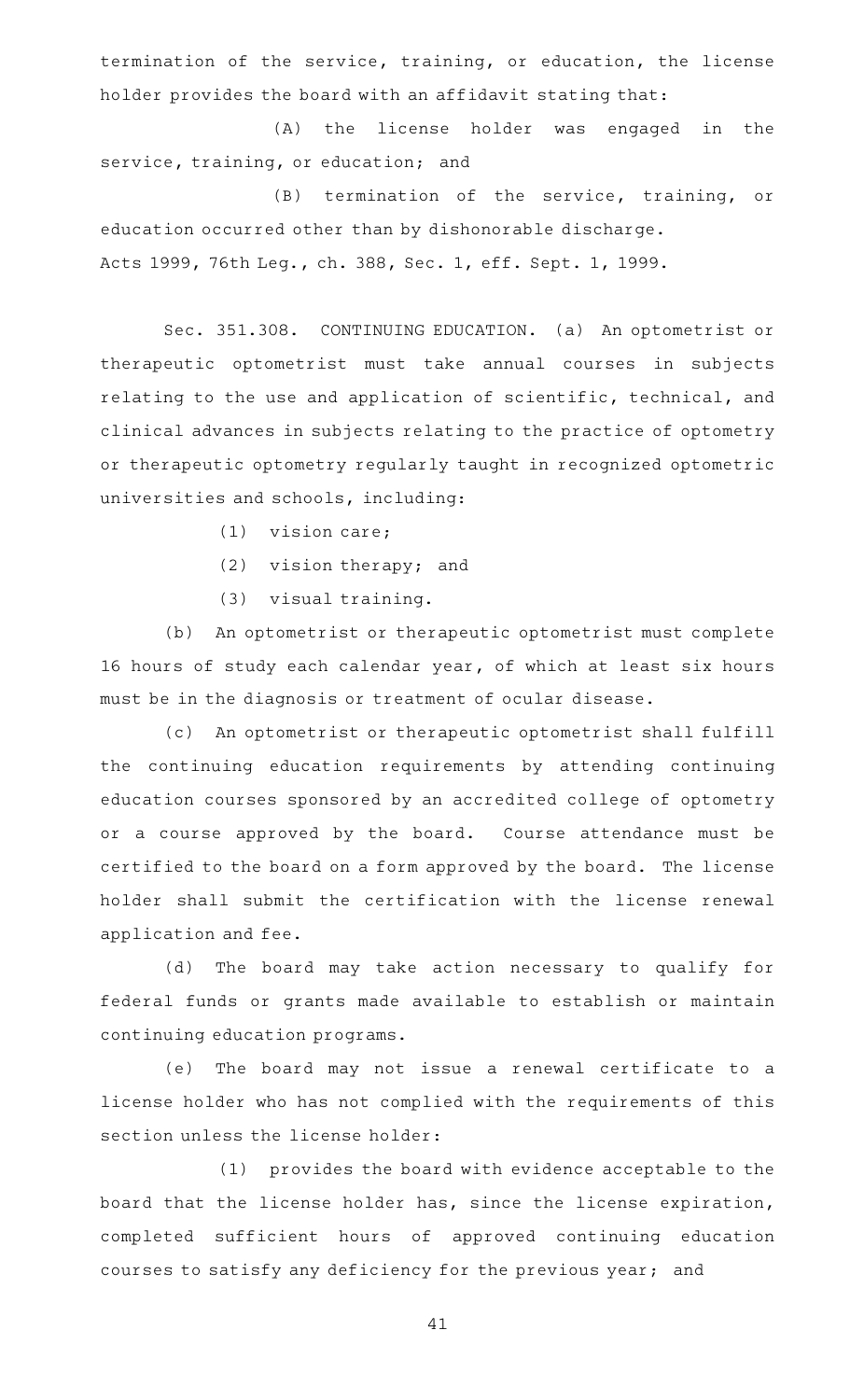(2) pays to the board in addition to the license renewal fee a penalty that is equal to the amount of the license renewal fee.

(f) Continuing education hours used by a license holder to satisfy a deficiency for the previous year under Subsection (e)(1) may not be used to satisfy the requirements for the year in which the hours are earned.

Acts 1999, 76th Leg., ch. 388, Sec. 1, eff. Sept. 1, 1999.

Sec. 351.309. CONTINUING EDUCATION EXEMPTIONS. A person is exempt from the continuing education requirements of Section [351.308](https://statutes.capitol.texas.gov/GetStatute.aspx?Code=OC&Value=351.308) if the person:

(1) holds a license but does not practice optometry or therapeutic optometry in this state;

(2) served in the regular armed forces of the United States during part of the most recent license term;

(3) submits proof to the board that the person suffered a serious or disabling illness or physical disability preventing the person from complying with the requirements during the most recent license term; or

(4) was first licensed during the period preceding the license renewal date.

Acts 1999, 76th Leg., ch. 388, Sec. 1, eff. Sept. 1, 1999. Amended by:

Acts 2017, 85th Leg., R.S., Ch. 385 (S.B. [314\)](http://www.legis.state.tx.us/tlodocs/85R/billtext/html/SB00314F.HTM), Sec. 16, eff. September 1, 2017.

## SUBCHAPTER H. PRACTICE BY LICENSE HOLDER

Sec. 351.351. LICENSE HOLDER INFORMATION. (a) A license holder shall file with the board:

(1) the license holder's mailing address;

(2) the address of the license holder's residence;

(3) the mailing address of each office of the license holder; and

 $(4)$  the address for the location of each office of the license holder that has an address different from the office 's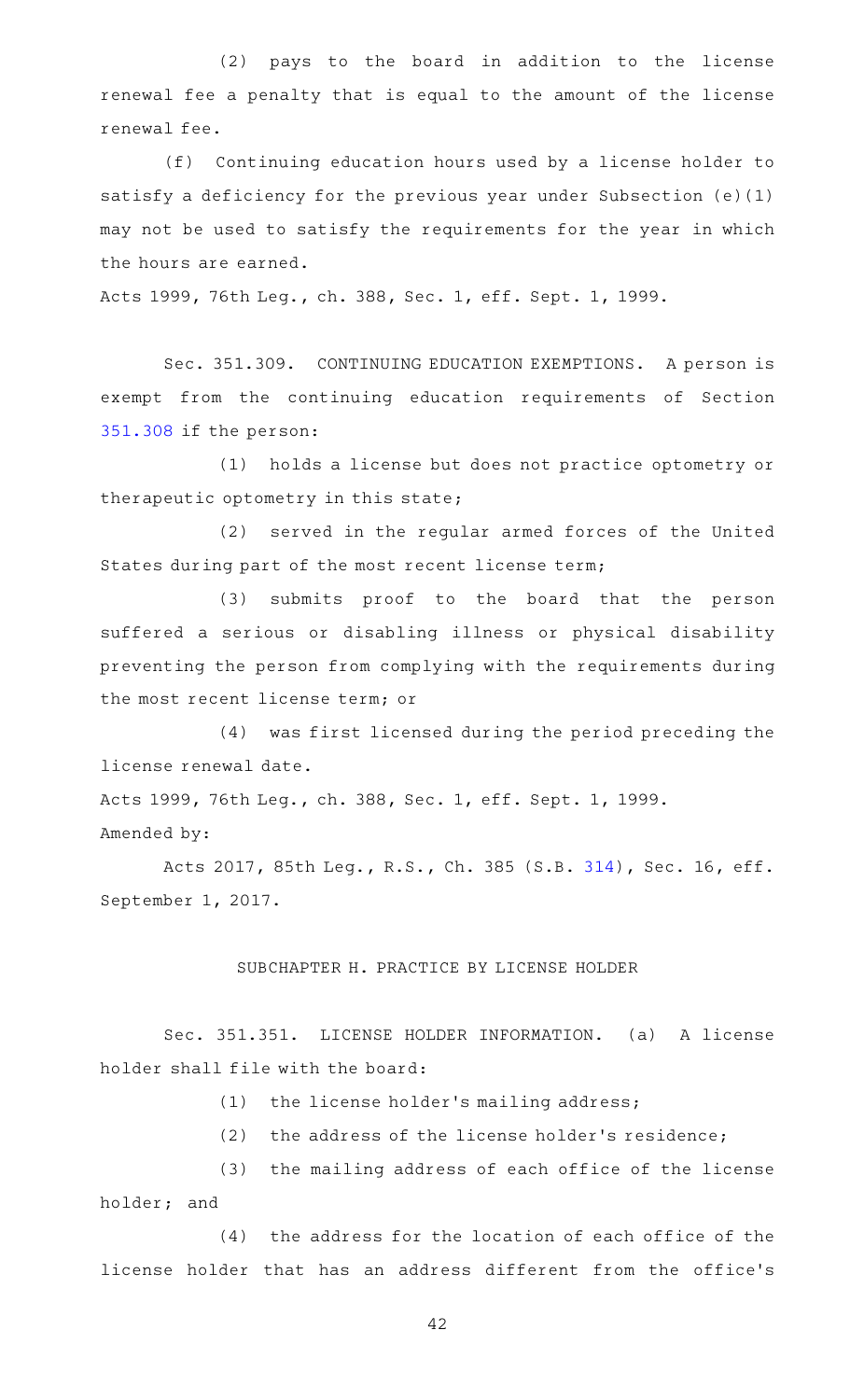mailing address.

(b) Not later than the 10th day after the date of a change in the information required to be filed with the board under Subsection (a), the license holder shall file with the board a written notice of the change.

Acts 1999, 76th Leg., ch. 388, Sec. 1, eff. Sept. 1, 1999.

Sec. 351.352. OPTOMETRIC FILES AND RECORDS. (a) All prescription files, patient records, and business records of an optometric practice are the sole property of the optometrist or therapeutic optometrist.

(b) A patient may obtain a copy of the patient's optometric records, or may have the records forwarded to another doctor, by making a signed, written request to the optometrist or therapeutic optometrist for the records.

(c) An optometrist or therapeutic optometrist may charge a reasonable processing fee for providing optometric records to a patient. The optometrist or therapeutic optometrist may provide the records in summary form unless the patient specifically requests otherwise.

(d) This section does not affect a patient's right of access to the patient's contact lens prescription under Chapter [353](https://statutes.capitol.texas.gov/GetStatute.aspx?Code=OC&Value=353). Acts 1999, 76th Leg., ch. 388, Sec. 1, eff. Sept. 1, 1999.

Sec. 351.353. INITIAL EXAMINATION OF PATIENT. To ensure adequate examination of a patient for whom an optometrist or therapeutic optometrist signs or causes to be signed an ophthalmic lens prescription, in the initial examination of the patient the optometrist or therapeutic optometrist shall make and record, if possible, the following findings concerning the patient 's condition:

(1) case history, consisting of ocular, physical, occupational, and other pertinent information;

 $(2)$  visual acuity;

(3) the results of a biomicroscopy examination, including an examination of lids, cornea, and sclera;

(4) the results of an internal ophthalmoscopic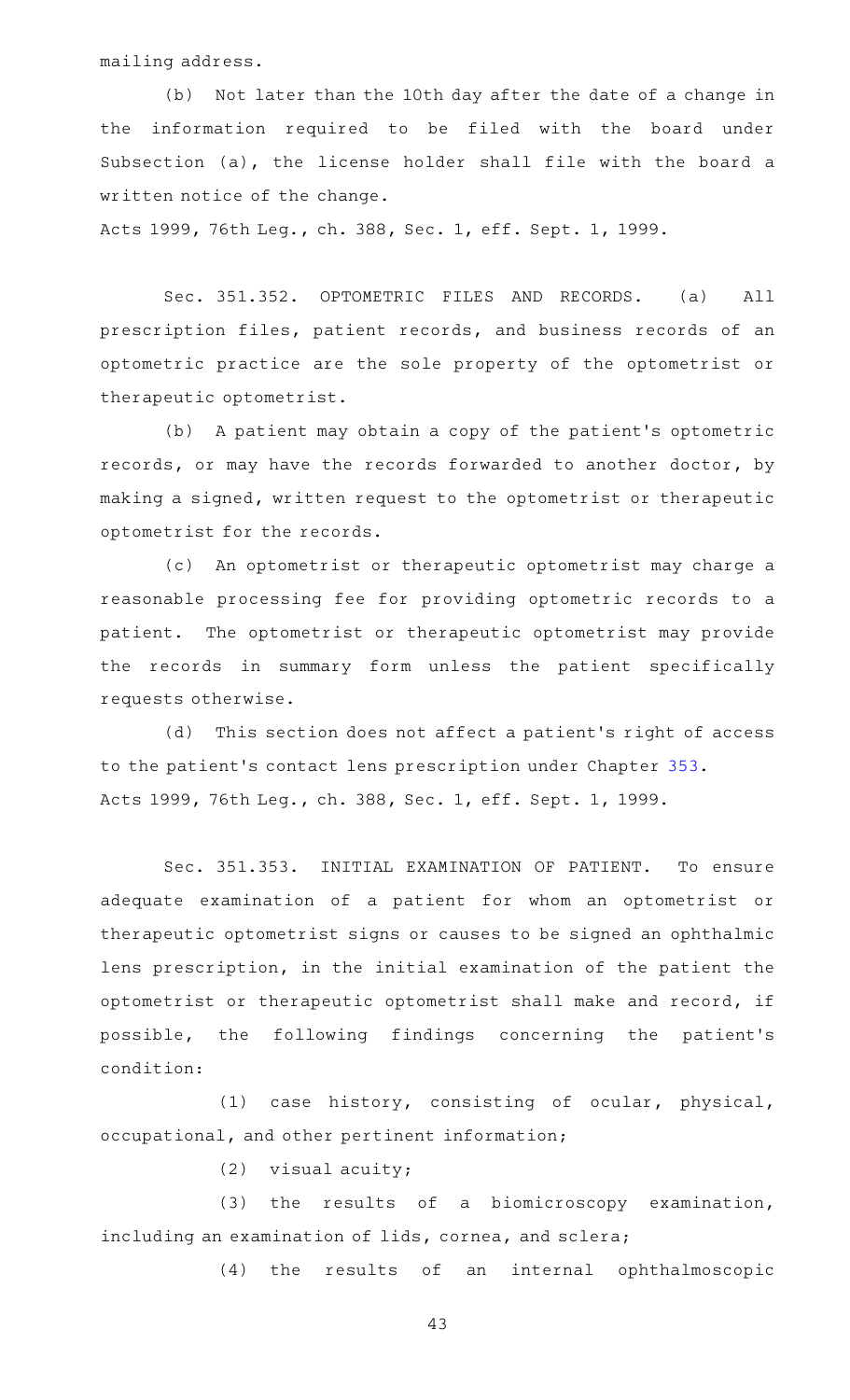examination, including an examination of media and fundus;

(5) the results of a static retinoscopy,  $O.D., O.S.,$ or autorefractor;

- $(6)$  subjective findings, far point and near point;
- (7) assessment of binocular function;
- $(8)$  amplitude or range of accommodation;
- $(9)$  tonometry; and
- (10) angle of vision, to right and to left.

Acts 1999, 76th Leg., ch. 388, Sec. 1, eff. Sept. 1, 1999.

Sec. 351.354. CERTAIN OPTOMETRIC SERVICES AUTHORIZED. An optometrist or therapeutic optometrist may:

- $(1)$  perform:
	- $(A)$  vision therapy;
	- (B) hand-eye coordination exercises;
	- (C) visual training; and
	- (D) developmental vision therapy; and

(2) evaluate and remedy a learning or behavioral disability associated with or caused by a defective or abnormal condition of vision.

Acts 1999, 76th Leg., ch. 388, Sec. 1, eff. Sept. 1, 1999.

Sec. 351.355. DETERMINING OR MEASURING VISION. In determining or measuring the powers of vision of the human eye, an optometrist or therapeutic optometrist may:

(1) examine the eye to diagnose the presence of a defect or abnormal condition, the presence or effect of which may be corrected, remedied, or relieved by the use of lenses or prisms;

(2) determine the accommodative or refractive condition or the range or powers of vision or muscular equilibrium of the eye; or

(3) examine the human vision system to determine a departure from the normal, measure the system's powers of vision, or adapt lenses or prisms for the system 's aid or relief. Acts 1999, 76th Leg., ch. 388, Sec. 1, eff. Sept. 1, 1999.

Sec. 351.356. FITTING LENSES OR PRISMS. In fitting lenses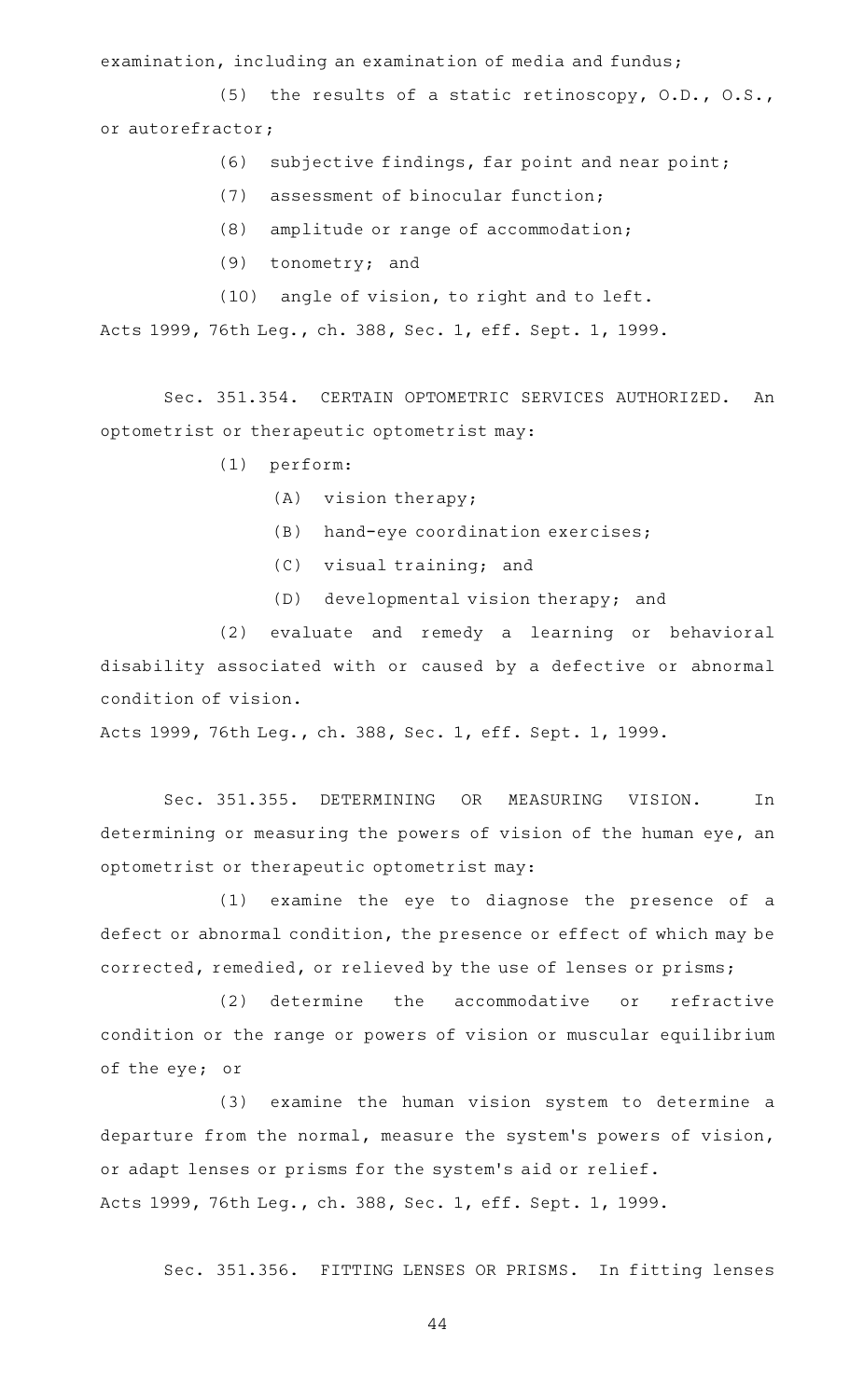or prisms, an optometrist or therapeutic optometrist may:

(1) directly or indirectly prescribe or supply lenses or prisms;

(2) make measurements involving the eyes or the optical requirements of the eyes; or

(3) adapt or supply lenses or prisms to:

(A) correct, remedy, or relieve a defect or abnormal condition of the human eye; or

(B) correct, remedy, or relieve or attempt to correct, remedy, or relieve the effect of a defect or abnormal condition of the human eye.

Acts 1999, 76th Leg., ch. 388, Sec. 1, eff. Sept. 1, 1999.

Sec. 351.357. FITTING AND DISPENSING CONTACT LENSES. (a) Contact lenses may be fitted only by an optometrist, therapeutic optometrist, or licensed physician.

(b) An ophthalmic dispenser may dispense contact lenses on a fully written contact lens prescription issued by an optometrist, therapeutic optometrist, or licensed physician. The ophthalmic dispenser may:

(1) fabricate or order the contact lenses and dispense them to the patient with appropriate instructions for the care and handling of the lenses; and

(2) mechanically adjust the lenses.

(c) The ophthalmic dispenser may not measure the eye or cornea or evaluate the physical fit of the contact lenses in any way.

(d) Notwithstanding Subsection (b), an optometrist, therapeutic optometrist, or licensed physician who issues a contact lens prescription remains professionally responsible to the patient.

Acts 1999, 76th Leg., ch. 388, Sec. 1, eff. Sept. 1, 1999.

Sec. 351.358. OPHTHALMIC DEVICES, ORAL MEDICATIONS, AND PHARMACEUTICAL AGENTS. (a) An optometrist may not treat the eye for a defect or administer or prescribe a drug or physical treatment unless the optometrist is a therapeutic optometrist or licensed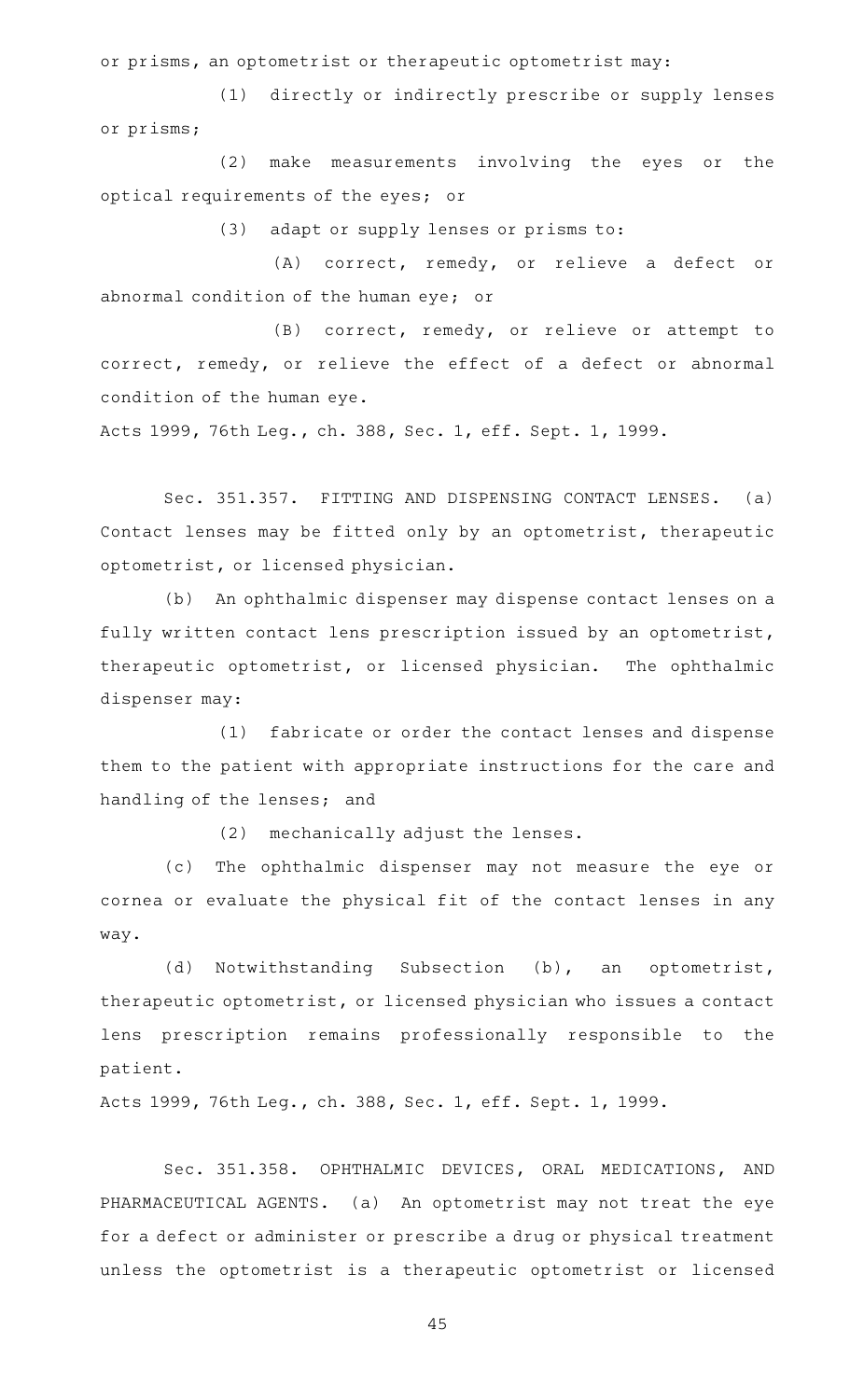physician.

 $(b)$  A therapeutic optometrist may:

(1) administer, perform, or prescribe ophthalmic devices, procedures, and appropriate medications administered by topical or oral means, in accordance with this section and Section [351.3581](https://statutes.capitol.texas.gov/GetStatute.aspx?Code=OC&Value=351.3581), to diagnose or treat visual defects, abnormal conditions, or diseases of the human vision system, including the eye and adnexa; or

(2) administer medication by parenteral means for a purpose and in a manner prescribed by Subsection (e).

(c)AAA therapeutic optometrist may prescribe not more than one three-day supply of any medication classified as a controlled substance under Schedule III, IV, or V of 21 U.S.C. Section 812.

(d) A therapeutic optometrist may independently administer oral carbonic anhydrase inhibitors for emergency purposes only and shall immediately refer the patient to an ophthalmologist.

(e)AAA therapeutic optometrist may inject appropriate medication for a patient who has an anaphylactic reaction to counteract the anaphylaxis. The therapeutic optometrist shall immediately refer the patient to a physician.

Acts 1999, 76th Leg., ch. 388, Sec. 1, eff. Sept. 1, 1999. Amended by Acts 2001, 77th Leg., ch. 1420, Sec. 14.152(b), eff. Sept. 1, 2001.

# Amended by:

Acts 2021, 87th Leg., R.S., Ch. 523 (S.B. [993](http://www.legis.state.tx.us/tlodocs/87R/billtext/html/SB00993F.HTM)), Sec. 2, eff. September 1, 2021.

Sec. 351.3581. TREATMENT OF GLAUCOMA. (a) A therapeutic optometrist may not administer or prescribe an oral or parenteral medication or treat glaucoma unless the therapeutic optometrist holds a certificate issued by the board. A therapeutic optometrist certified under this section shall be known as an optometric glaucoma specialist. To obtain a certificate, a therapeutic optometrist must:

(1) complete an instructional clinical review course; and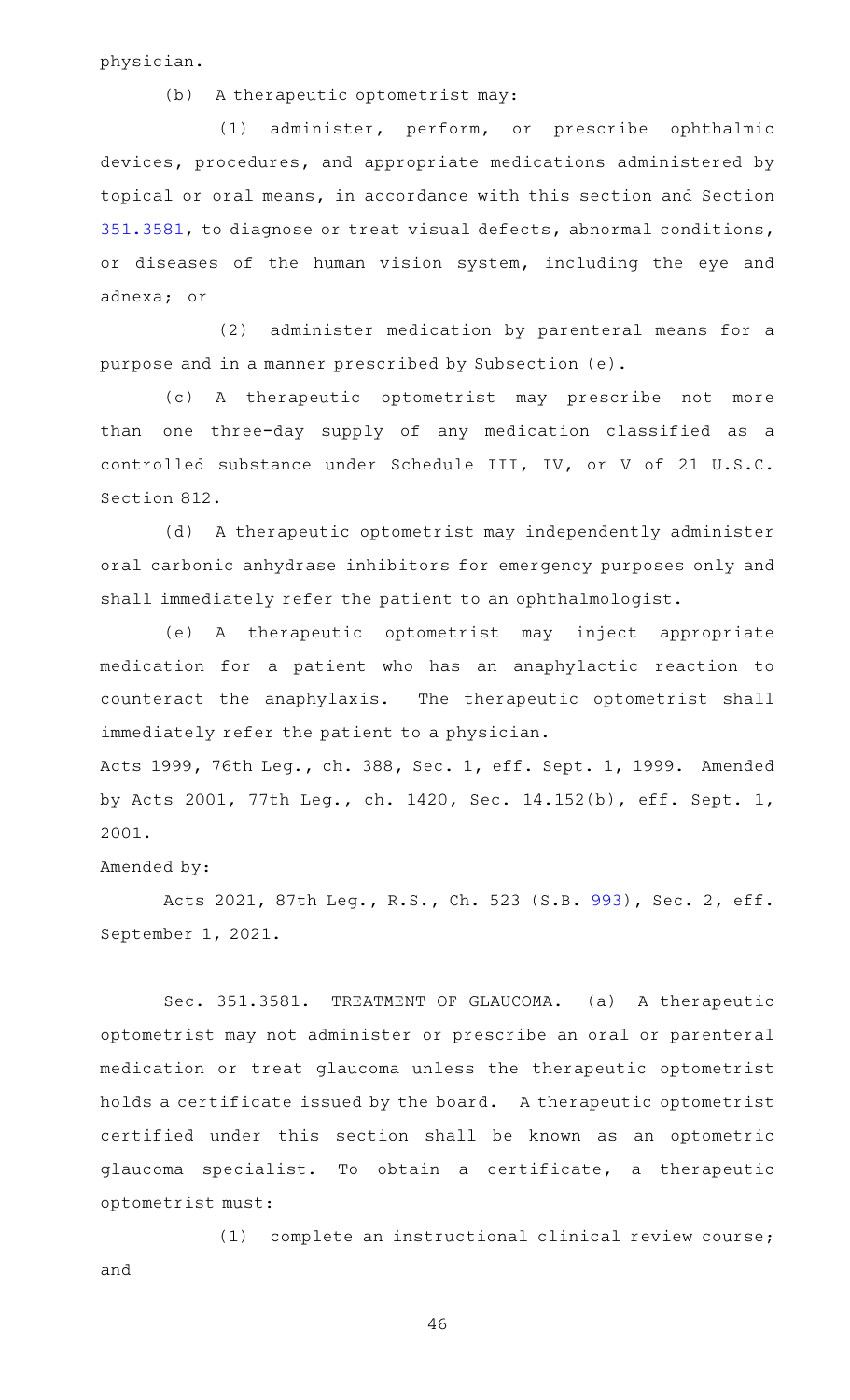$(2)$  pass an examination approved by the board.

(b) Repealed by Acts 2021, 87th Leg., R.S., Ch. 523 (S.B. [993\)](http://www.legis.state.tx.us/tlodocs/87R/billtext/html/SB00993F.HTM), Sec. 6, eff. September 1, 2021.

(c) Repealed by Acts 2021, 87th Leg., R.S., Ch. 523 (S.B. [993\)](http://www.legis.state.tx.us/tlodocs/87R/billtext/html/SB00993F.HTM), Sec. 6, eff. September 1, 2021.

(d) A therapeutic optometrist shall refer a patient to an ophthalmologist if:

(1) the patient is younger than 16 years of age and has been diagnosed as having glaucoma;

(2) the patient has been diagnosed as having acute closed angle glaucoma;

(3) the patient has been diagnosed as having malignant glaucoma or neovascular glaucoma;

 $(4)$  the patient has definite optic disc, retinal nerve fiber layer, or macular imaging abnormalities consistent with glaucoma and visual field abnormalities in both hemifields, or loss within five degrees of fixation in at least one hemifield as tested with standard automated perimetry; or

(5) the therapeutic optometrist determines that a patient 's glaucoma is not responding to nonsurgical intervention.

(e)AAA therapeutic optometrist who refers a patient to a physician or specialist shall inform the patient that the patient may go to any physician or specialist the patient chooses. This subsection does not prevent a therapeutic optometrist from recommending a physician or specialist.

(f) On making an initial diagnosis of glaucoma, a therapeutic optometrist shall set a target pressure that is not more than 80 percent of the initial intraocular pressure. The patient 's glaucoma is not considered to be appropriately responding to treatment if the patient fails to achieve the target pressure within an appropriate time.

(g) Before a therapeutic optometrist may prescribe a beta blocker, the therapeutic optometrist must take a complete case history of the patient and determine whether the patient has had a physical examination within the 180 days preceding the date of taking the history. If the patient has not had a physical examination or if the patient has a history of congestive heart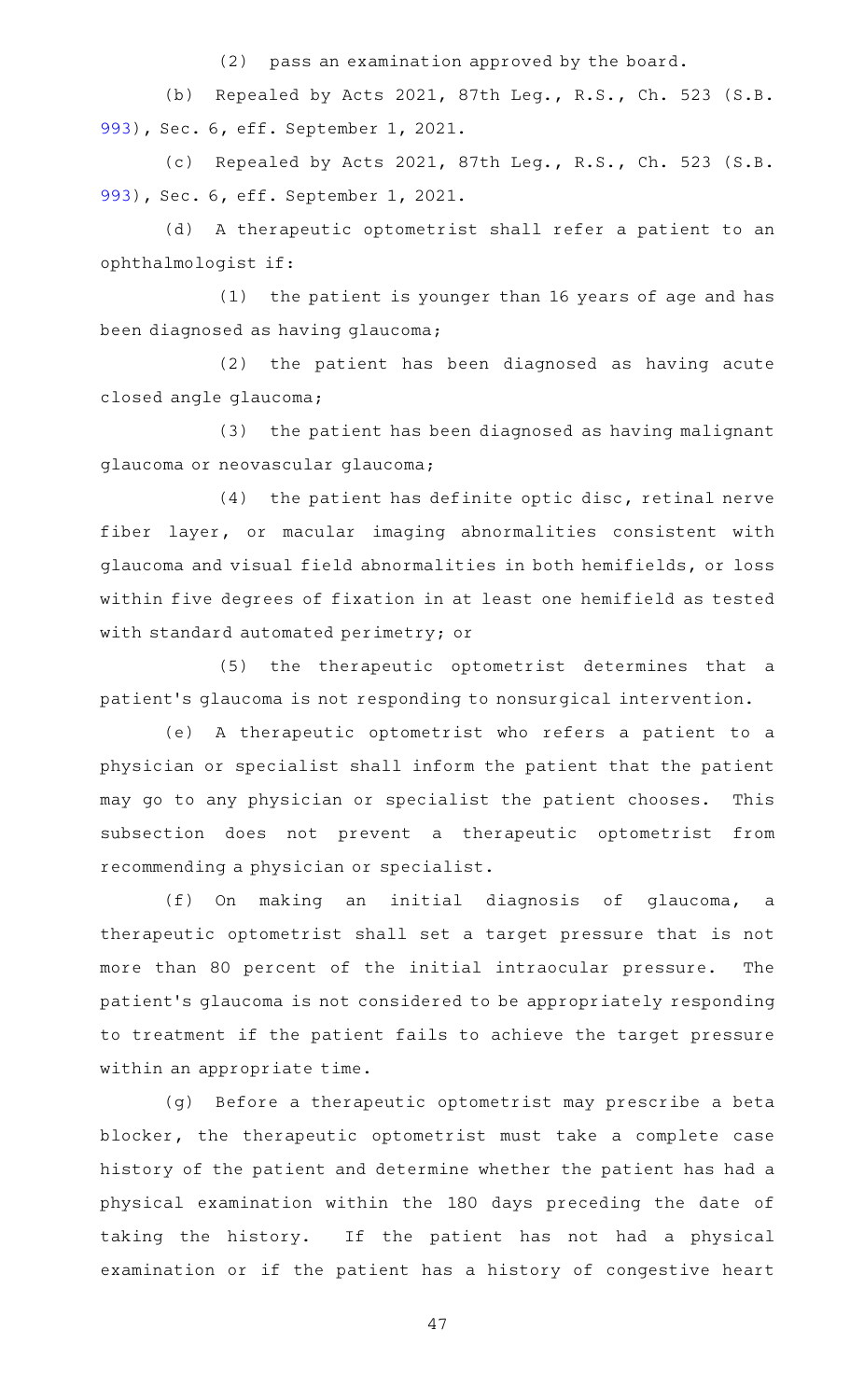failure, bradycardia, heart block, asthma, or chronic obstructive pulmonary disease, the therapeutic optometrist must refer the patient to a physician for a physical examination before initiating beta blocker therapy.

(h) A therapeutic optometrist who diagnoses acute closed angle glaucoma may initiate appropriate emergency treatment for a patient but shall refer the patient to a physician in a timely manner.

(i) A physician may charge a reasonable consultation fee for a consultation given as provided by this section.

(j)AAA physician to whom a patient is referred by a therapeutic optometrist under this section shall forward to the therapeutic optometrist, not later than the 30th day after first seeing the patient, a written report on the results of the referral. The therapeutic optometrist shall maintain the report in the patient 's records. A physician who, for a medically appropriate reason, does not return a patient to the therapeutic optometrist who referred the patient shall state in the physician 's report to the therapeutic optometrist the specific medical reason for failing to return the patient.

Added by Acts 2001, 77th Leg., ch. 1420, Sec. 14.152(c), eff. Sept. 1, 2001.

Amended by:

Acts 2021, 87th Leg., R.S., Ch. 523 (S.B. [993](http://www.legis.state.tx.us/tlodocs/87R/billtext/html/SB00993F.HTM)), Sec. 3, eff. September 1, 2021.

Acts 2021, 87th Leg., R.S., Ch. 523 (S.B. [993](http://www.legis.state.tx.us/tlodocs/87R/billtext/html/SB00993F.HTM)), Sec. 4, eff. September 1, 2021.

Acts 2021, 87th Leg., R.S., Ch. 523 (S.B. [993](http://www.legis.state.tx.us/tlodocs/87R/billtext/html/SB00993F.HTM)), Sec. 6, eff. September 1, 2021.

Sec. 351.359. PRESCRIPTION. (a) An ophthalmic lens prescription must include:

(1) the signature of the optometrist or therapeutic optometrist; and

(2) the information and parameters the optometrist or therapeutic optometrist considers relevant or necessary.

(b) The prescription may not contain a restriction that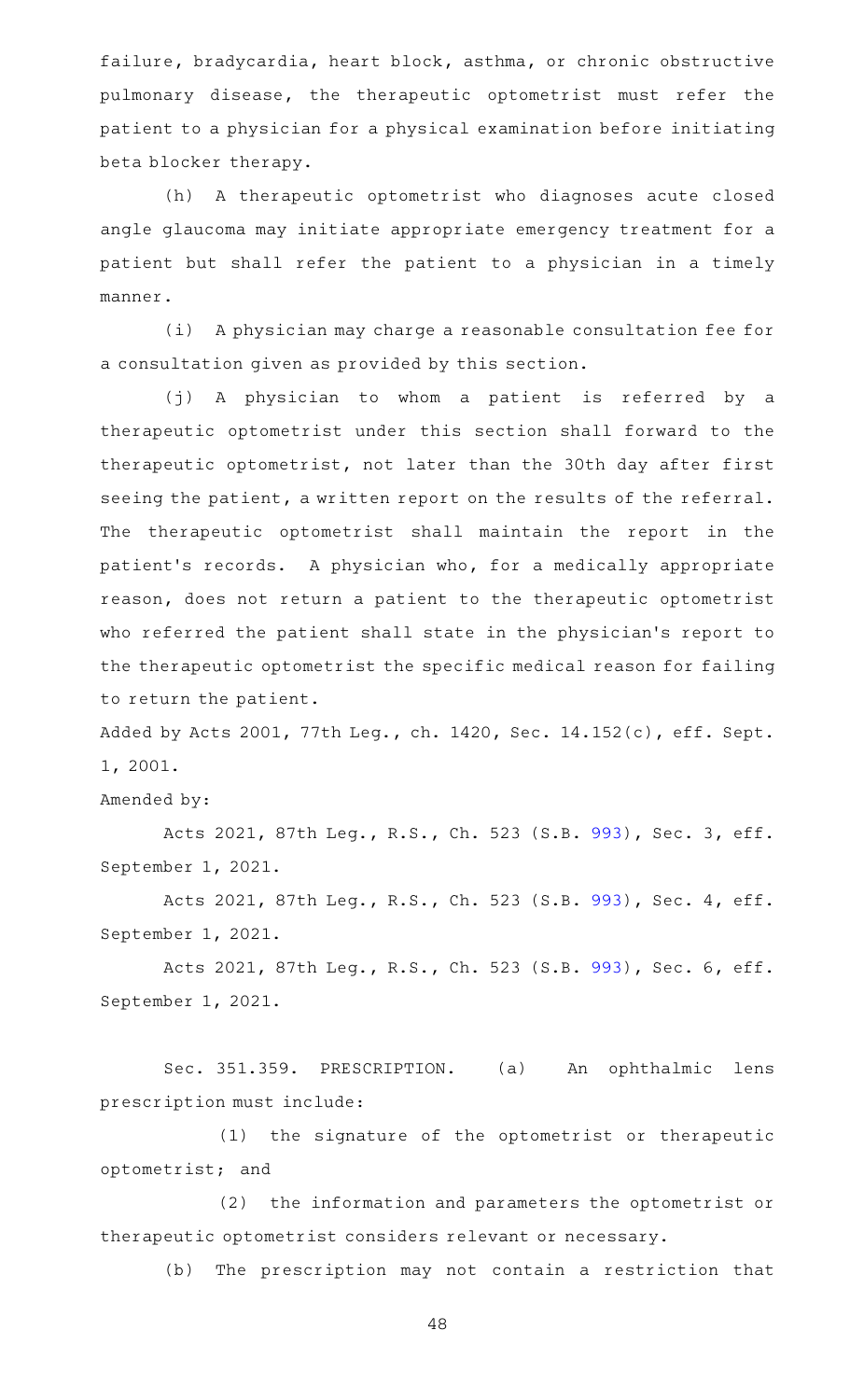limits the parameters to a private label not available to the optical industry as a whole.

Acts 1999, 76th Leg., ch. 388, Sec. 1, eff. Sept. 1, 1999.

Sec. 351.360. PROFESSIONAL STANDARD OF THERAPEUTIC OPTOMETRIST. A therapeutic optometrist, including an optometric glaucoma specialist, is subject to the same standard of professional care and judgment as a person practicing as an ophthalmologist under Subtitle B.

Acts 1999, 76th Leg., ch. 388, Sec. 1, eff. Sept. 1, 1999. Amended by Acts 2001, 77th Leg., ch. 1420, Sec. 14.152(d), eff. Sept. 1, 2001.

Sec. 351.361. LEASE; PAYMENT BASIS; ACCOUNTS RECEIVABLE. (a) An optometrist or therapeutic optometrist may:

(1) lease space from an establishment;

(2) pay for franchise fees or other services on a percentage or gross receipts basis; or

(3) sell, transfer, or assign accounts receivable.

(b) Subsection  $(a)(2)$  does not authorize activity prohibited by Section [351.408](https://statutes.capitol.texas.gov/GetStatute.aspx?Code=OC&Value=351.408).

(c) The purpose of this section is to protect the public in the practice of optometry or therapeutic optometry, better enable the public to assign professional responsibility, and further safeguard the doctor-patient relationship.

Acts 1999, 76th Leg., ch. 388, Sec. 1, eff. Sept. 1, 1999.

Sec. 351.362. PROFESSIONAL RESPONSIBILITY; NAME OF PRACTICE. (a) An optometrist or therapeutic optometrist may practice under a trade name, an assumed name, or the name of a professional corporation or association.

(b) An optometrist or therapeutic optometrist practicing in this state shall display the actual name under which the optometrist or therapeutic optometrist is licensed by the board, so that the name is visible to the public before entry into the optometrist 's or therapeutic optometrist 's office reception area.

(c) Section  $351.361(c)$  $351.361(c)$  applies to this section.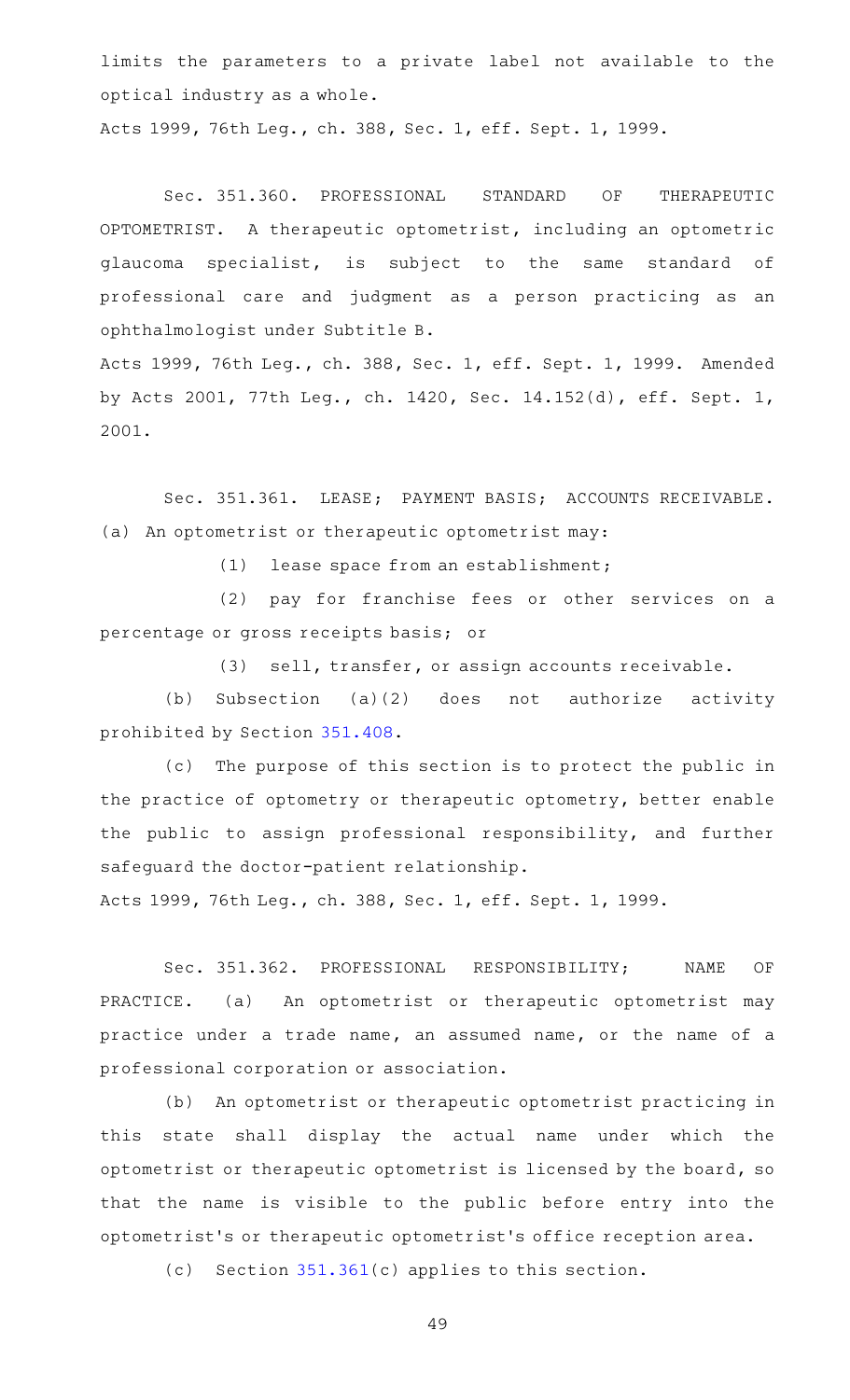Acts 1999, 76th Leg., ch. 388, Sec. 1, eff. Sept. 1, 1999.

Sec. 351.363. MERCANTILE ESTABLISHMENT. (a) To safeguard the visual welfare of the public and the doctor-patient relationship, assign professional responsibility, establish standards of professional surroundings, more nearly secure to the patient the optometrist's or therapeutic optometrist's undivided loyalty and service, and carry out the prohibitions of this chapter against placing an optometric or therapeutic optometric license in the service or at the disposal of an unlicensed person, this section applies to an optometrist or therapeutic optometrist who leases space from and practices optometry or therapeutic optometry on the premises of a mercantile establishment.

(b) The optometric practice must be owned by an optometrist or therapeutic optometrist. Every phase of the practice and the leased space of the optometric practice must be controlled exclusively by an optometrist or therapeutic optometrist.

(c) The prescription files and business records of the optometric practice are the sole property of the optometrist or therapeutic optometrist and may not be involved with a mercantile establishment or unlicensed person.

(d) The lessor of the optometric practice space may inspect business records that are essential to the successful initiation or continuation of a lease of space based on a percentage of gross receipts.

(e) The leased space of the optometric practice must be definite and apart from space used by other occupants of the premises. Solid, opaque partitions or walls from floor to ceiling must separate the optometric practice space from space used by other occupants. Railings, curtains, or other similar arrangements do not satisfy the requirements of this subsection.

(f) The leased space must have a patient's entrance opening on a public thoroughfare, such as a public street, hall, lobby, or corridor. An aisle of a mercantile establishment does not satisfy the requirement of this subsection. An entrance is not considered a patient 's entrance unless actually used as an entrance by the optometrist 's or therapeutic optometrist 's patients.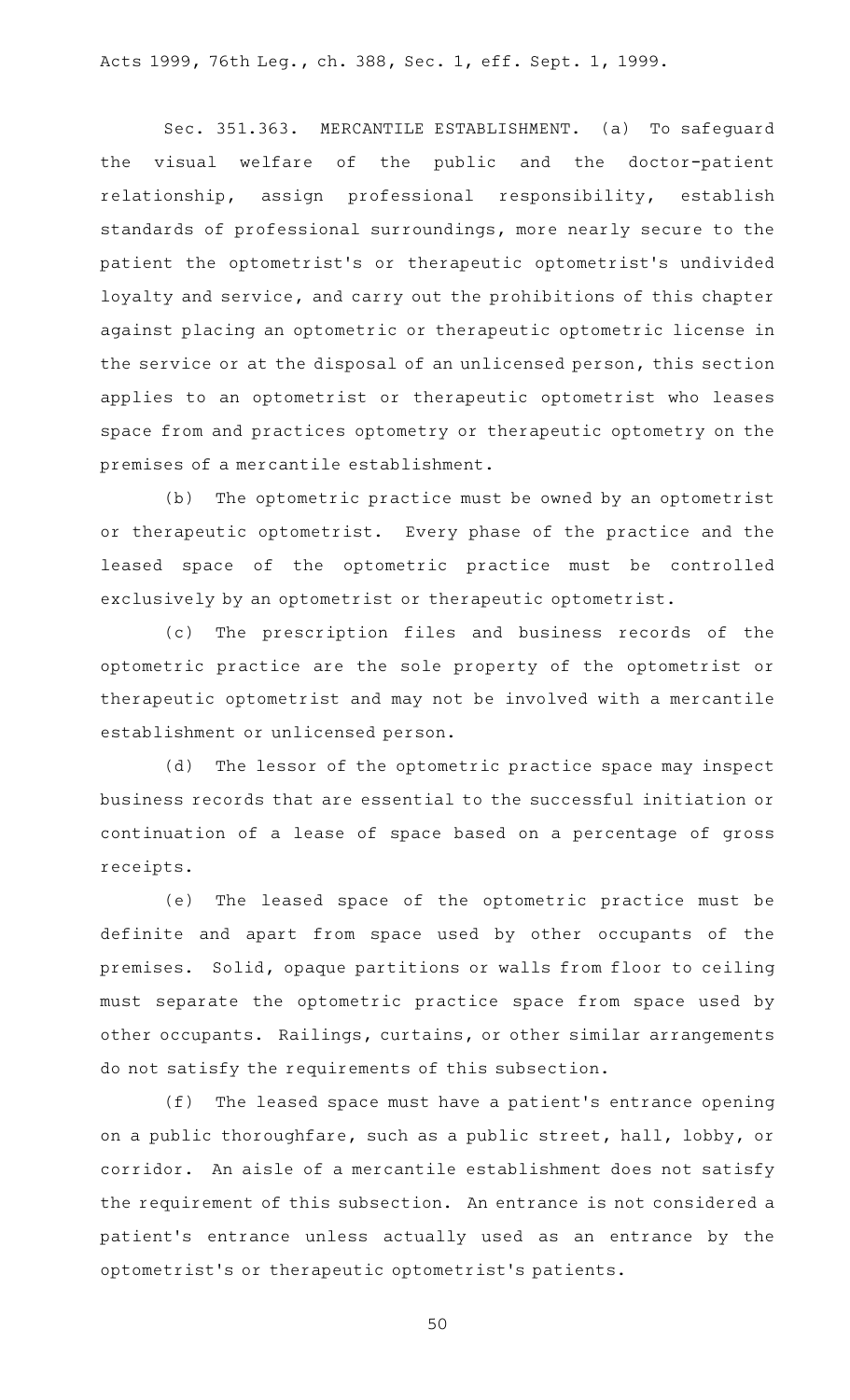Acts 1999, 76th Leg., ch. 388, Sec. 1, eff. Sept. 1, 1999.

Sec. 351.364. RELATIONSHIPS WITH DISPENSING OPTICIANS. (a) If an optometrist or therapeutic optometrist occupies space for the practice of optometry or therapeutic optometry on premises on which a person engages in the business of a dispensing optician, solid partitions or walls from floor to ceiling must separate the space occupied by the optometrist or therapeutic optometrist from the space occupied by the dispensing optician.

(b) The space occupied by the optometrist or therapeutic optometrist must have a patient 's entrance opening on a public thoroughfare, such as a public street, hall, lobby, or corridor. An entrance is not considered a patient 's entrance unless actually used as an entrance by the optometrist's or therapeutic optometrist 's patients.

(c) An optometrist or therapeutic optometrist may engage in the business of a dispensing optician, own stock in a corporation engaged in the business of a dispensing optician, or be a partner in a firm engaged in the business of a dispensing optician, but the records and accounts of the business of a dispensing optician must be kept separate from those of the optometric practice.

(d) The purpose of this section is to ensure that the practices of optometry and therapeutic optometry are carried out in a manner completely separate from the business of a dispensing optician, with no control of one by the other and no solicitation for one by the other, except as described by this section. Acts 1999, 76th Leg., ch. 388, Sec. 1, eff. Sept. 1, 1999.

Sec. 351.365. PATIENT RIGHTS REGARDING SPECTACLE PRESCRIPTION. (a) If, after examining a patient, an optometrist or therapeutic optometrist believes that lenses are required to correct or remedy a defect or abnormal condition of vision, the optometrist or therapeutic optometrist shall:

 $(1)$  inform the patient; and

(2) provide the patient with a copy of the patient's spectacle prescription.

(b) The optometrist or therapeutic optometrist shall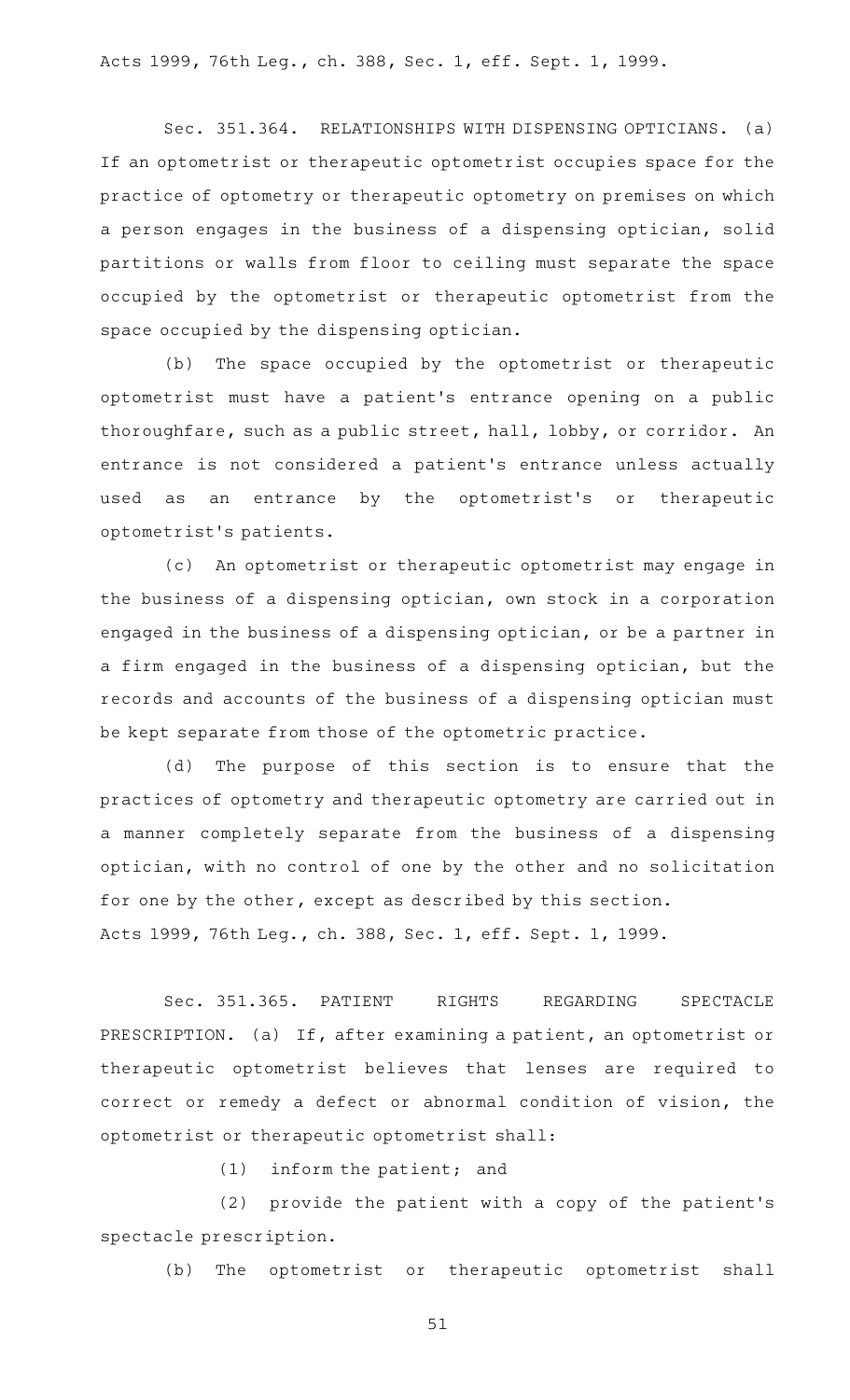expressly indicate verbally or by other means that the patient has the following alternatives for the preparation of the lenses according to the prescription:

(1) the optometrist or therapeutic optometrist will prepare or have the lenses prepared; or

 $(2)$  the patient may have the prescription filled by a dispensing optician but should return for an optometrical examination of the lenses.

(c) This section does not require an optometrist or therapeutic optometrist to provide a prescription to a patient before the patient has paid the examination fee.

(d) Section  $351.364(d)$  $351.364(d)$  applies to this section. Acts 1999, 76th Leg., ch. 388, Sec. 1, eff. Sept. 1, 1999.

Sec. 351.366. AUTHORITY TO FORM CERTAIN JOINTLY OWNED ENTITIES. (a) Except as provided by Section [351.361](https://statutes.capitol.texas.gov/GetStatute.aspx?Code=OC&Value=351.361) or [351.457](https://statutes.capitol.texas.gov/GetStatute.aspx?Code=OC&Value=351.457), an optometrist or therapeutic optometrist and a physician may, for the purposes described by Subsection (b), organize, jointly own, and manage any legal entity, including:

(1) a partnership under the Texas Revised Partnership Act (Article 6132b-1.01 et seq., Vernon 's Texas Civil Statutes);

(2) a limited partnership under the Texas Revised Limited Partnership Act (Article 6132a-1, Vernon's Texas Civil Statutes); or

(3) a limited liability company under the Texas Limited Liability Company Act (Article 1528n, Vernon 's Texas Civil Statutes).

(b) An entity authorized under Subsection (a) may:

(1) own real property, other physical facilities, or equipment for the delivery of health care services or management;

 $(2)$  lease, rent, or otherwise acquire the use of real property, other physical facilities, or equipment for the delivery of health care services or management; or

(3) employ or otherwise use a person who is not an optometrist, therapeutic optometrist, or physician for the delivery of health care services or management.

(c) Only an optometrist, therapeutic optometrist, or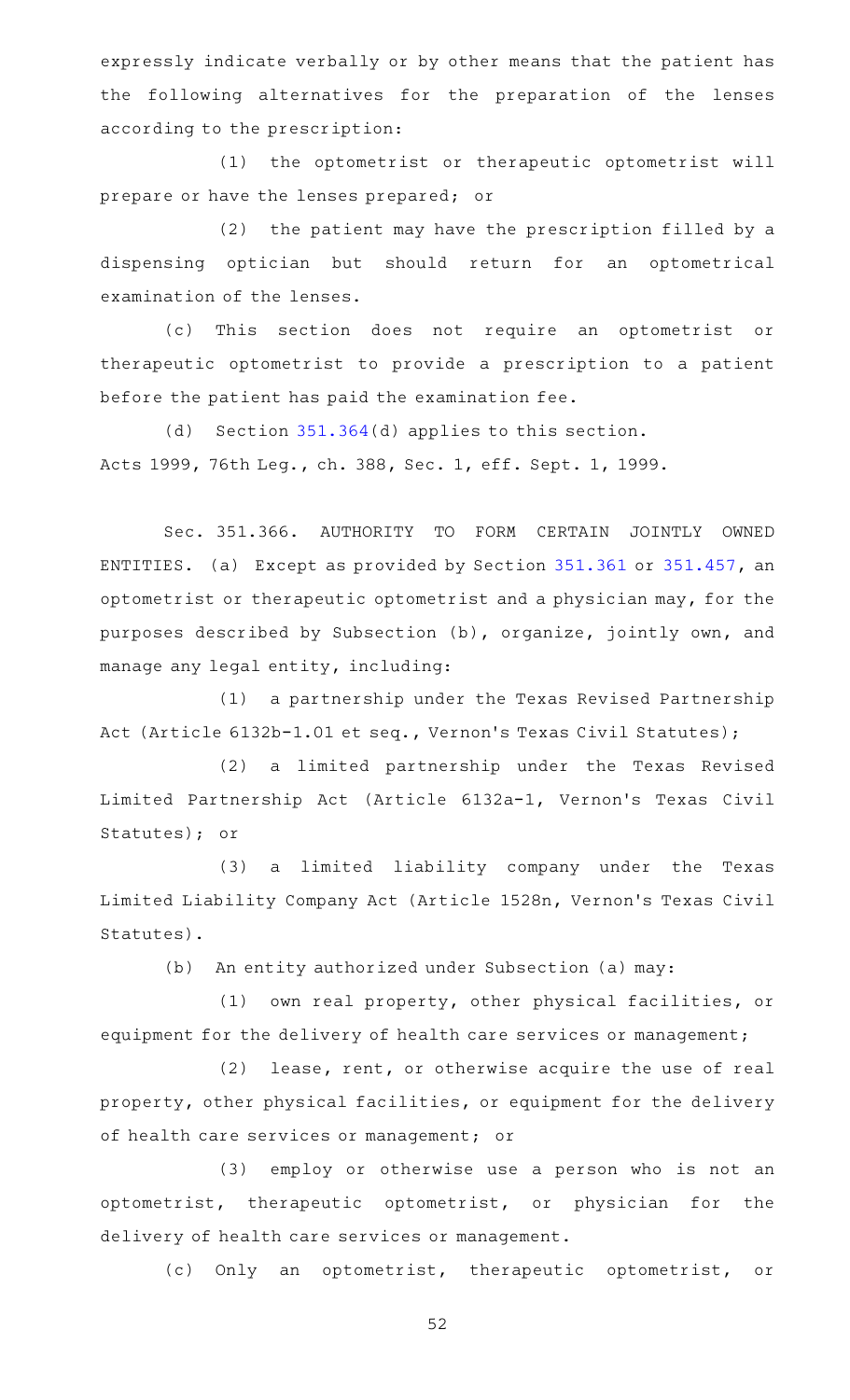physician may have an ownership interest in an entity authorized under Subsection (a). This subsection does not prohibit an entity from making one or more payments to an owner 's estate following the owner 's death under an agreement with the owner or as otherwise authorized or required by law.

Added by Acts 2001, 77th Leg., ch. 1420, Sec. 14.157(a), eff. Sept. 1, 2001.

Sec. 351.367. CONTRACT OR EMPLOYMENT WITH COMMUNITY HEALTH CENTERS. (a) In this section, "community health center" means a health organization that:

(1) is a nonprofit corporation under the Texas Non-Profit Corporation Act (Article 1396-1.01 et seq., Vernon's Texas Civil Statutes) and Section 501(c)(3), Internal Revenue Code of 1986; and

 $(2)$  is organized and operated as:

(A) a migrant, community, or homeless health center under the authority of and in compliance with 42 U.S.C. Section 254b or 254c; or

(B) a federally qualified health center under 42 U.S.C. Section 1396d(l)(2)(B).

(b) The board by rule shall certify a health organization to contract with or employ an optometrist or therapeutic optometrist if the organization:

(1) applies for certification on a form approved by the board; and

(2) presents proof satisfactory to the board that the organization is a community health center.

(c) A community health center that contracts with or employs an optometrist or therapeutic optometrist under this section may not control or attempt to control the professional judgment of the optometrist or therapeutic optometrist.

Added by Acts 2009, 81st Leg., R.S., Ch. 227 (S.B. [1476](http://www.legis.state.tx.us/tlodocs/81R/billtext/html/SB01476F.HTM)), Sec. 1, eff. May 27, 2009.

SUBCHAPTER I. PROHIBITED PRACTICES IN GENERAL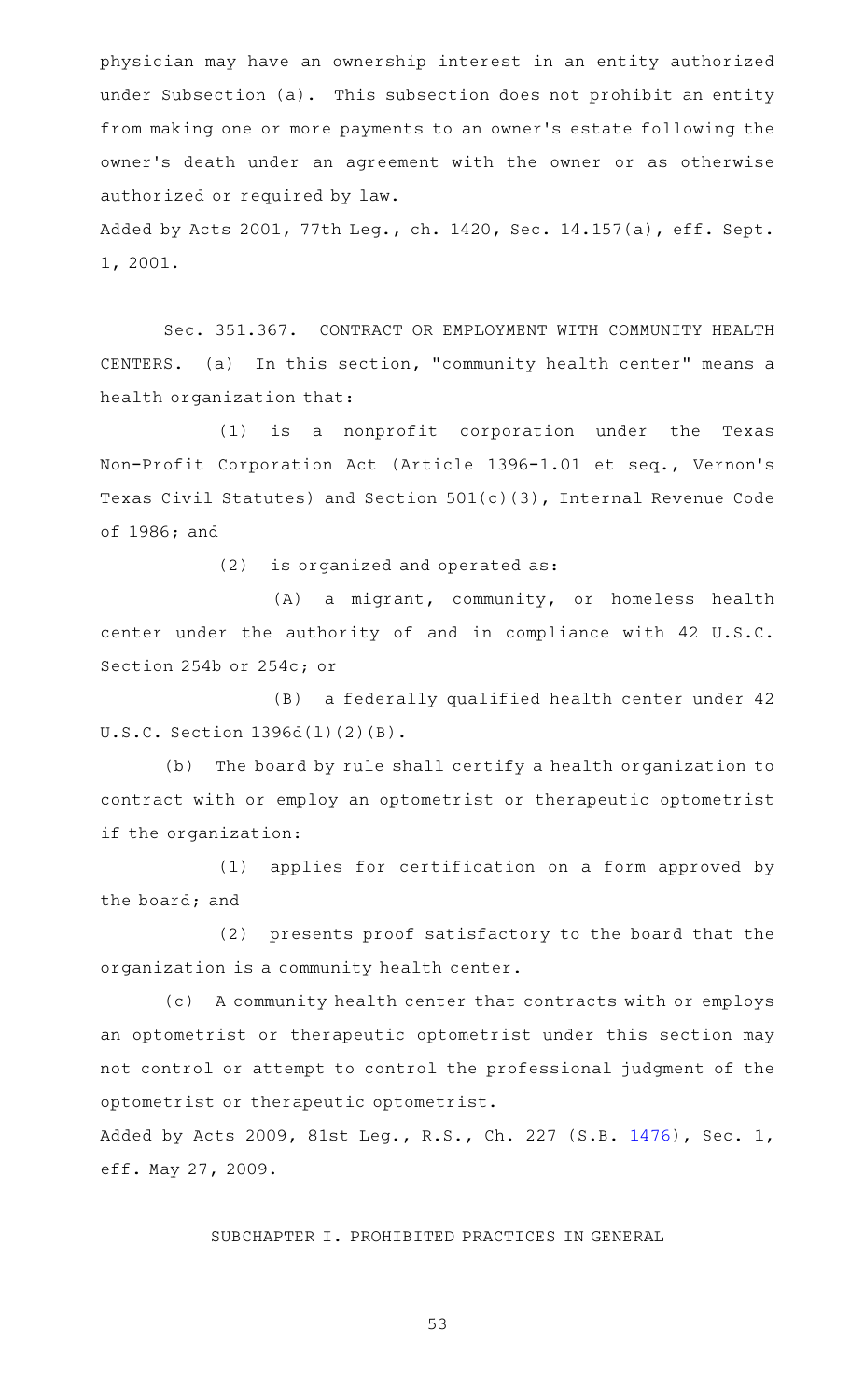Sec. 351.401. PROHIBITED OFFER, REPRESENTATION, OR DESIGNATION. Unless a person is licensed to practice under this chapter, the person may not:

(1) offer to practice optometry or therapeutic optometry;

(2) represent to others that the person is authorized to practice optometry or therapeutic optometry; or

(3) use in connection with the person's name a designation implying that the person practices optometry or therapeutic optometry.

Acts 1999, 76th Leg., ch. 388, Sec. 1, eff. Sept. 1, 1999.

Sec. 351.402. IMPERSONATION PROHIBITED. A person may not:

(1) impersonate an optometrist or therapeutic optometrist or falsely assume another name; or

(2) buy, sell, or fraudulently obtain an optometry diploma, an optometry or therapeutic optometry license, or a record of registration, or aid or abet in that purchase, sale, or acquisition.

Acts 1999, 76th Leg., ch. 388, Sec. 1, eff. Sept. 1, 1999.

Sec. 351.403. FALSE, DECEPTIVE, OR MISLEADING ADVERTISING. (a) A person may not publish or display, or cause or permit to be published or displayed, by any means, including by newspaper, radio, television, billboard, or window display, a false, deceptive, or misleading statement or advertisement concerning ophthalmic services or materials. In this subsection, "ophthalmic materials" include lenses, frames, eyeglasses, or contact lenses, or parts of lenses, frames, eyeglasses, or contact lenses.

(b) An advertisement of prescription eyeglasses or contact lenses must contain language to the effect that an eye doctor 's prescription is required to purchase prescription eyeglasses or contact lenses.

(c) An advertisement of the price of prescription eyeglasses or contact lenses must contain the following information:

 $(1)$  a statement of whether the cost of an examination,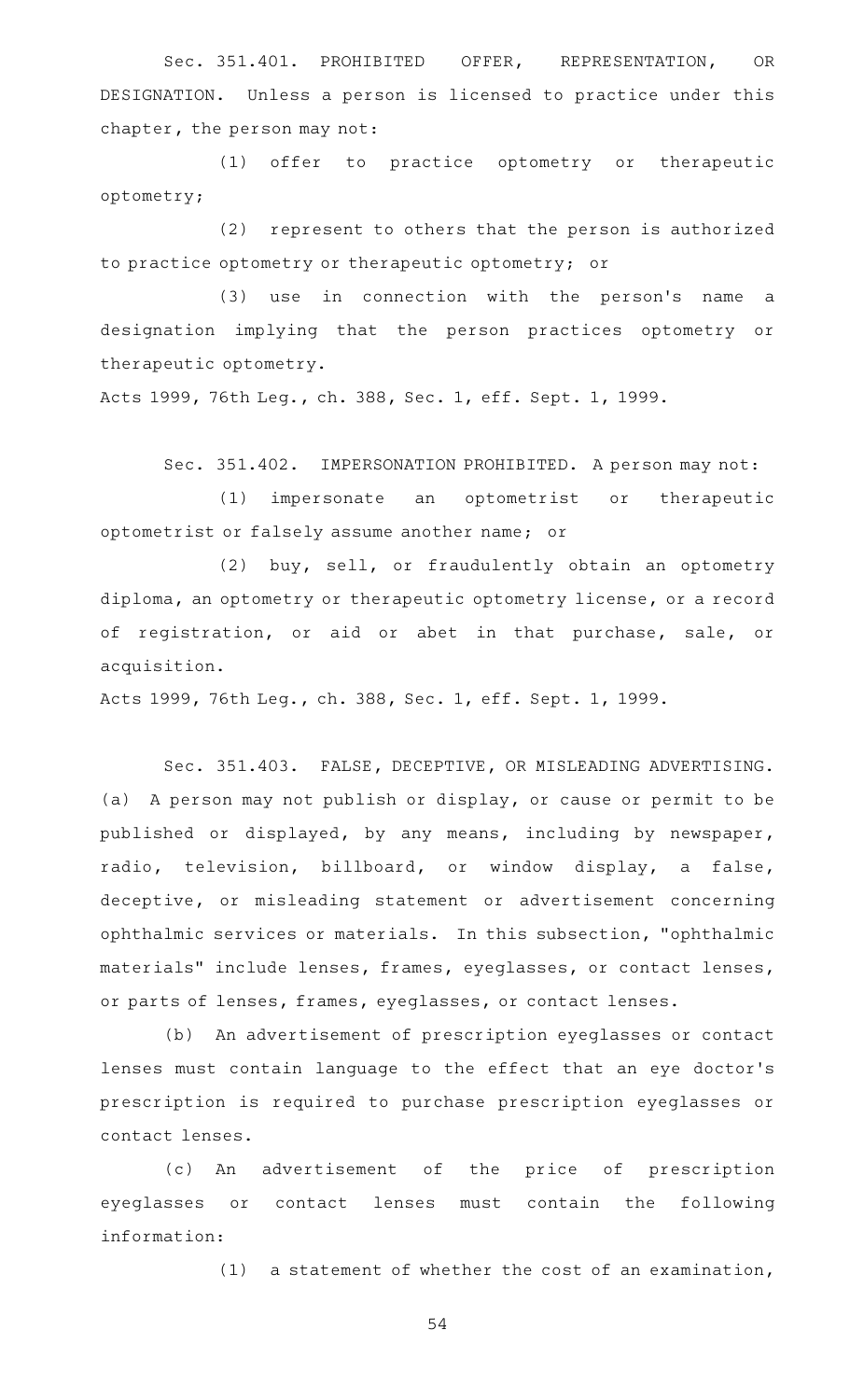prescription services, and follow-up care by an eye doctor is included in the price;

(2) if the advertised goods are to be available to the public at the advertised price for less than 30 days after the date of publication of the advertisement, a statement of the time limitation on the offer;

(3) if the advertised goods are to be available to the public in limited quantities and if no rainchecks are to be given on total depletion of the inventory of the advertised goods, a statement of the total quantity available to all customers;

(4) if the advertised goods are to be available to the public at a limited number for each customer, a statement of the limit for each customer; and

 $(5)$  for contact lenses, a statement of the number of lenses included for the price specified.

(d) A person who fails to satisfy the requirements of Subsection (b) or (c) is considered to have published a false, deceptive, or misleading statement within the meaning of this section.

(e)AAA statement required by Subsection (b) or (c) must be readily audible or readable by a person of average comprehension or reading speed.

Acts 1999, 76th Leg., ch. 388, Sec. 1, eff. Sept. 1, 1999.

Sec. 351.404. EYEGLASSES AS PRIZE OR INDUCEMENT. A person in this state may not give or deliver, or cause to be given or delivered, in any manner, eyeglasses as:

(1) a prize or premium; or

 $(2)$  an inducement to sell an item of merchandise, including a book, paper, magazine, or work of literature or art. Acts 1999, 76th Leg., ch. 388, Sec. 1, eff. Sept. 1, 1999.

Sec. 351.405. ALTERATION OF PRESCRIPTION. A person may not alter the specifications of an ophthalmic lens prescription without the prescribing doctor 's consent.

Acts 1999, 76th Leg., ch. 388, Sec. 1, eff. Sept. 1, 1999.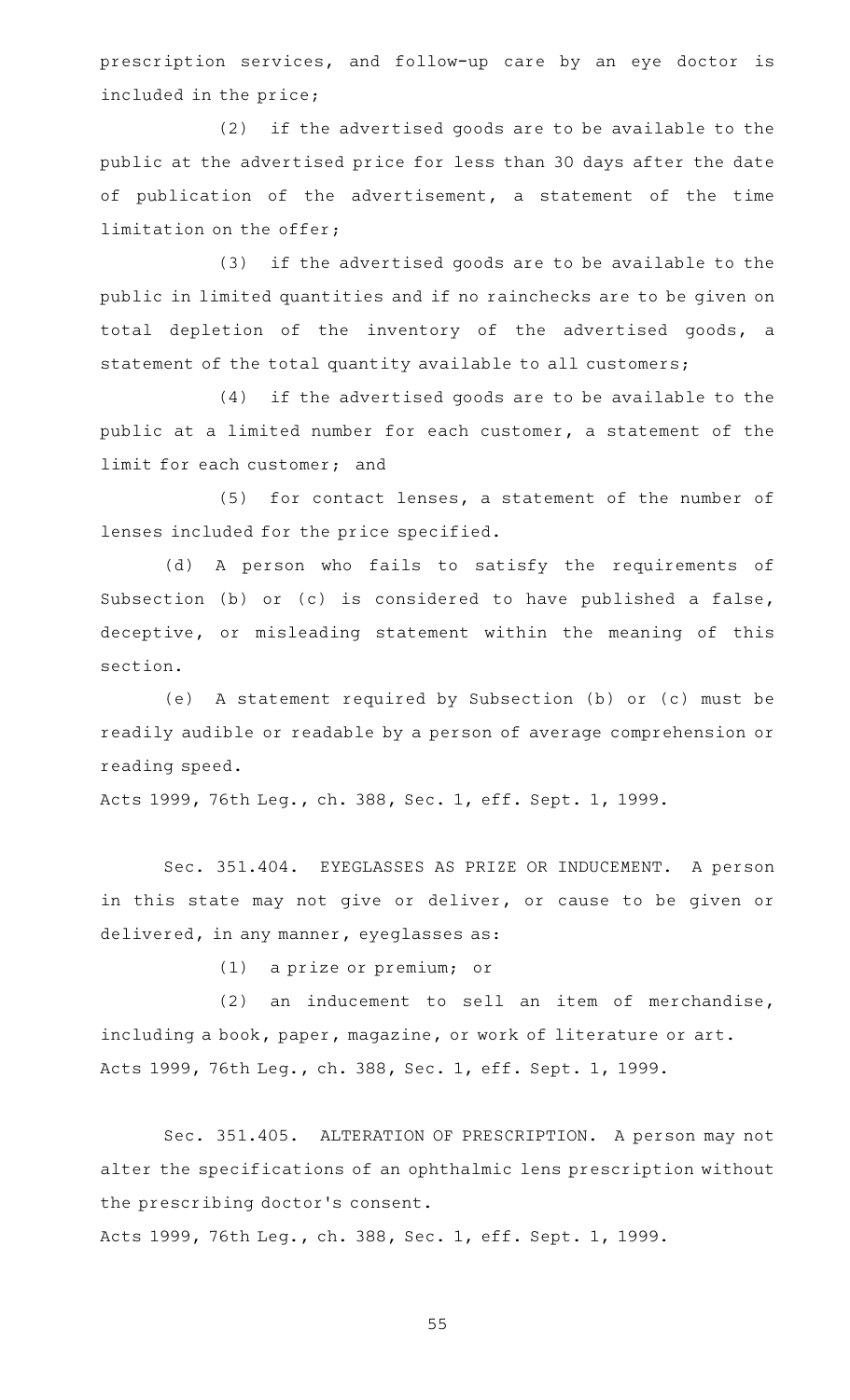Sec. 351.406. EXPIRED CONTACT LENS PRESCRIPTION. A person may not fill an expired contact lens prescription. Acts 1999, 76th Leg., ch. 388, Sec. 1, eff. Sept. 1, 1999.

Sec. 351.407. GOVERNMENTAL DISCRIMINATION PROHIBITED. (a) A program supported by the state or by a political subdivision of the state may not discriminate against a health care practitioner because the practitioner is an optometrist or therapeutic optometrist.

(b)AAA law or policy of the state or of a political subdivision of the state that requires or encourages a person to obtain vision care or medical eye care that is within the scope of practice of an optometrist or therapeutic optometrist may not discriminate against a health care practitioner because the practitioner is an optometrist or therapeutic optometrist. Acts 1999, 76th Leg., ch. 388, Sec. 1, eff. Sept. 1, 1999.

Sec. 351.408. CONTROL OF OPTOMETRY. (a) This section and Sections [351.602](https://statutes.capitol.texas.gov/GetStatute.aspx?Code=OC&Value=351.602)(c)(2), [351.603](https://statutes.capitol.texas.gov/GetStatute.aspx?Code=OC&Value=351.603)(b), [351.604](https://statutes.capitol.texas.gov/GetStatute.aspx?Code=OC&Value=351.604)(3), and [351.605](https://statutes.capitol.texas.gov/GetStatute.aspx?Code=OC&Value=351.605) shall be liberally construed to prevent manufacturers, wholesalers, and retailers of ophthalmic goods from controlling or attempting to control the professional judgment, manner of practice, or practice of an optometrist or therapeutic optometrist.

(b) In this section, "control or attempt to control the professional judgment, manner of practice, or practice of an optometrist or therapeutic optometrist" includes:

(1) setting or attempting to influence the professional fees or office hours of an optometrist or therapeutic optometrist;

(2) restricting or attempting to restrict an optometrist 's or therapeutic optometrist 's freedom to see a patient by appointment;

(3) terminating or threatening to terminate an agreement, including a lease, or other relationship in an attempt to control the professional judgment, manner of practice, or practice of an optometrist or therapeutic optometrist;

(4) providing, hiring, or sharing employees, business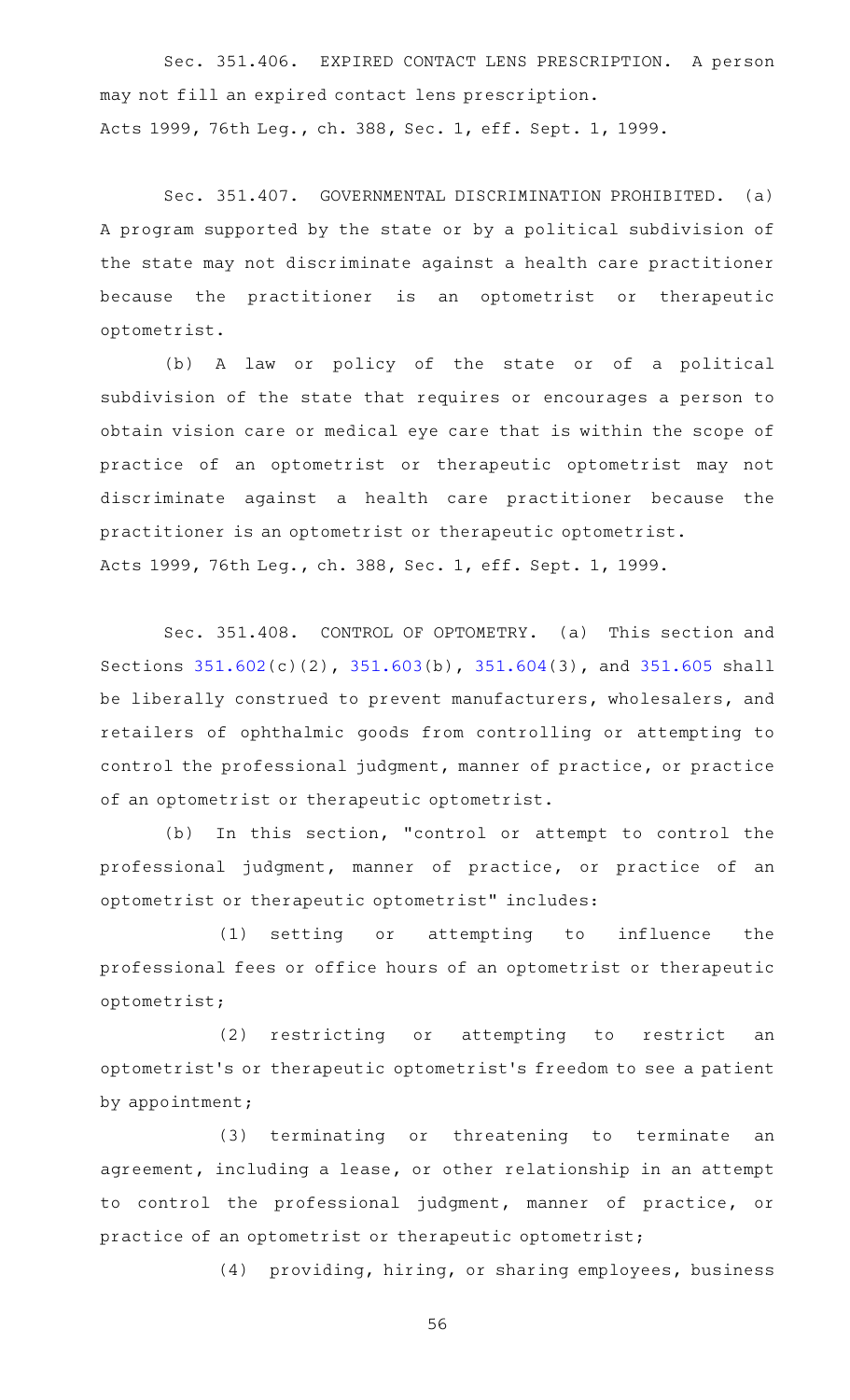services, or similar items to or with an optometrist or therapeutic optometrist; and

(5) making or guaranteeing a loan to an optometrist or therapeutic optometrist in excess of the value of the collateral securing the loan.

(c) A manufacturer, wholesaler, or retailer of ophthalmic goods may not directly or indirectly:

(1) control or attempt to control the professional judgment, manner of practice, or practice of an optometrist or therapeutic optometrist;

(2) employ or contract for the services of an optometrist or therapeutic optometrist if part of the optometrist 's or therapeutic optometrist's duties involves the practice of optometry or therapeutic optometry; or

(3) pay an optometrist or therapeutic optometrist for a service not provided.

(d) This section does not apply to a manufacturer, wholesaler, or retailer of ophthalmic goods who is an optometrist, therapeutic optometrist, or licensed physician or a legal entity wholly owned and controlled by at least one optometrist, therapeutic optometrist, or licensed physician, unless the optometrist, therapeutic optometrist, or legal entity has offices at more than three locations.

Acts 1999, 76th Leg., ch. 388, Sec. 1, eff. Sept. 1, 1999.

Sec. 351.409. PROHIBITED ACTIVITY BY UNLICENSED PERSON. An unlicensed person may not engage in any activity prohibited by this chapter.

Acts 1999, 76th Leg., ch. 388, Sec. 1, eff. Sept. 1, 1999.

SUBCHAPTER J. PROHIBITED PRACTICES BY LICENSE HOLDER

Sec. 351.451. PROHIBITED TREATMENT BY LICENSE HOLDER. (a) An optometrist or therapeutic optometrist may not provide a person with treatment except as authorized by law.

(b) An optometrist or therapeutic optometrist who violates Subsection (a) is considered to be practicing medicine without a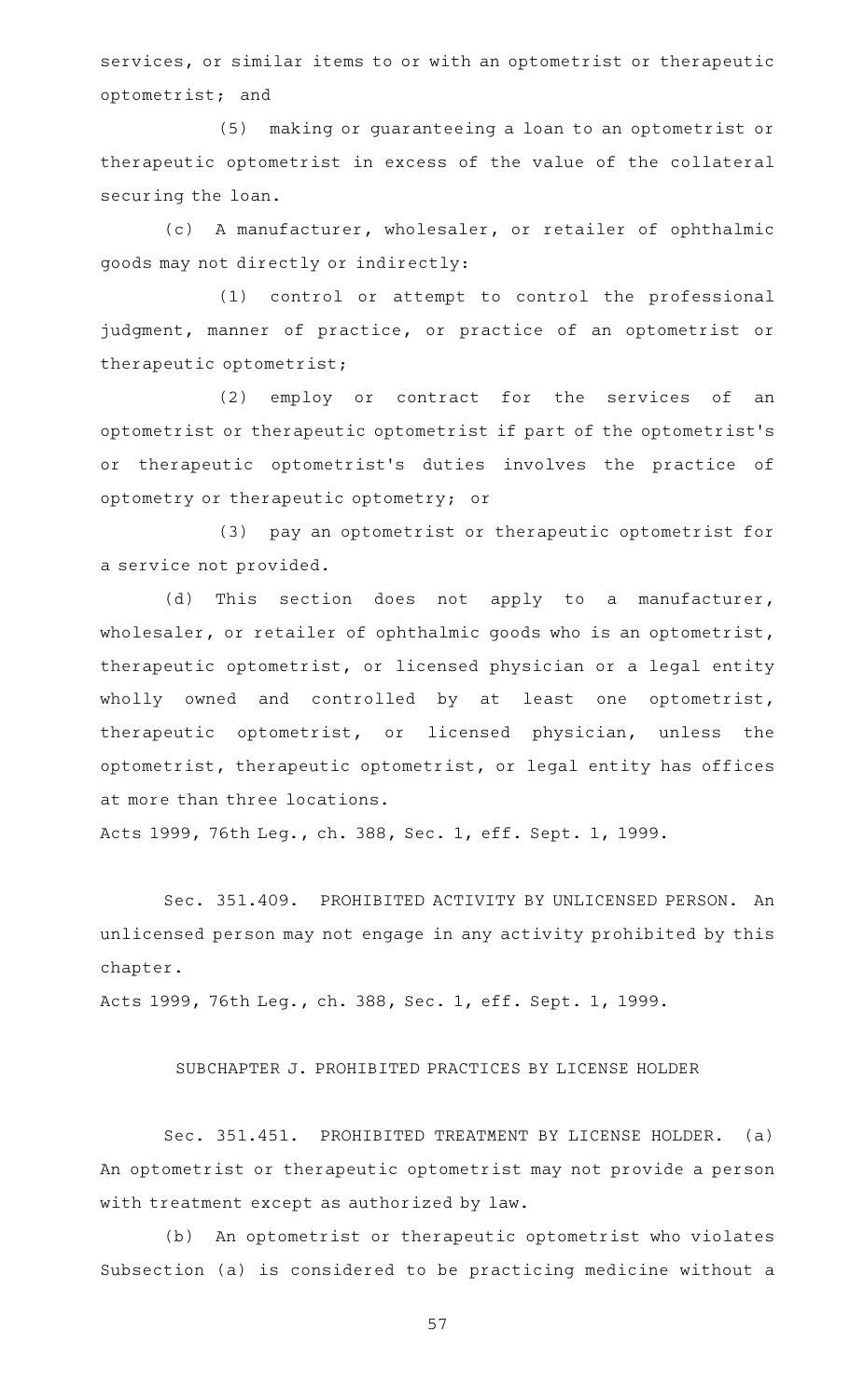license and, in addition to the penalties prescribed for a violation of this chapter, is subject to the penalty for the practice of medicine without a license. Acts 1999, 76th Leg., ch. 388, Sec. 1, eff. Sept. 1, 1999.

Sec. 351.452. PROHIBITED USE OF PHARMACEUTICAL AGENT. A therapeutic optometrist may not use a pharmaceutical agent not authorized by the board or by law. Acts 1999, 76th Leg., ch. 388, Sec. 1, eff. Sept. 1, 1999.

Sec. 351.4521. PERFORMANCE OF SURGERY PROHIBITED. A therapeutic optometrist may not perform surgery or laser surgery. Added by Acts 2001, 77th Leg., ch. 1420, Sec. 14.152(e), eff. Sept. 1, 2001.

Sec. 351.453. EXAMINATION REQUIRED FOR PRESCRIPTION. An optometrist or therapeutic optometrist may not sign, or cause to be signed, an ophthalmic lens prescription without first personally examining the eyes of the person for whom the prescription is made. Acts 1999, 76th Leg., ch. 388, Sec. 1, eff. Sept. 1, 1999.

Sec. 351.454. CONTAGIOUS OR INFECTIOUS DISEASE. (a) An optometrist or therapeutic optometrist may not practice optometry or therapeutic optometry while knowingly suffering from a contagious or infectious disease, as defined by the Texas Department of Health, if the disease is one that could reasonably be transmitted in the normal performance of optometry or therapeutic optometry.

(b) The board by rule shall adopt guidelines that define, according to guidelines issued by the Texas Department of Health and specific to the practice of optometry or therapeutic optometry, each disease or type of disease that could reasonably be transmitted in the normal performance of optometry or therapeutic optometry.

Acts 1999, 76th Leg., ch. 388, Sec. 1, eff. Sept. 1, 1999.

Sec. 351.455. PRACTICE PROHIBITED FROM HOUSE TO HOUSE. (a)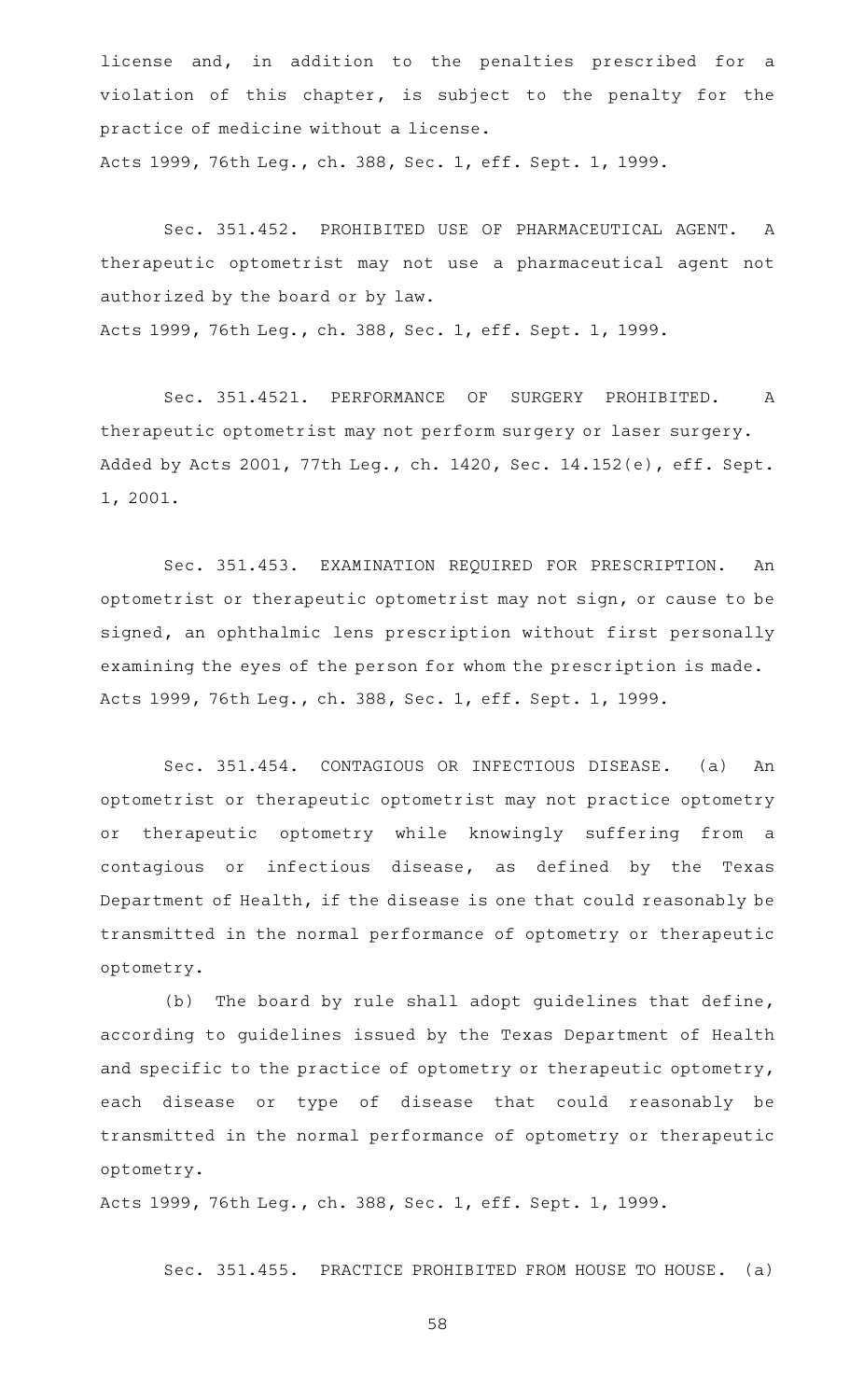A person may not practice optometry or therapeutic optometry from house to house or on the streets or highways, notwithstanding any laws for the licensing of peddlers.

(b) Subsection (a) does not prohibit an optometrist, therapeutic optometrist, or licensed physician from attending, prescribing for, or providing eyeglasses or ophthalmic lenses to a person:

(1) who, because of illness or physical or mental infirmity, is confined to the place the person resides; or

(2) in response to an unsolicited request or call for those services.

Acts 1999, 76th Leg., ch. 388, Sec. 1, eff. Sept. 1, 1999.

Sec. 351.456. PRACTICE PROHIBITED DURING LICENSE SUSPENSION OR REVOCATION. A person may not practice optometry or therapeutic optometry while the person 's license is suspended or revoked.

Acts 1999, 76th Leg., ch. 388, Sec. 1, eff. Sept. 1, 1999.

Sec. 351.457. PROFESSIONAL RESPONSIBILITY; FEES. (a) An optometrist or therapeutic optometrist may not directly or indirectly divide, share, split, or allocate a fee for optometric services or materials with:

(1) a layperson, firm, or corporation; or

(2) another optometrist, therapeutic optometrist, or licensed physician, except on the basis of a division of service or responsibility.

 $(b)$  Subsection (a) does not:

(1) prevent an optometrist or therapeutic optometrist from paying an employee in the regular course of employment;

(2) prevent establishment of a partnership for the practice of optometry or therapeutic optometry; or

(3) prohibit an optometrist or therapeutic optometrist from being employed on a salary, with or without a bonus arrangement, by an optometrist, therapeutic optometrist, or licensed physician, regardless of the amount of supervision exerted by the employer over the office in which the employee works.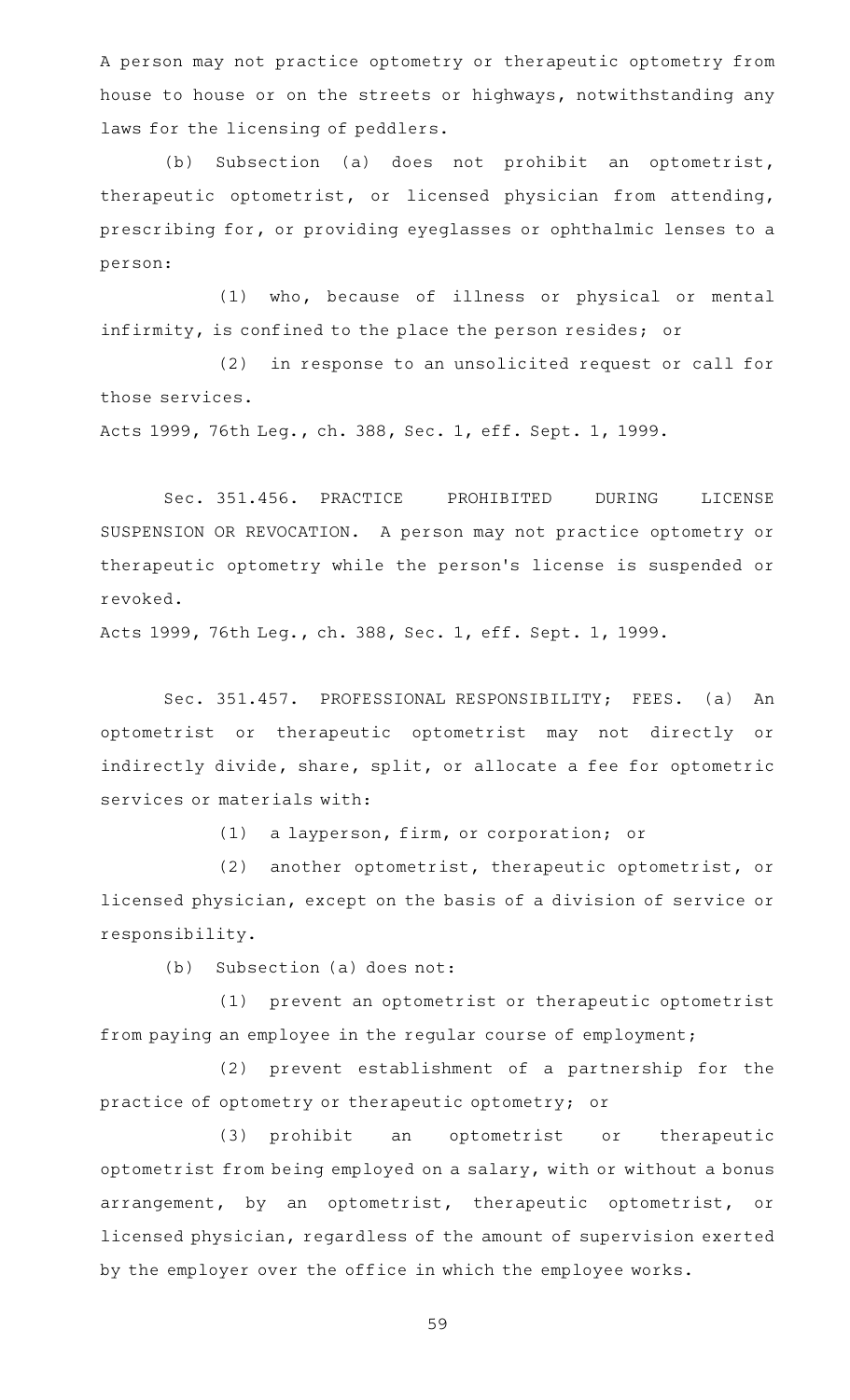(c)AAA bonus arrangement described by Subsection (b)(3) may not be based on the business or income of an optical company.

(d) Section  $351.361(c)$  $351.361(c)$  applies to this section. Acts 1999, 76th Leg., ch. 388, Sec. 1, eff. Sept. 1, 1999.

Sec. 351.458. PROFESSIONAL RESPONSIBILITY; USE OF NAME OR PROFESSIONAL IDENTIFICATION. (a) An optometrist or therapeutic optometrist may not use, or cause or allow to be used, the optometrist 's or therapeutic optometrist 's name or professional identification, as authorized by Chapter [104](https://statutes.capitol.texas.gov/GetStatute.aspx?Code=OC&Value=104), on or near the door, window, wall, directory, sign, or listing of an office or place of practice, unless the optometrist or therapeutic optometrist is actually present and practicing optometry or therapeutic optometry in that office or place during the hours it is open to the public for the practice of optometry or therapeutic optometry.

(b) An optometrist or therapeutic optometrist may not practice in an office or place where a name or professional identification on or near the door, window, wall, directory, sign, or listing of the office or place, or where a name or professional identification used in connection with the office or place, indicates that it is owned, operated, supervised, staffed, directed, or attended by a person not actually present and practicing optometry or therapeutic optometry in that office or place during the hours it is open to the public for the practice of optometry or therapeutic optometry.

(c) To be actually present for purposes of Subsections (a) and (b), the optometrist or therapeutic optometrist must be physically present in the office or place of practice:

(1) for more than half of the total number of hours the office or place is open to the public for the practice of optometry or therapeutic optometry in each calendar month for at least nine months in each calendar year; or

(2) for at least half of the time the optometrist or therapeutic optometrist conducts or supervises the practice of optometry or therapeutic optometry.

(d) To be practicing optometry or therapeutic optometry for purposes of Subsections (a) and (b), the optometrist or therapeutic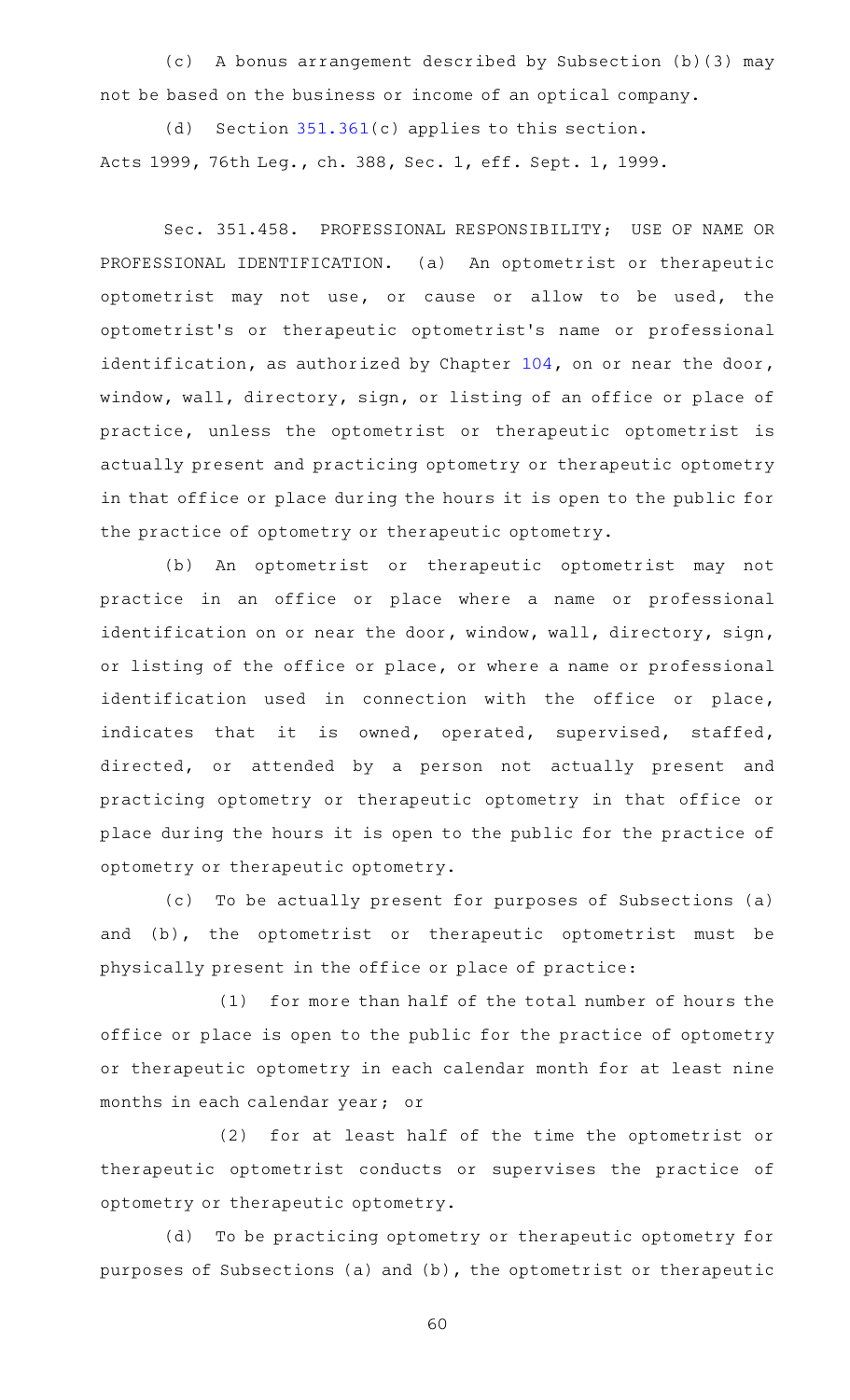optometrist must regularly and personally in the office or place of practice:

(1) examine the eyes of some of the persons for whom prescriptions have been issued in that office or place; or

 $(2)$  supervise those eye examinations.

(e) This section does not require the physical presence of a person who is ill, injured, or otherwise temporarily incapacitated.

(f) Section  $351.361(c)$  $351.361(c)$  applies to this section. Acts 1999, 76th Leg., ch. 388, Sec. 1, eff. Sept. 1, 1999.

Sec. 351.459. MERCANTILE ESTABLISHMENT; PROHIBITED ACTS. (a) This section applies to an optometrist or therapeutic optometrist who leases space from and practices optometry or therapeutic optometry on the premises of a mercantile establishment.

(b) An optometrist or therapeutic optometrist may not:

(1) conduct a phase of practice as a department or concession of a mercantile establishment; or

(2) display a legend or sign stating "Optical Department," "Optometrical Department," or a similar message on the premises of a mercantile establishment or in advertising.

(c)AAAn optometrist or therapeutic optometrist may not permit the optometrist's or therapeutic optometrist's name or practice to be directly or indirectly used in connection with a mercantile establishment in any manner, including in advertising, displays, or signs.

(d) The credit account of a patient of an optometrist or therapeutic optometrist must be with the optometrist or therapeutic optometrist and not with the credit department of the mercantile establishment. This subsection does not prevent the optometrist or therapeutic optometrist from subsequently selling, transferring, or assigning that account.

(e) Section  $351.363(a)$  $351.363(a)$  applies to this section. Acts 1999, 76th Leg., ch. 388, Sec. 1, eff. Sept. 1, 1999.

Sec. 351.460. RELATIONSHIPS WITH DISPENSING OPTICIANS; PROHIBITED ACTS. (a) A person who is engaged in the business of a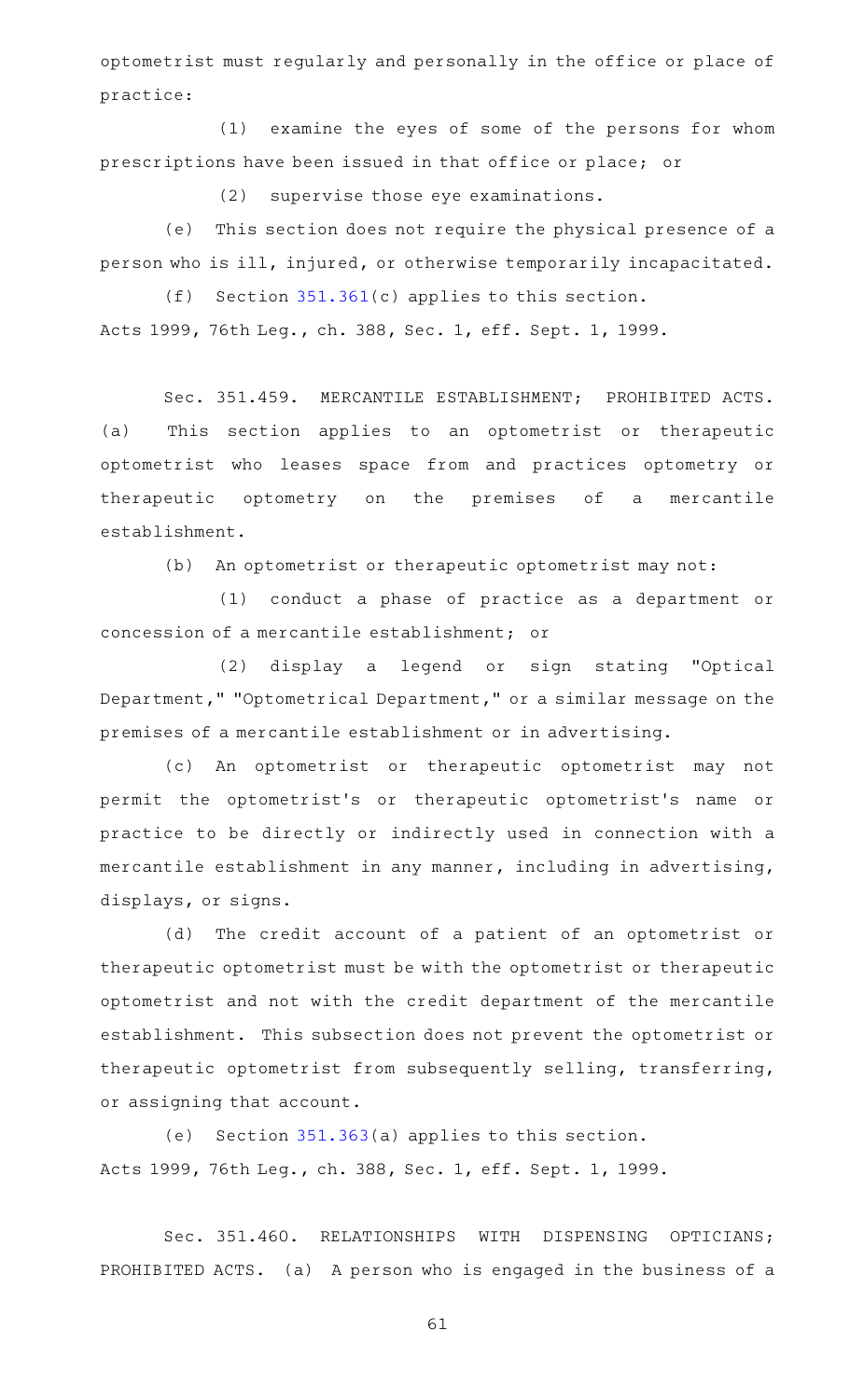dispensing optician, other than an optometrist, therapeutic optometrist, or licensed physician, may not have:

(1) an interest in the practice, books, records, files, equipment, or materials of an optometrist or therapeutic optometrist; or

(2) except as provided by Subsection  $(c)$ , an interest in the premises or space occupied by an optometrist or therapeutic optometrist for the practice of optometry or therapeutic optometry.

(b) An optometrist, therapeutic optometrist, or licensed physician who is engaged in the business of a dispensing optician and who owns an interest in the practice, books, records, files, equipment, or materials of another optometrist or therapeutic optometrist shall maintain a separate set of books, records, files, and accounts in connection with that interest.

(c) Subsection (a)(2) does not apply if the interest is a lease for a specific term without retention of the present right of occupancy on the part of the dispensing optician.

(d) Section  $351.364(d)$  $351.364(d)$  applies to this section. Acts 1999, 76th Leg., ch. 388, Sec. 1, eff. Sept. 1, 1999.

## SUBCHAPTER K. DISCIPLINARY PROCEDURES

Sec. 351.501. DENIAL OF LICENSE AND DISCIPLINARY ACTION BY BOARD. (a) The board may refuse to issue a license to an applicant, revoke or suspend a license, place on probation a person whose license has been suspended, impose a fine, impose a stipulation, limitation, or condition relating to continued practice, including conditioning continued practice on counseling or additional education, or reprimand a license holder if the board determines that:

(1) the applicant or license holder is guilty of fraud, deceit, dishonesty, or misrepresentation in the practice of optometry or therapeutic optometry or in seeking admission to that practice;

(2) the applicant or license holder is unfit or incompetent by reason of negligence;

(3) the applicant or license holder has been convicted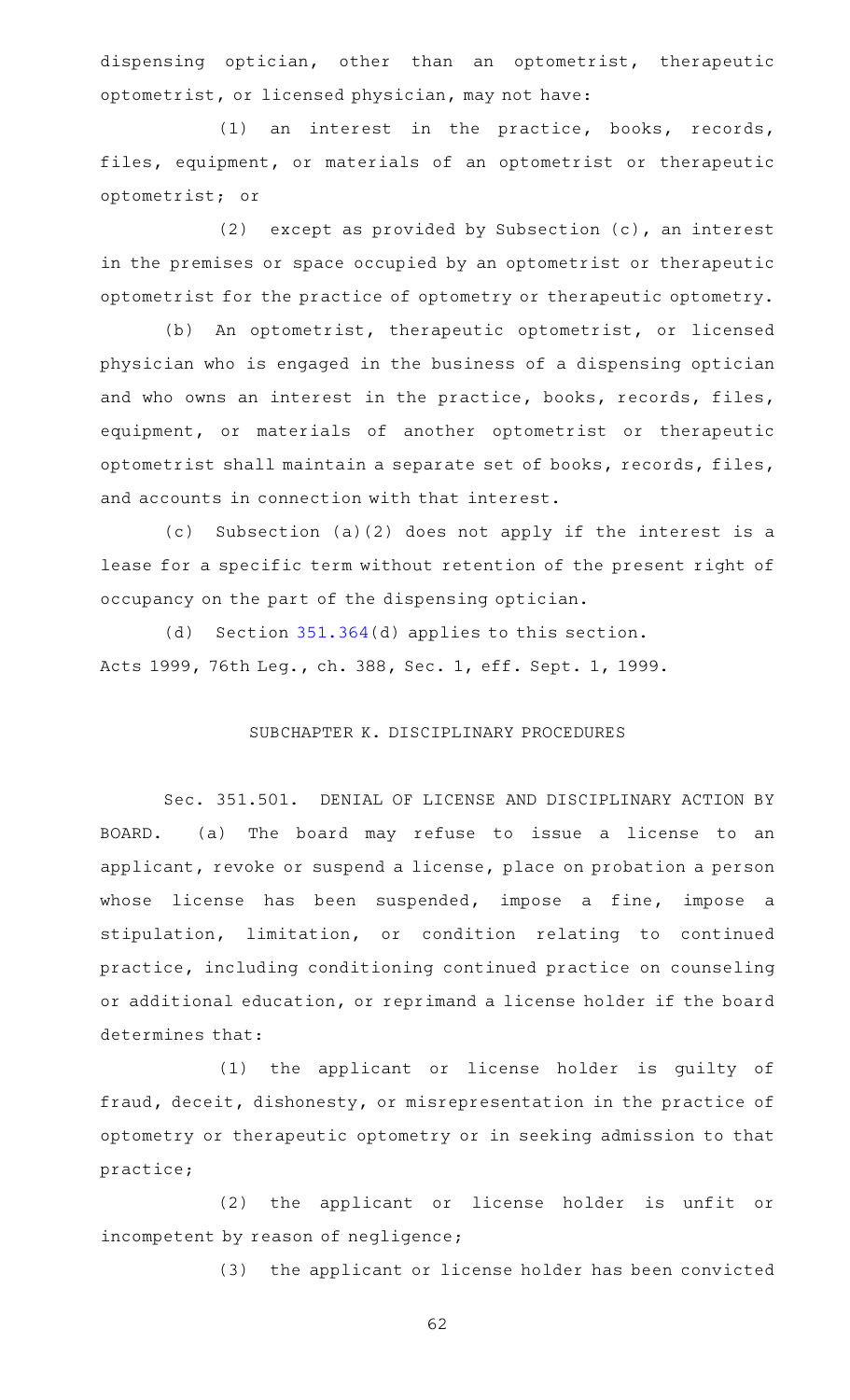of a misdemeanor involving moral turpitude or a felony;

(4) the applicant or license holder has developed an incapacity that prevents or could prevent the applicant or license holder from practicing optometry or therapeutic optometry with reasonable skill, competence, and safety to the public;

(5) the license holder has directly or indirectly employed, hired, procured, or induced a person to practice optometry or therapeutic optometry in this state without a license;

(6) the license holder has directly or indirectly aided or abetted an unlicensed person in the practice of optometry or therapeutic optometry;

(7) the license holder has placed the holder's license at the disposal or service of, including lending, leasing, or renting to, a person not licensed to practice optometry or therapeutic optometry in this state;

(8) the applicant or license holder has wilfully or repeatedly violated this chapter or a board rule adopted under this chapter;

(9) the license holder has wilfully or repeatedly represented to a member of the public that the license holder is authorized or competent to cure or treat an eye disease beyond the authorization granted by this chapter;

(10) the license holder has had the right to practice optometry or therapeutic optometry suspended or revoked by a federal agency for a cause that the board believes warrants that action;

(11) the applicant or license holder has acted to deceive, defraud, or harm the public;

(12) the applicant or license holder is guilty of gross incompetence in the practice of optometry or therapeutic optometry;

(13) the applicant or license holder has engaged in a pattern of practice or other behavior demonstrating a wilful provision of substandard care;

(14) the applicant or license holder has committed an act of sexual abuse, misconduct, or exploitation with a patient or has otherwise unethically or immorally abused the doctor-patient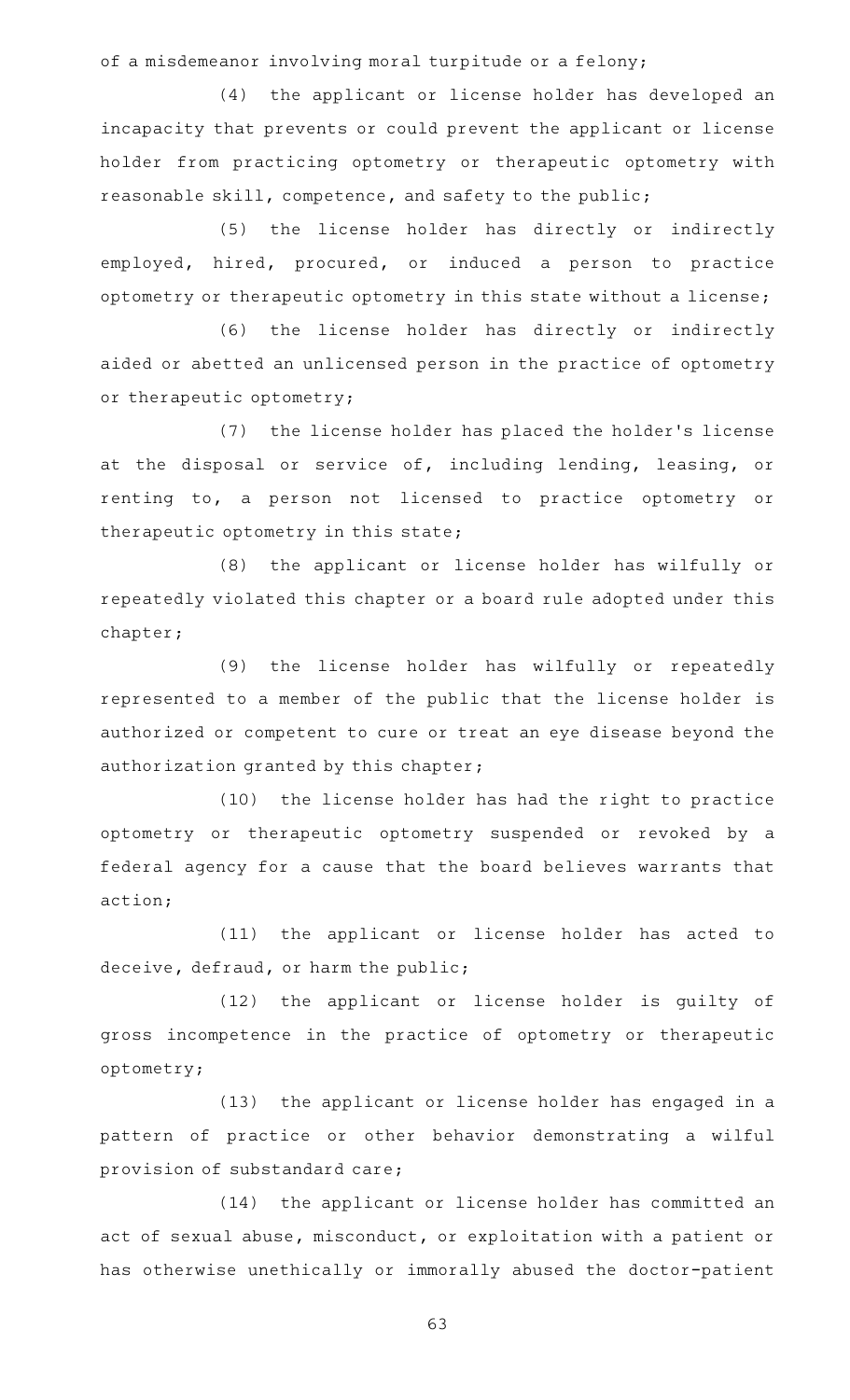relationship;

 $(15)$  the applicant or license holder has prescribed, sold, administered, distributed, or given a drug legally classified as a controlled substance or as an addictive or dangerous drug for other than an accepted diagnostic or therapeutic purpose;

(16) the applicant or license holder has failed to report to the board the relocation of the applicant 's or license holder 's office not later than the 30th day after the date of relocation, whether in or out of this state; or

(17) the license holder has practiced or attempted to practice optometry while the license holder 's license was suspended.

(b) A violation of this chapter is not a violation for purposes of disciplinary action under Subsections (a)(8) and (9) if the violation occurs at least four years before the date a complaint is filed that results in a disciplinary hearing before the board on that complaint.

(c) Notwithstanding Subsection (a), the board may not, as part of a disciplinary action, order a license holder to acquire a license or certificate of a different or higher class or type than the license holder holds at the time of the disciplinary action.

(d) The board may refuse to issue a license to an applicant or may revoke or suspend a license or place a license holder on probation for a period determined by the board because of the applicant 's or license holder 's violation of a law of this state, other than this chapter, or a rule of another licensing board in this state, or of a statute or rule of another state as determined by a review conducted as provided by Section [351.2526](https://statutes.capitol.texas.gov/GetStatute.aspx?Code=OC&Value=351.2526), if the violation constitutes a violation of the laws of this state or a board rule.

Acts 1999, 76th Leg., ch. 388, Sec. 1, eff. Sept. 1, 1999. Amended by:

Acts 2005, 79th Leg., Ch. 101 (H.B. [1025](http://www.legis.state.tx.us/tlodocs/79R/billtext/html/HB01025F.HTM)), Sec. 1.018, eff. September 1, 2005.

Acts 2017, 85th Leg., R.S., Ch. 385 (S.B. [314\)](http://www.legis.state.tx.us/tlodocs/85R/billtext/html/SB00314F.HTM), Sec. 17, eff. September 1, 2017.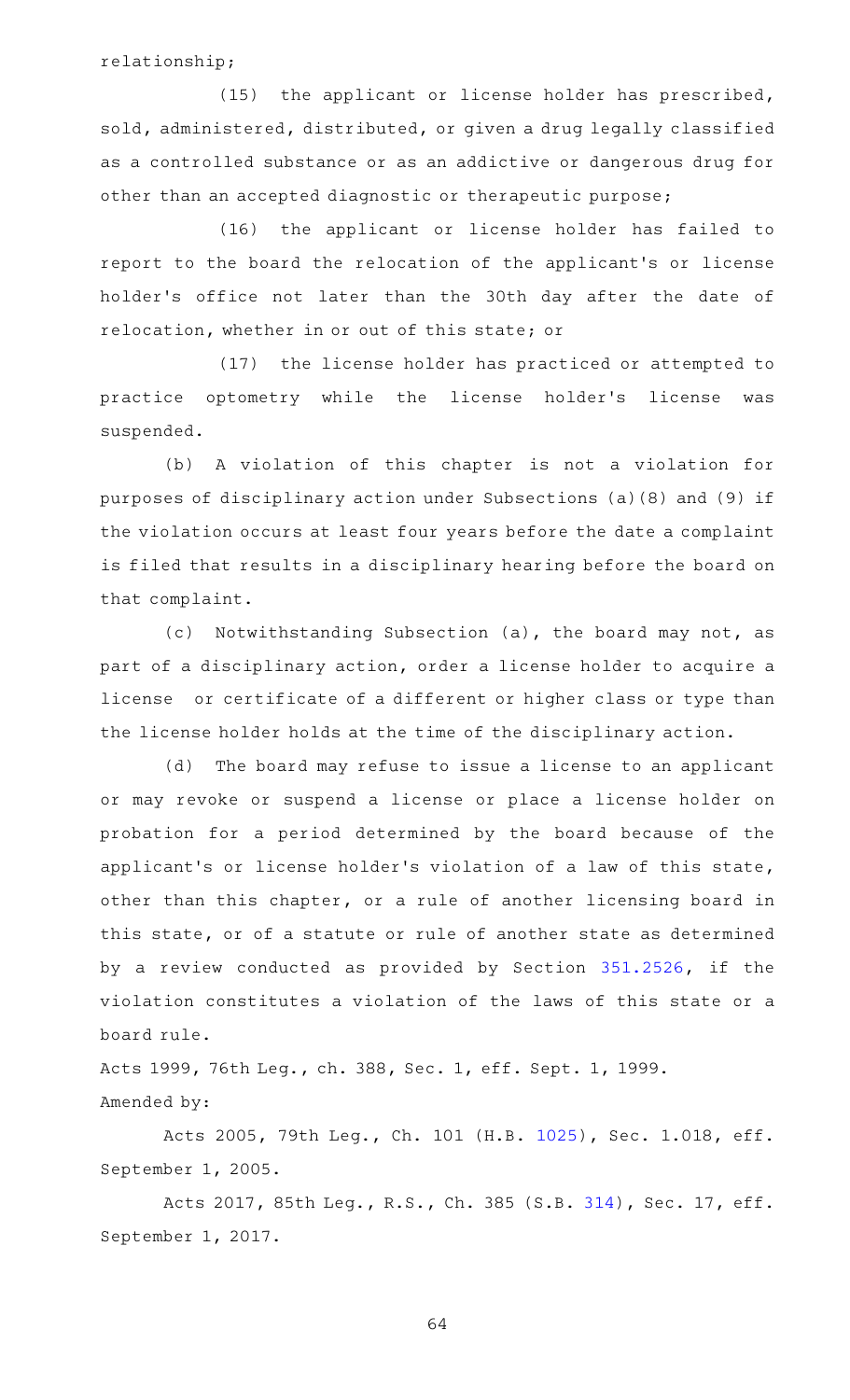Sec. 351.5014. SUBMISSION TO MENTAL OR PHYSICAL EXAMINATION. (a) In enforcing Section  $351.501(a)(4)$  $351.501(a)(4)$ , the board or an authorized agent of the board on probable cause, as determined by the board or agent, shall request an applicant or license holder to submit to a mental or physical examination by a physician or other health care professional designated by the board. The board shall adopt guidelines, in conjunction with persons interested in or affected by this section, to enable the board to evaluate circumstances in which an applicant or license holder may be required to submit to an examination for mental or physical health conditions, alcohol and substance abuse, or professional behavior problems.

(b) If the applicant or license holder refuses to submit to the examination under Subsection (a), the board shall issue an order requiring the applicant or license holder to show cause why the applicant or license holder will not submit to the examination. The board shall schedule a hearing on the order not later than the 30th day after the date notice is served on the applicant or license holder. The board shall notify the applicant or license holder of the order and hearing by personal service or certified mail, return receipt requested.

(c) At the hearing, the applicant or license holder and the applicant 's or license holder 's attorney are entitled to present testimony or other evidence to show why the applicant or license holder should not be required to submit to the examination. The applicant or license holder has the burden of proof to show why the applicant or license holder should not be required to submit to the examination.

(d) After the hearing, the board, as applicable, by order shall require the applicant or license holder to submit to the examination not later than the 60th day after the date of the order or withdraw the request for examination.

Added by Acts 2017, 85th Leg., R.S., Ch. 385 (S.B. [314\)](http://www.legis.state.tx.us/tlodocs/85R/billtext/html/SB00314F.HTM), Sec. 18, eff. September 1, 2017.

Sec. 351.5015. TEMPORARY SUSPENSION OR RESTRICTION OF LICENSE. (a) The board shall appoint a three-member disciplinary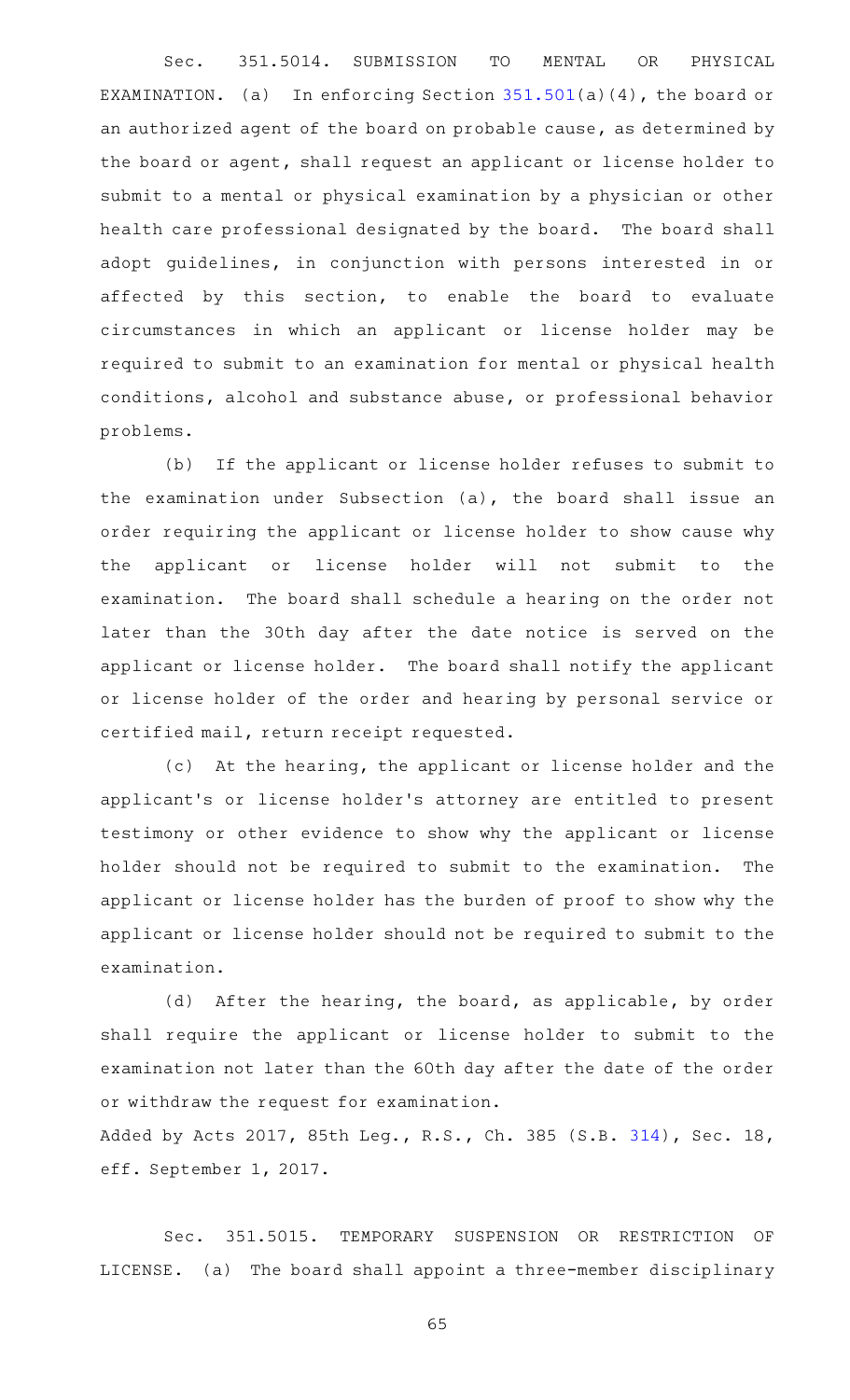panel consisting of board members to determine whether a license issued to a person under this chapter should be temporarily suspended or restricted.

(b) If the disciplinary panel determines from the evidence presented to the panel that a license holder would, by the person's continuation in the practice of optometry or therapeutic optometry, constitute a continuing threat to the public welfare, the disciplinary panel shall temporarily suspend or restrict the license holder 's license.

(c) The disciplinary panel may temporarily suspend or restrict a license under this section without notice or hearing if:

(1) the board immediately provides notice of the suspension or restriction to the license holder; and

(2) a hearing before the disciplinary panel concerning the temporary suspension or restriction is scheduled for the earliest possible date following the suspension or restriction.

(d) Notwithstanding Chapter [551](https://statutes.capitol.texas.gov/GetStatute.aspx?Code=GV&Value=551), Government Code, the disciplinary panel may hold a meeting by telephone conference call if immediate action is required and convening of the panel at one location is inconvenient for any member of the disciplinary panel.

(e) After the hearing described by Subsection  $(c)$  (2), if the disciplinary panel affirms the temporary suspension or restriction of the license holder's license, the board shall schedule an informal settlement conference that meets the requirements of Section [2001.054](https://statutes.capitol.texas.gov/GetStatute.aspx?Code=GV&Value=2001.054)(c), Government Code, to be held as soon as practicable, unless the license holder waives the informal settlement conference or an informal settlement conference has already been held with regard to the issues that are the basis for the temporary suspension or restriction.

(f) If the license holder is unable to show compliance at the informal settlement conference regarding the issues that are the basis for the temporary suspension or restriction, a board representative shall file a charge under Section [351.503](https://statutes.capitol.texas.gov/GetStatute.aspx?Code=OC&Value=351.503) as soon as practicable.

(g) If after the hearing described by Subsection (c)(2) the disciplinary panel does not temporarily suspend or restrict the license holder 's license, the facts that were the basis for the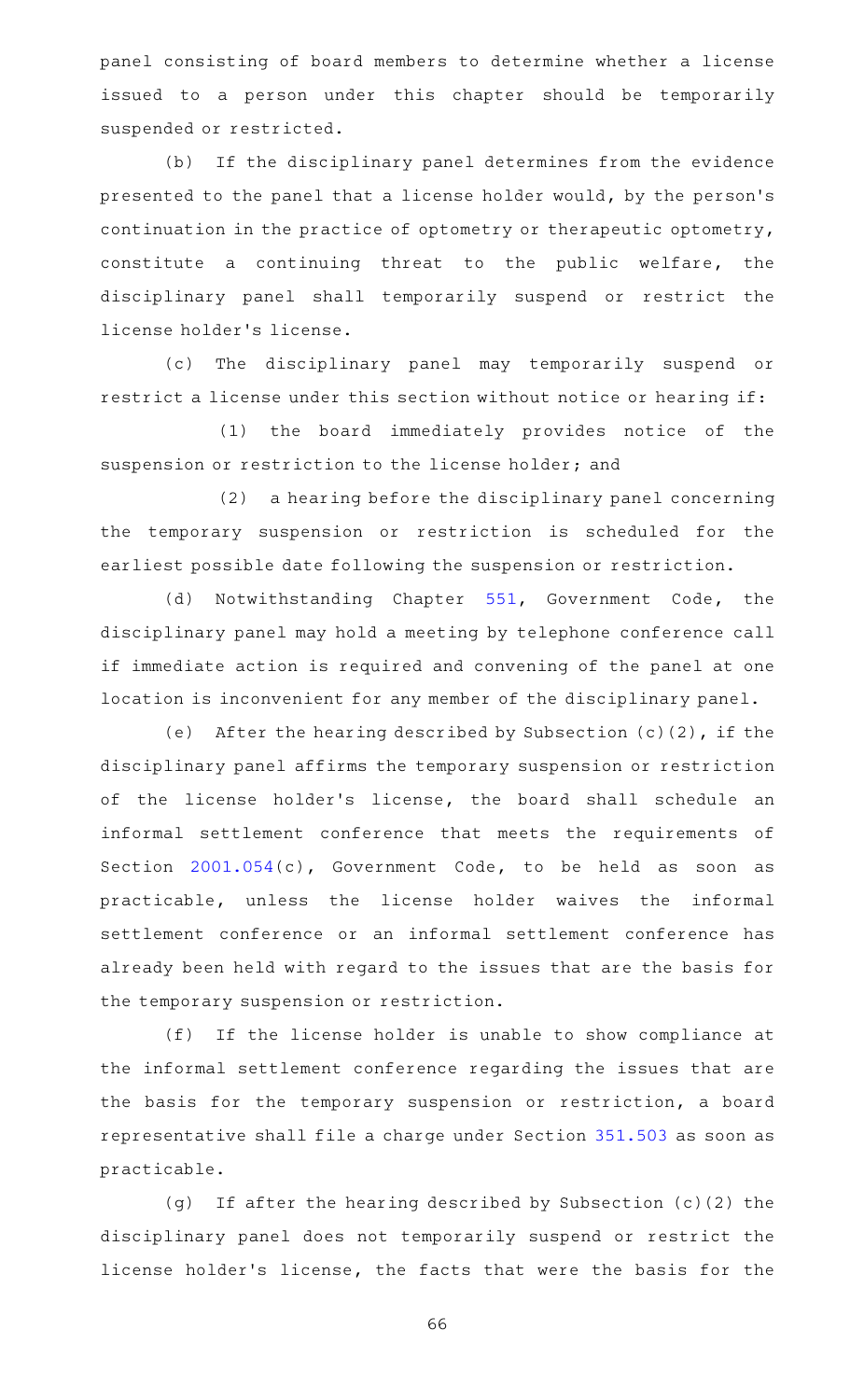temporary suspension or restriction may not be the sole basis for another proceeding to temporarily suspend or restrict the license holder's license. The board may use those same facts in a subsequent investigation to obtain new information that may be the basis for the temporary suspension or restriction of the license holder's license. For purposes of this subsection, facts that are the basis for the temporary suspension or restriction of a license holder 's license include facts presented to the disciplinary panel and facts presented by the board or a representative of the board at the time evidence was presented to the disciplinary panel. Added by Acts 2005, 79th Leg., Ch. 101 (H.B. [1025](http://www.legis.state.tx.us/tlodocs/79R/billtext/html/HB01025F.HTM)), Sec. 1.019, eff. September 1, 2005.

Sec. 351.502. WILFUL OR REPEATED NONCOMPLIANCE. (a) The board shall consider the wilful or repeated failure or refusal of an optometrist or therapeutic optometrist to comply with the requirements of Sections [351.353](https://statutes.capitol.texas.gov/GetStatute.aspx?Code=OC&Value=351.353), [351.359,](https://statutes.capitol.texas.gov/GetStatute.aspx?Code=OC&Value=351.359) and [351.405](https://statutes.capitol.texas.gov/GetStatute.aspx?Code=OC&Value=351.405) as prima facie evidence that the optometrist or therapeutic optometrist is unfit or incompetent by reason of negligence within the meaning of Section [351.501\(](https://statutes.capitol.texas.gov/GetStatute.aspx?Code=OC&Value=351.501)a)(2) and as sufficient ground for the filing of charges to revoke or suspend a license.

(b) The board shall consider the wilful or repeated failure or refusal of an optometrist or therapeutic optometrist to comply with the requirements of Sections [351.361](https://statutes.capitol.texas.gov/GetStatute.aspx?Code=OC&Value=351.361), [351.362,](https://statutes.capitol.texas.gov/GetStatute.aspx?Code=OC&Value=351.362) [351.457,](https://statutes.capitol.texas.gov/GetStatute.aspx?Code=OC&Value=351.457) and [351.458](https://statutes.capitol.texas.gov/GetStatute.aspx?Code=OC&Value=351.458) as prima facie evidence that the optometrist or therapeutic optometrist has violated this chapter and as sufficient ground for the filing of charges to revoke or suspend a license.

(c) Section  $351.361(c)$  $351.361(c)$  applies to Subsection (b). Acts 1999, 76th Leg., ch. 388, Sec. 1, eff. Sept. 1, 1999.

Sec. 351.503. DISCIPLINARY PROCEEDINGS. (a) A person may initiate disciplinary proceedings under Section [351.501](https://statutes.capitol.texas.gov/GetStatute.aspx?Code=OC&Value=351.501) by filing a charge with the board in writing and under oath.

(b) A person is entitled to a hearing conducted by the State Office of Administrative Hearings if:

 $(1)$  a charge is filed against the person; or

 $(2)$  the board proposes to: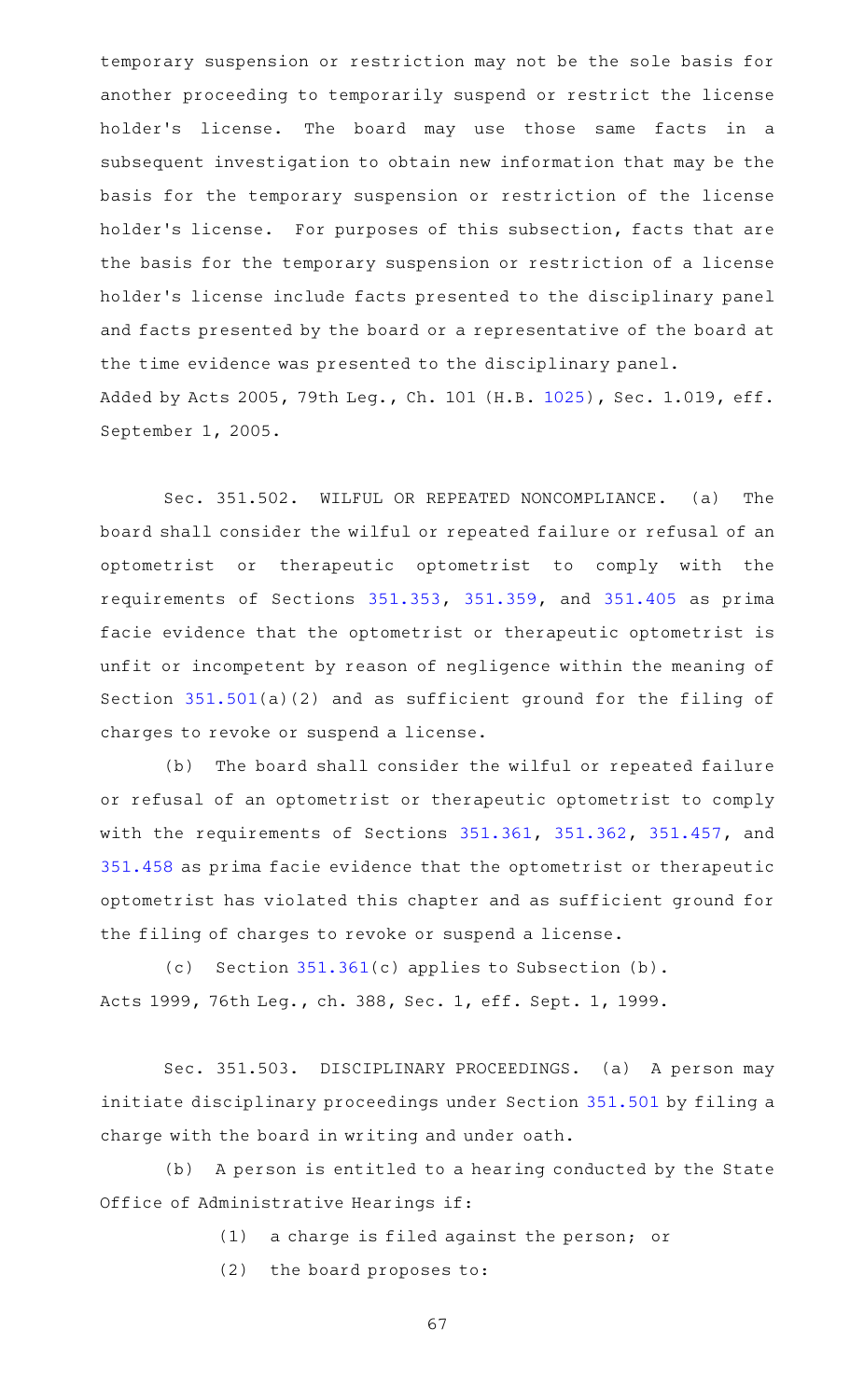(A) refuse the person's application for a license; or

(B) suspend or revoke the person's license.

(c) Disciplinary proceedings are governed by Chapter [2001](https://statutes.capitol.texas.gov/GetStatute.aspx?Code=GV&Value=2001), Government Code.

(d) A charge filed under Section [351.502](https://statutes.capitol.texas.gov/GetStatute.aspx?Code=OC&Value=351.502)(a) must state each specific instance of alleged noncompliance. At a hearing on the charge, the person charged has the burden of establishing, in each instance in which proof of noncompliance is adduced, that compliance was not necessary to a proper examination of the patient in that particular case.

(e) A charge filed under Section [351.502](https://statutes.capitol.texas.gov/GetStatute.aspx?Code=OC&Value=351.502)(b) must state each specific instance of alleged noncompliance. Acts 1999, 76th Leg., ch. 388, Sec. 1, eff. Sept. 1, 1999.

Sec. 351.504. JUDICIAL REVIEW. A petition for judicial review of a board action may be filed in a district court in the county of residence of the person against whom the original charge was filed.

Acts 1999, 76th Leg., ch. 388, Sec. 1, eff. Sept. 1, 1999.

Sec. 351.505. REISSUANCE OF LICENSE AFTER REVOCATION. (a) A person whose license has been revoked:

(1) may not apply for reissuance under Subsection (b) before the first anniversary of the date of revocation; and

 $(2)$  must apply in any manner required by the board.

(b) On application, the board may reissue a license to practice optometry or therapeutic optometry to a person whose license has been revoked.

Acts 1999, 76th Leg., ch. 388, Sec. 1, eff. Sept. 1, 1999.

Sec. 351.506. PROBATION. If a license suspension is probated, the board may require the license holder to:

(1) report regularly to the board on matters that are the basis of the probation;

(2) limit practice to the areas prescribed by the board; or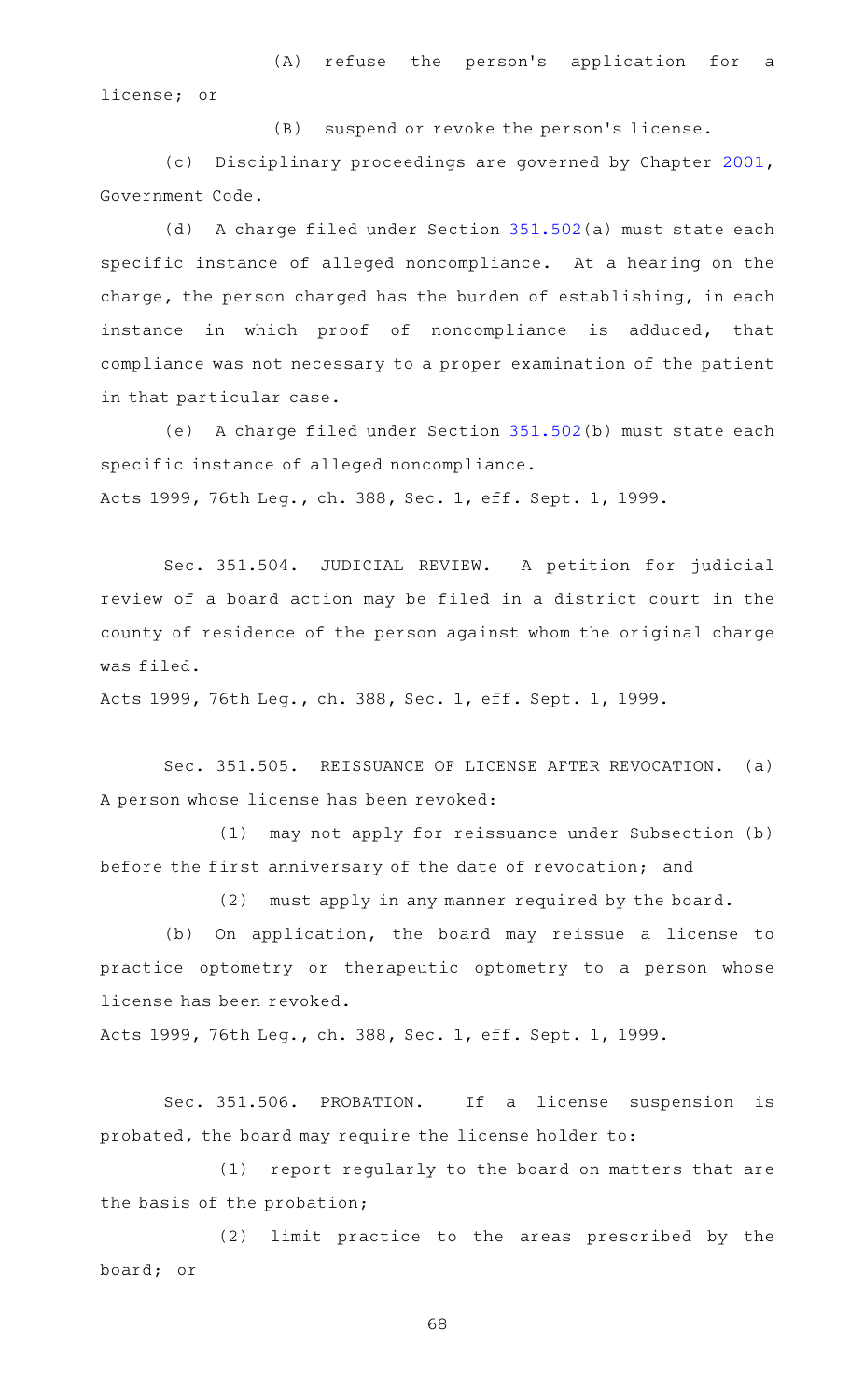(3) continue or review professional education until the license holder attains a degree of skill satisfactory to the board in those areas that are the basis of the probation. Acts 1999, 76th Leg., ch. 388, Sec. 1, eff. Sept. 1, 1999.

Sec. 351.507. INFORMAL PROCEEDINGS; INFORMAL SETTLEMENT CONFERENCE AND REFUNDS. (a) The board by rule shall adopt procedures governing:

(1) informal disposition of a contested case under Section [2001.056](https://statutes.capitol.texas.gov/GetStatute.aspx?Code=GV&Value=2001.056), Government Code; and

(2) an informal proceeding held in compliance with Section [2001.054](https://statutes.capitol.texas.gov/GetStatute.aspx?Code=GV&Value=2001.054), Government Code.

(b) The board by rule shall establish procedures by which a panel of board members may conduct an informal settlement conference to resolve a complaint against a person licensed under this chapter.

(c) Procedures established under Subsection (b) must:

(1) require that at least one board member who represents the public be included in the panel conducting the conference;

(2) require that the two board members who reviewed and investigated a complaint under Section [351.2036\(](https://statutes.capitol.texas.gov/GetStatute.aspx?Code=OC&Value=351.2036)c) be included in the panel conducting the conference;

(3) require the panel conducting the conference to use the standardized penalty schedule adopted by the board under Section [351.552\(](https://statutes.capitol.texas.gov/GetStatute.aspx?Code=OC&Value=351.552)c) to determine the appropriate disciplinary action, if any, to recommend to the board;

(4) require a complaint settlement recommended by the panel to be approved by the board; and

 $(5)$  require the panel conducting the conference to:

(A) recommend settlement of the complaint to the board; or

(B) refer the complaint to the State Office of Administrative Hearings for a formal hearing and notify the board of the referral.

(d) The board may order a person licensed under this chapter to issue a refund to a patient as provided in an agreement resulting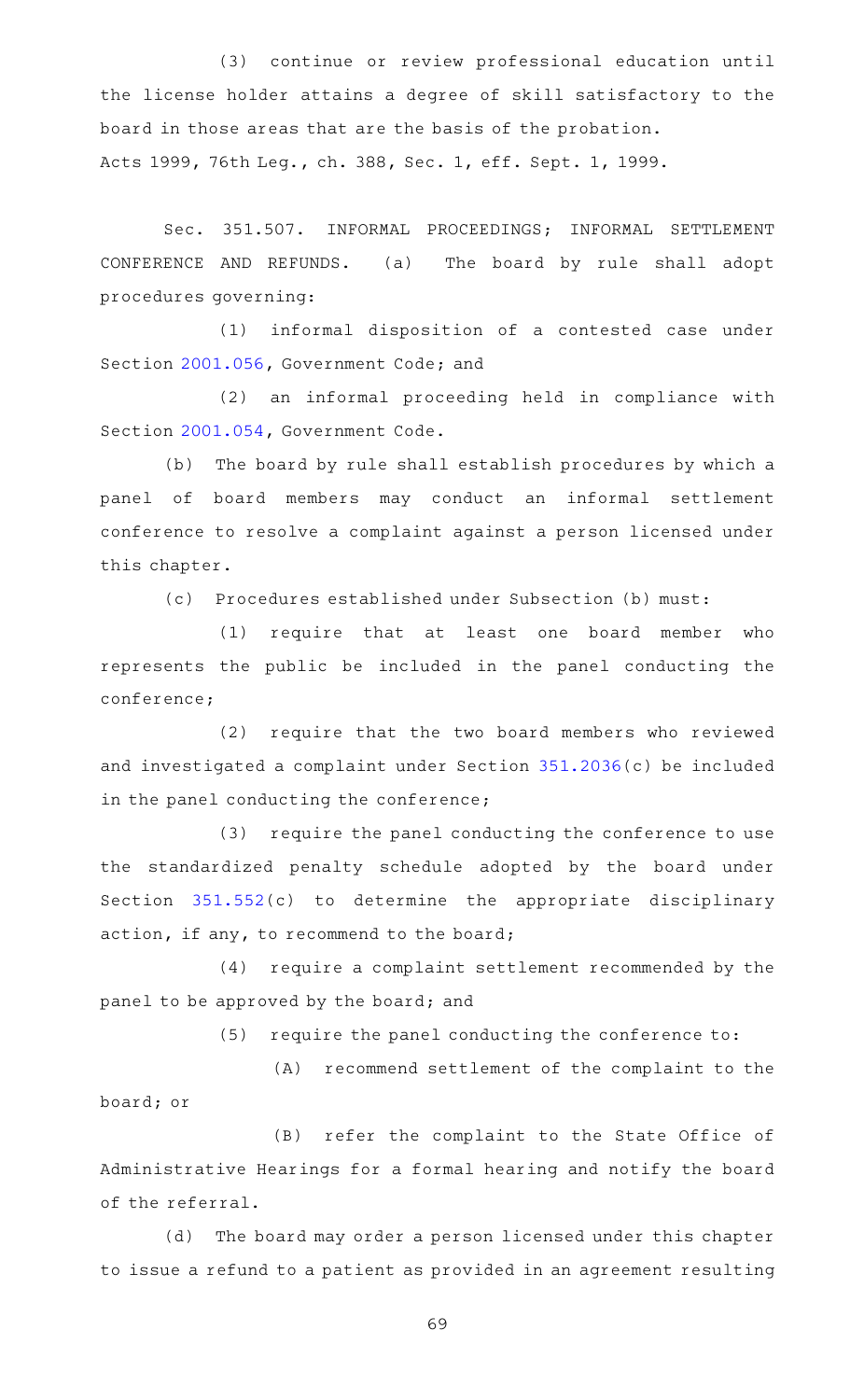from an informal settlement conference instead of or in addition to assessing an administrative penalty against the person under Subchapter L. The amount of a refund ordered under this subsection may not exceed the amount the patient paid to the license holder for an examination. The board may not require payment of other damages or estimate harm in a restitution order.

(e) Rules adopted under this section must:

(1) provide the complainant and the license holder with an opportunity to be heard; and

(2) require the presence of the attorney general to advise the board or the board's employees. Acts 1999, 76th Leg., ch. 388, Sec. 1, eff. Sept. 1, 1999. Amended by:

Acts 2005, 79th Leg., Ch. 101 (H.B. [1025](http://www.legis.state.tx.us/tlodocs/79R/billtext/html/HB01025F.HTM)), Sec. 1.020, eff. September 1, 2005.

Sec. 351.508. RECUSAL REQUIRED. A member of the board who reviews and investigates a complaint under Section [351.2036](https://statutes.capitol.texas.gov/GetStatute.aspx?Code=OC&Value=351.2036)(c) or participates in an informal settlement conference under Section [351.507](https://statutes.capitol.texas.gov/GetStatute.aspx?Code=OC&Value=351.507) may not vote on any disciplinary action following the informal settlement conference concerning the complaint and shall recuse himself or herself from voting on any disciplinary action following the informal settlement conference concerning the complaint.

Added by Acts 2005, 79th Leg., Ch. 101 (H.B. [1025](http://www.legis.state.tx.us/tlodocs/79R/billtext/html/HB01025F.HTM)), Sec. 1.021, eff. September 1, 2005.

Sec. 351.509. REMEDIAL PLAN. (a) The board may issue and establish the terms of a remedial plan to resolve the investigation of a complaint filed under this chapter.

(b) A remedial plan may not contain a provision that:

(1) revokes, suspends, limits, or restricts a person's license or other authorization to practice optometry or therapeutic optometry; or

(2) assesses an administrative penalty against a person.

(c)AAA remedial plan may not be imposed to resolve a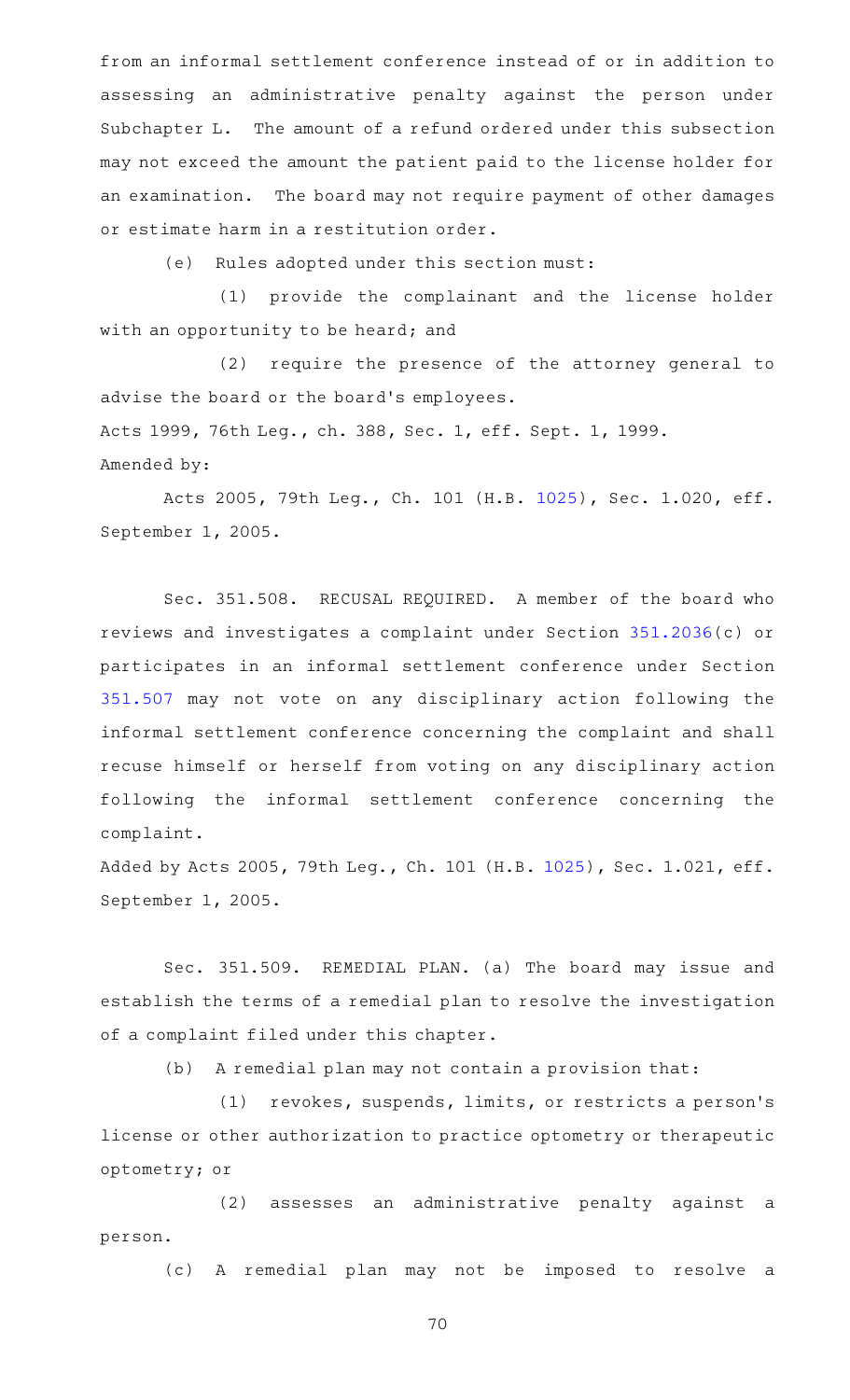- $(1)$  concerning:
	- $(A)$  a death;
	- (B) a hospitalization; or
	- (C) the commission of a felony; or

(2) in which the appropriate resolution may involve a restriction on the manner in which a license holder practices optometry or therapeutic optometry.

(d) The board may not issue a remedial plan to resolve a complaint against a license holder if the license holder has entered into a remedial plan with the board in the preceding 24 months for the resolution of a different complaint filed under this chapter.

(e) If a license holder complies with and successfully completes the terms of a remedial plan, the board shall remove all records of the remedial plan from the board's records on the second anniversary of the date the license holder successfully completes the remedial plan.

(f) The board may assess a fee against a license holder participating in a remedial plan in an amount necessary to recover the costs of administering the plan.

(g) The board shall adopt rules necessary to implement this section.

Added by Acts 2013, 83rd Leg., R.S., Ch. 1022 (H.B. [2627\)](http://www.legis.state.tx.us/tlodocs/83R/billtext/html/HB02627F.HTM), Sec. 1, eff. September 1, 2013.

## SUBCHAPTER L. ADMINISTRATIVE PENALTY

Sec. 351.551. IMPOSITION OF PENALTY. The board may impose an administrative penalty on a person licensed or regulated under this chapter who violates this chapter or a rule or order adopted under this chapter.

Acts 1999, 76th Leg., ch. 388, Sec. 1, eff. Sept. 1, 1999.

Sec. 351.552. AMOUNT OF PENALTY. (a) The amount of an administrative penalty may not exceed \$2,500 for each violation. Each day a violation continues or occurs is a separate violation.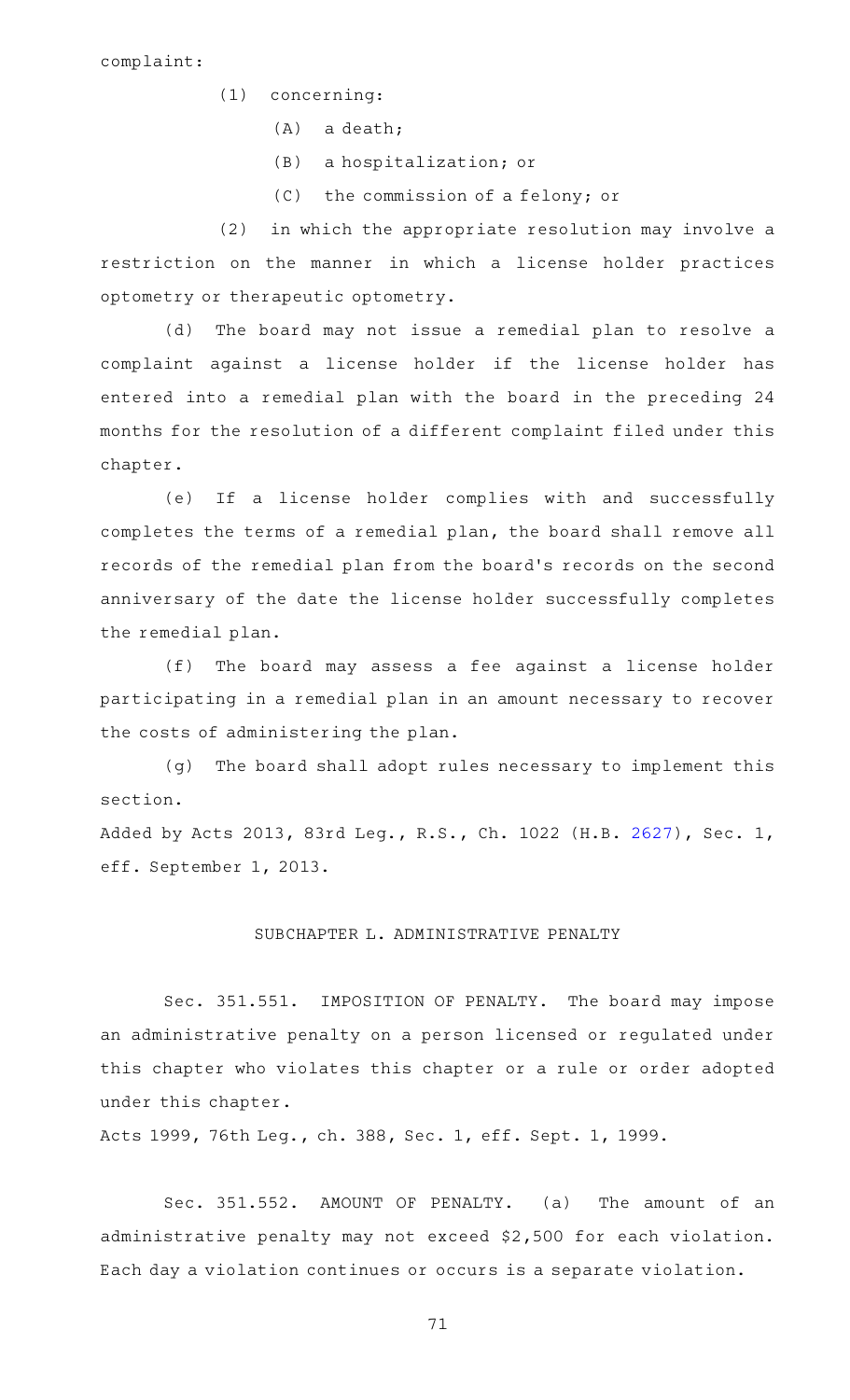(b) The amount of the penalty shall be based on:

 $(1)$  the seriousness of the violation, including the nature, circumstances, extent, and gravity of any prohibited acts, and the hazard or potential hazard created to the health, safety, or economic welfare of the public;

 $(2)$  the economic harm to property or the environment caused by the violation;

- $(3)$  the history of previous violations;
- $(4)$  the amount necessary to deter a future violation;
- $(5)$  efforts to correct the violation; and
- (6) any other matter that justice may require.

(c) The board by rule shall develop and publish a standardized penalty schedule based on the criteria listed in Subsection (b).

Acts 1999, 76th Leg., ch. 388, Sec. 1, eff. Sept. 1, 1999.

Amended by:

Acts 2005, 79th Leg., Ch. 101 (H.B. [1025](http://www.legis.state.tx.us/tlodocs/79R/billtext/html/HB01025F.HTM)), Sec. 1.022, eff. September 1, 2005.

Sec. 351.553. REPORT AND NOTICE OF VIOLATION AND PENALTY. (a) If the executive director or a subcommittee of the board appointed for that purpose determines that a violation has occurred, the executive director or subcommittee may issue a report to the board stating:

(1) the facts on which the determination is based; and

(2) the recommendation of the executive director or subcommittee on the imposition of the administrative penalty, including a recommendation on the amount of the penalty.

(b) A subcommittee of the board appointed under Subsection (a) must include at least one public member of the board.

(c) Not later than the 14th day after the date the report is issued, the executive director or subcommittee shall give written notice of the report to the person. The notice may be given by certified mail.

 $(d)$  The notice issued under this section must:

 $(1)$  include a brief summary of the alleged violation;

(2) state the amount of the recommended penalty; and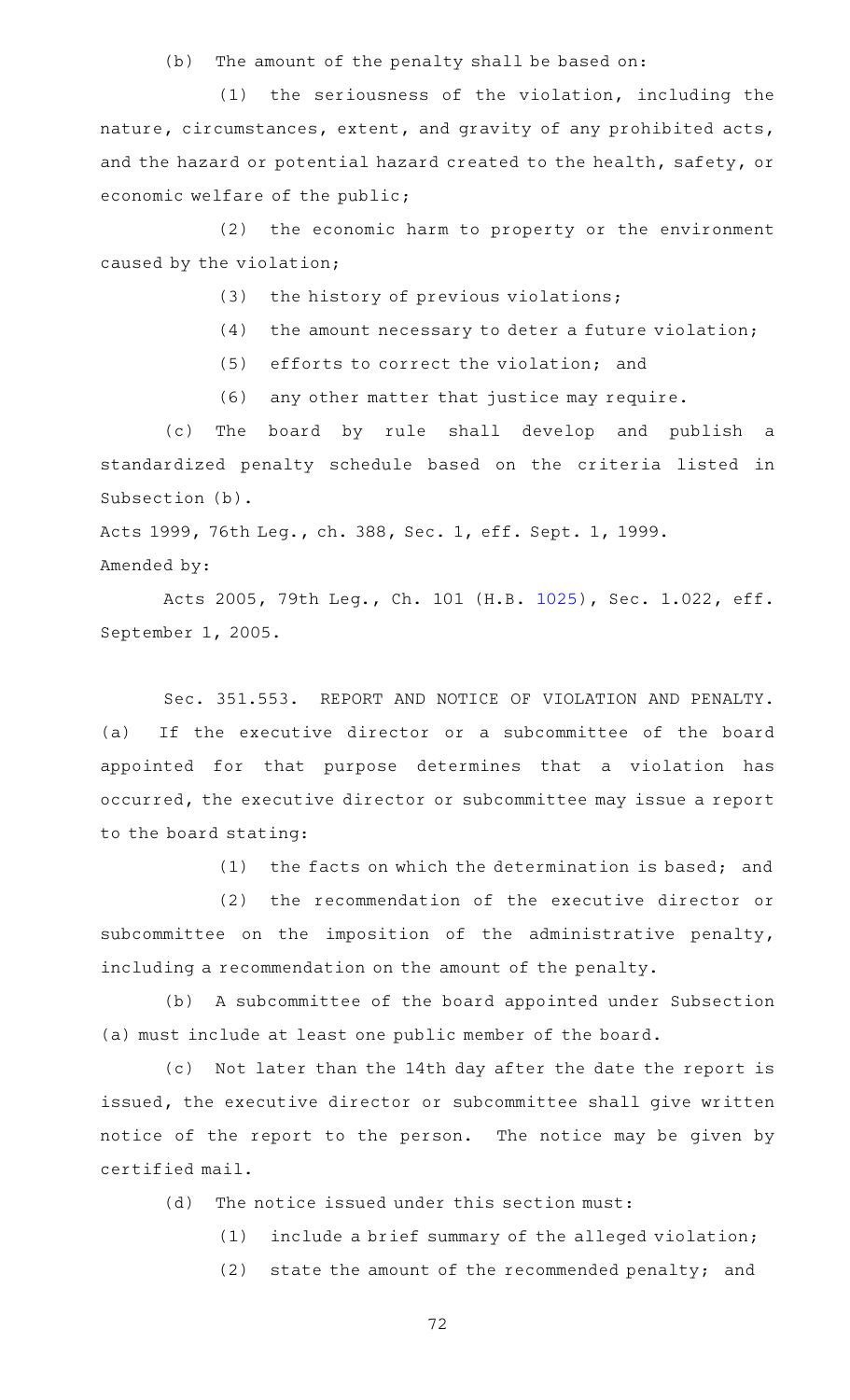(3) inform the person of the person's right to a hearing on the occurrence of the violation, the amount of the penalty, or both.

Acts 1999, 76th Leg., ch. 388, Sec. 1, eff. Sept. 1, 1999.

Sec. 351.554. PENALTY TO BE PAID OR HEARING REQUESTED. (a) Not later than the 20th day after the date the person receives the notice under Section [351.553,](https://statutes.capitol.texas.gov/GetStatute.aspx?Code=OC&Value=351.553) the person in writing may:

(1) accept the determination and recommended administrative penalty of the executive director or subcommittee; or

(2) request a hearing on the occurrence of the violation, the amount of the penalty, or both.

(b) If the person accepts the determination and recommended penalty of the executive director or subcommittee, the board by order shall approve the determination and impose the recommended penalty.

Acts 1999, 76th Leg., ch. 388, Sec. 1, eff. Sept. 1, 1999.

Sec. 351.555. HEARING ON RECOMMENDATIONS. (a) If the person requests a hearing or fails to respond in a timely manner to the notice, the executive director shall set a hearing and give notice of the hearing to the person.

(b) An administrative law judge of the State Office of Administrative Hearings shall hold the hearing. The administrative law judge shall:

 $(1)$  make findings of fact and conclusions of law; and

(2) promptly issue to the board a proposal for decision as to the occurrence of the violation and the amount of any proposed administrative penalty.

Acts 1999, 76th Leg., ch. 388, Sec. 1, eff. Sept. 1, 1999.

Sec. 351.556. DECISION BY BOARD. (a) Based on the findings of fact, conclusions of law, and proposal for decision, the board by order may determine that:

(1) a violation occurred and impose an administrative penalty; or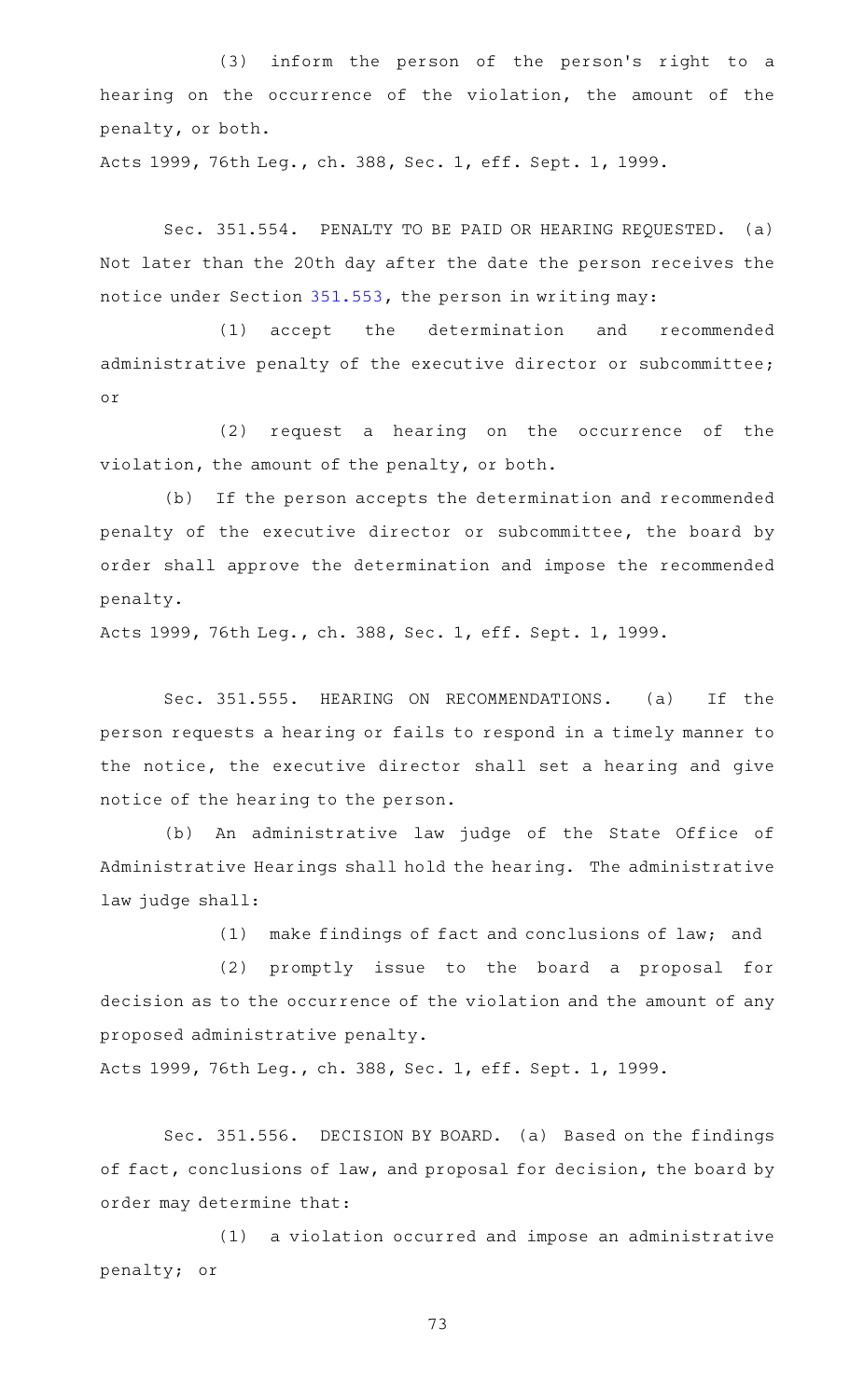$(2)$  a violation did not occur.

(b) The notice of the board's order given to the person under Chapter [2001,](https://statutes.capitol.texas.gov/GetStatute.aspx?Code=GV&Value=2001) Government Code, must include a statement of the person's right to judicial review of the order.

Acts 1999, 76th Leg., ch. 388, Sec. 1, eff. Sept. 1, 1999.

Sec. 351.557. OPTIONS FOLLOWING DECISION: PAY OR APPEAL. (a) Not later than the 30th day after the date the board's order becomes final, the person shall:

 $(1)$  pay the administrative penalty;

(2) pay the penalty and file a petition for judicial review contesting the fact of the violation, the amount of the penalty, or both; or

(3) without paying the penalty, file a petition for judicial review contesting the fact of the violation, the amount of the penalty, or both.

(b) Within the 30-day period, a person who acts under Subsection (a)(3) may:

 $(1)$  stay enforcement of the penalty by:

 $(A)$  paying the penalty to the court for placement in an escrow account; or

(B) giving to the court a supersedeas bond that is approved by the court and that:

 $(i)$  is for the amount of the penalty; and

(ii) is effective until judicial review of

the board's order is final; or

(2) request the court to stay enforcement of the penalty by:

 $(A)$  filing with the court a sworn affidavit of the person stating that the person is financially unable to pay the penalty and is financially unable to give the supersedeas bond; and

(B) giving a copy of the affidavit to the executive director by certified mail.

(c) If the executive director receives a copy of an affidavit under Subsection (b)(2), the executive director may file with the court a contest to the affidavit not later than the fifth day after the date the copy is received.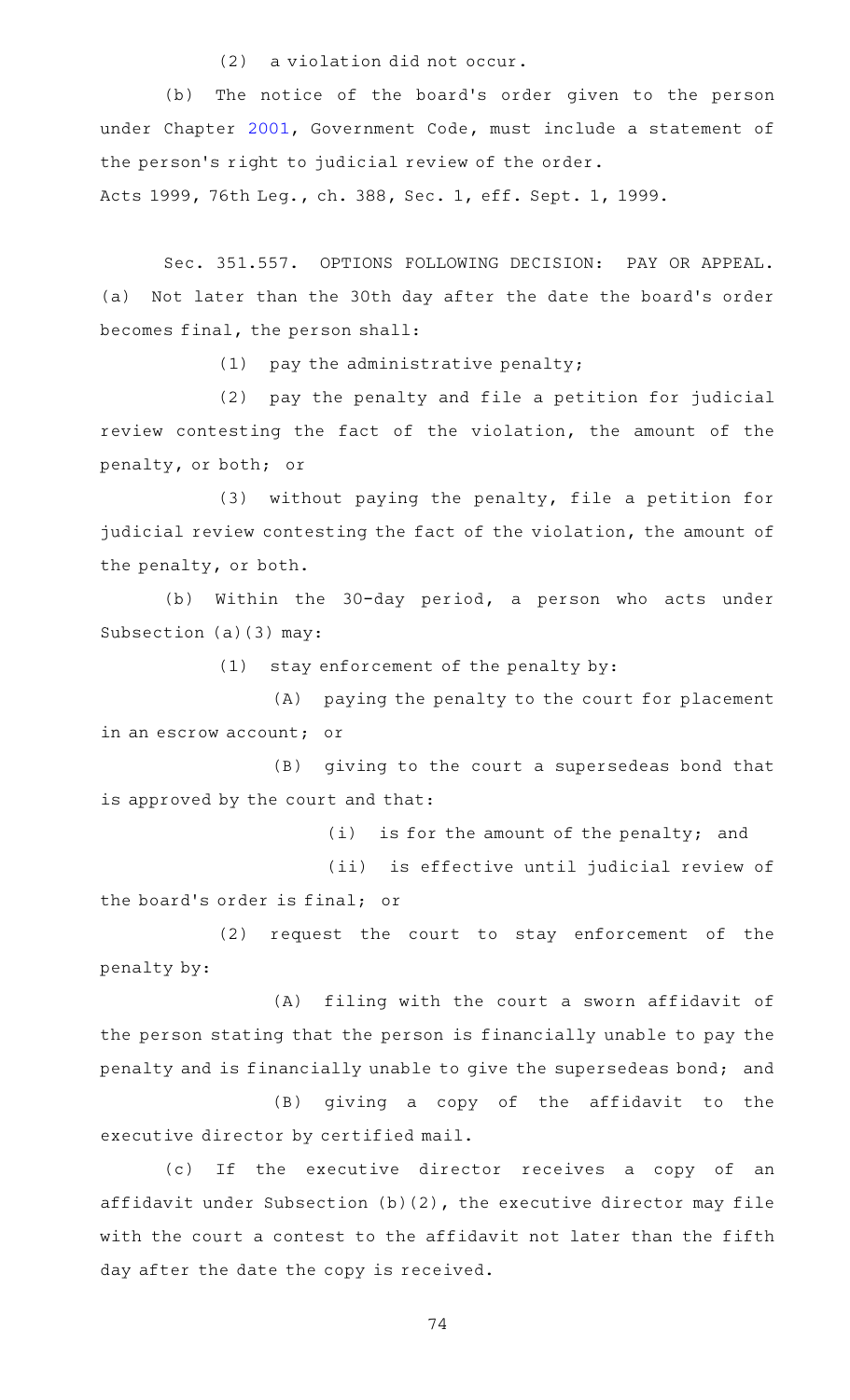(d) The court shall hold a hearing on the facts alleged in the affidavit as soon as practicable and shall stay enforcement of the penalty on finding that the alleged facts are true. The person who files an affidavit has the burden of proving that the person is financially unable to pay the penalty and to give a supersedeas bond.

Acts 1999, 76th Leg., ch. 388, Sec. 1, eff. Sept. 1, 1999.

Sec. 351.558. COLLECTION OF PENALTY. If the person does not pay the administrative penalty and the enforcement of the penalty is not stayed, the executive director may refer the matter to the attorney general for collection of the penalty. Acts 1999, 76th Leg., ch. 388, Sec. 1, eff. Sept. 1, 1999.

Sec. 351.559. DETERMINATION BY COURT. (a) If a court

sustains the determination that a violation occurred, the court may uphold or reduce the amount of the administrative penalty and order the person to pay the full or reduced penalty.

(b) If the court does not sustain the determination that a violation occurred, the court shall order that a penalty is not owed.

Acts 1999, 76th Leg., ch. 388, Sec. 1, eff. Sept. 1, 1999.

Sec. 351.560. REMITTANCE OF PENALTY AND INTEREST. (a) If after judicial review, the administrative penalty is reduced or not imposed by the court, the court shall, after the judgment becomes final:

(1) order that the appropriate amount, plus accrued interest, be remitted to the person if the person paid the penalty; or

(2) order the release of the bond in full if the penalty is not imposed or order the release of the bond after the person pays the penalty imposed if the person posted a supersedeas bond.

(b) The interest paid under Subsection  $(a)(1)$  is the rate charged on loans to depository institutions by the New York Federal Reserve Bank. The interest shall be paid for the period beginning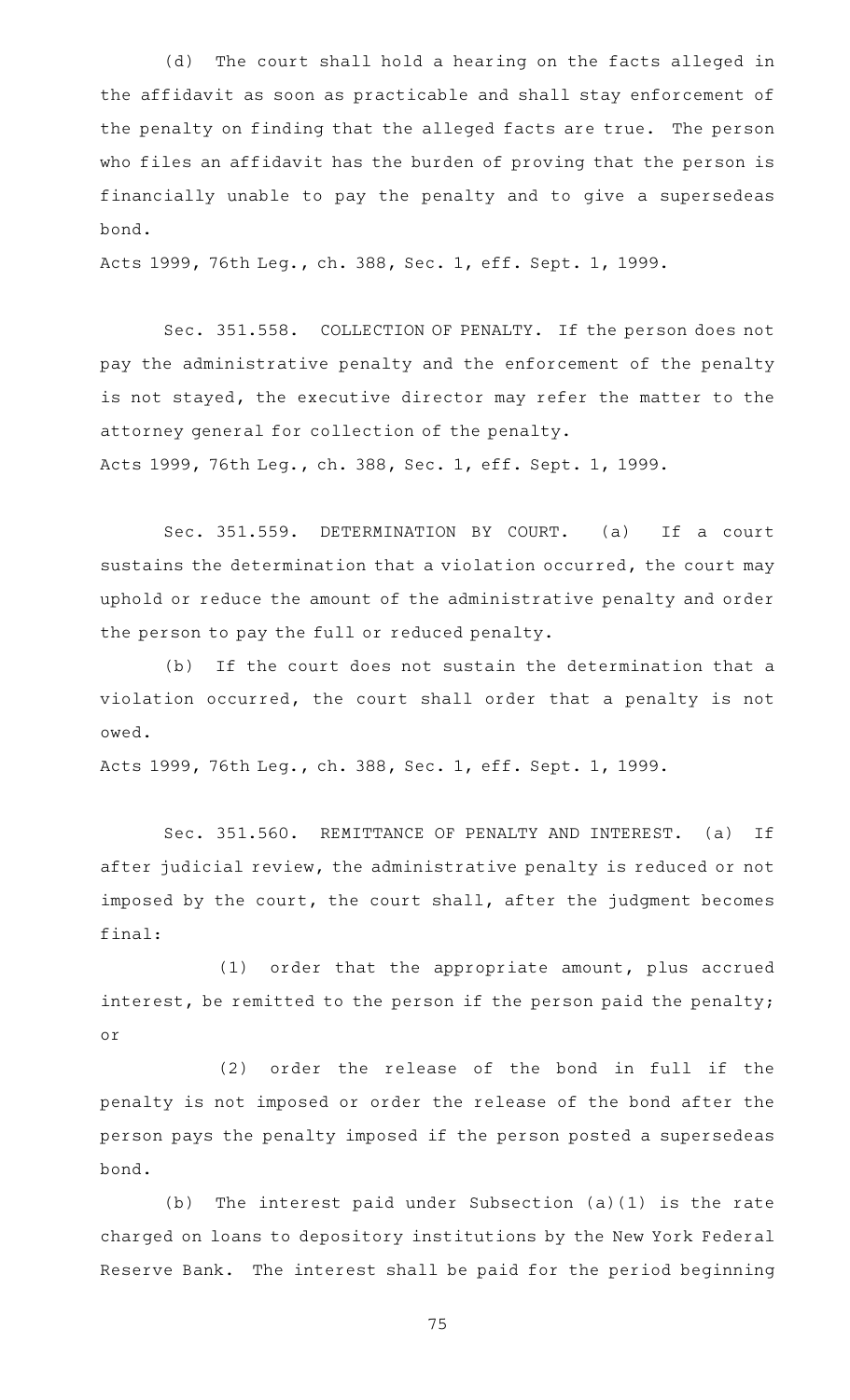on the date the penalty is paid and ending on the date the penalty is remitted.

Acts 1999, 76th Leg., ch. 388, Sec. 1, eff. Sept. 1, 1999.

Sec. 351.561. ADMINISTRATIVE PROCEDURE. A proceeding under this subchapter is subject to Chapter [2001,](https://statutes.capitol.texas.gov/GetStatute.aspx?Code=GV&Value=2001) Government Code. Acts 1999, 76th Leg., ch. 388, Sec. 1, eff. Sept. 1, 1999.

## SUBCHAPTER M. OTHER PENALTIES AND ENFORCEMENT PROVISIONS

Sec. 351.601. MONITORING LICENSE HOLDER. The board by rule shall develop a system for monitoring a license holder 's compliance with the requirements of this chapter. Rules adopted under this section must include procedures to:

(1) monitor for compliance a license holder who is ordered by the board to perform certain acts; and

(2) identify and monitor each license holder who represents a risk to the public.

Acts 1999, 76th Leg., ch. 388, Sec. 1, eff. Sept. 1, 1999.

Sec. 351.602. INJUNCTION; DAMAGES. (a) The board may sue in the board's own name to enjoin a violation of this chapter. This remedy is in addition to any other action authorized by law.

(b) A person injured by another person who violates Section [351.251,](https://statutes.capitol.texas.gov/GetStatute.aspx?Code=OC&Value=351.251) [351.409](https://statutes.capitol.texas.gov/GetStatute.aspx?Code=OC&Value=351.409), or [351.607](https://statutes.capitol.texas.gov/GetStatute.aspx?Code=OC&Value=351.607) may institute an action in district court in Travis County or in the county in which the violation is alleged to have occurred for injunctive relief or damages plus court costs and reasonable attorney 's fees.

(c) A person may institute an action in a district court in the county in which the violation is alleged to have occurred for injunctive relief or damages plus court costs and reasonable attorney's fees if the person is injured by another person who violates:

(1) Section [351.403;](https://statutes.capitol.texas.gov/GetStatute.aspx?Code=OC&Value=351.403) or

(2) Section [351.408.](https://statutes.capitol.texas.gov/GetStatute.aspx?Code=OC&Value=351.408)

Acts 1999, 76th Leg., ch. 388, Sec. 1, eff. Sept. 1, 1999.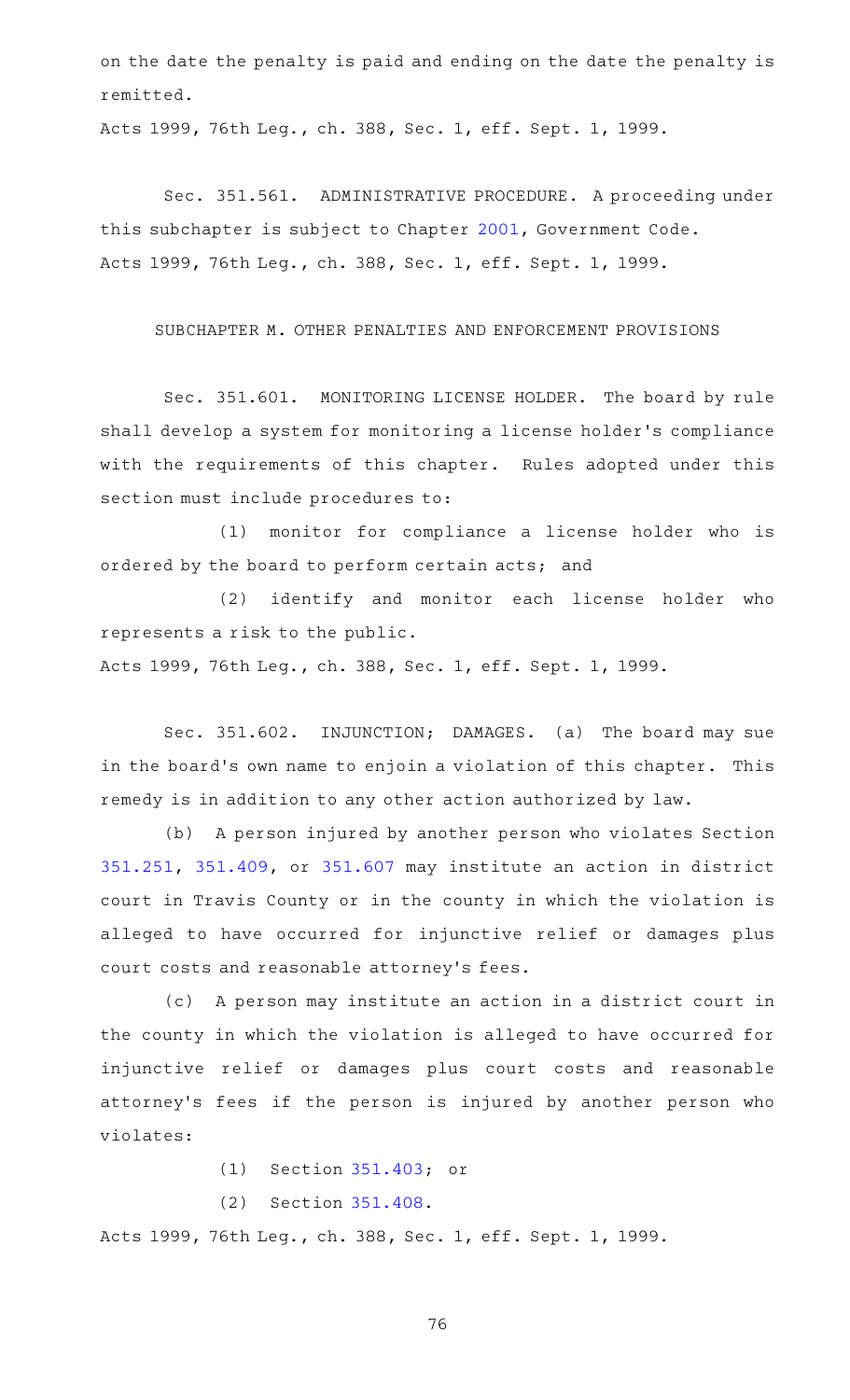Sec. 351.603. ENFORCEMENT BY ATTORNEY GENERAL OR BOARD; CIVIL PENALTY. (a) The attorney general or board may institute an action in a district court in the county in which a violation of Section [351.251,](https://statutes.capitol.texas.gov/GetStatute.aspx?Code=OC&Value=351.251) [351.403,](https://statutes.capitol.texas.gov/GetStatute.aspx?Code=OC&Value=351.403) [351.409](https://statutes.capitol.texas.gov/GetStatute.aspx?Code=OC&Value=351.409), or [351.607](https://statutes.capitol.texas.gov/GetStatute.aspx?Code=OC&Value=351.607) is alleged to have occurred for injunctive relief and a civil penalty not to exceed \$10,000 for each violation plus court costs and reasonable attorney 's fees.

(b) The attorney general or board may institute an action against a manufacturer, wholesaler, or retailer of ophthalmic goods in a district court in the county in which a violation of Section [351.408](https://statutes.capitol.texas.gov/GetStatute.aspx?Code=OC&Value=351.408) is alleged to have occurred for injunctive relief and a civil penalty not to exceed \$1,000 for each day of a violation plus court costs and reasonable attorney 's fees.

Acts 1999, 76th Leg., ch. 388, Sec. 1, eff. Sept. 1, 1999.

Sec. 351.604. DECEPTIVE TRADE PRACTICES. A violation of any of the following sections is actionable under Subchapter  $E$ , Chapter [17,](https://statutes.capitol.texas.gov/GetStatute.aspx?Code=BC&Value=17) Business & Commerce Code:

- $(1)$  Section 351.251;
- $(2)$  Section 351.403;
- $(3)$  Section 351.408;
- (4) Section 351.409; or
- (5) Section 351.607.

Acts 1999, 76th Leg., ch. 388, Sec. 1, eff. Sept. 1, 1999.

Sec. 351.605. LESSEE ENTITLED TO REMEDIES. A person injured as a result of a violation of Section [351.408,](https://statutes.capitol.texas.gov/GetStatute.aspx?Code=OC&Value=351.408) including an optometrist who is a lessee of a manufacturer, wholesaler, or retailer, is entitled to the remedies in Sections [351.602](https://statutes.capitol.texas.gov/GetStatute.aspx?Code=OC&Value=351.602)(c)(2), [351.603\(](https://statutes.capitol.texas.gov/GetStatute.aspx?Code=OC&Value=351.603)b), and [351.604\(](https://statutes.capitol.texas.gov/GetStatute.aspx?Code=OC&Value=351.604)3).

Acts 1999, 76th Leg., ch. 388, Sec. 1, eff. Sept. 1, 1999.

Sec. 351.606. GENERAL CRIMINAL PENALTY. (a) A person commits an offense if the person violates this chapter.

(b) An offense under Subsection (a) is a misdemeanor punishable by:

(1) a fine of not less than \$100 or more than  $$1,000;$